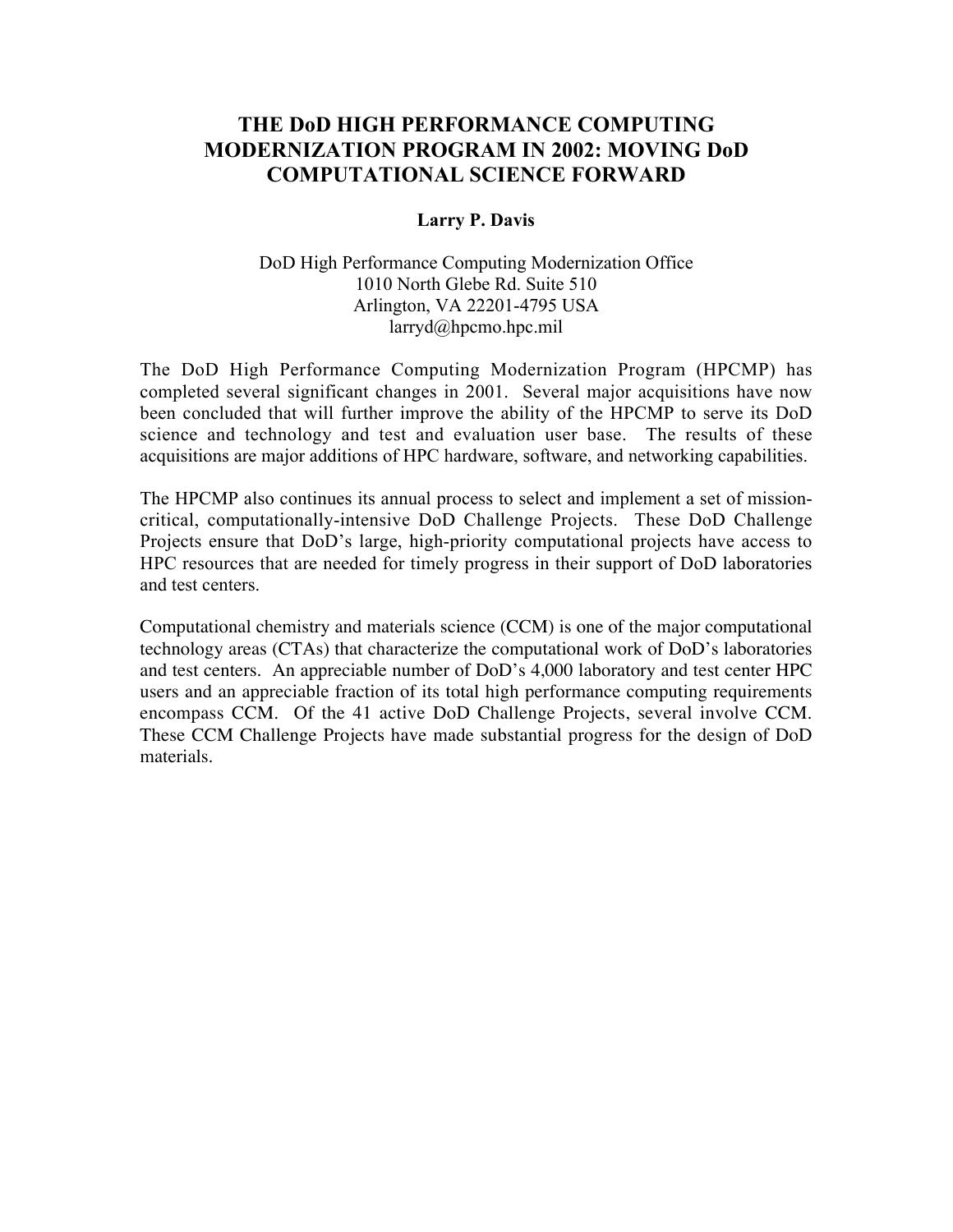### **NANOSCOPIC ORIGINS OF MATERIALS FAILURE**

### **Emily Carter**

Department of Chemistry and Biochemistry Box 951569 University of California at Los Angeles Los Angeles, CA 90095-1569, USA eac@chem.ucla.edu

Empirically, it is known that spray coating thin layers of ceramics onto metals can afford protection of the metal from both chemical corrosion and heat. For example, thin metal oxide coatings are used to protect Ni alloy components of gas turbine engines from the harsh operating conditions present during fuel combustion. The problem with current coating formulations is that they spall (chip off) after a number of heating and cooling cycles, which limits the practical lifetime of such ceramic coatings. The mechanisms of how the coatings fail remain less than clear. Experimental measurements of the intrinsic adhesion strengths of these coatings are difficult at best and tend to vary significantly due to the presence of defects, voids, etc., created upon sample preparation. It is virtually impossible to create an ideal interface and to reproducibly measure the work of separation of such an interface. Here is an arena where theory may play a constructive role, by systematically assessing the inherent stability of interfaces between materials. Therefore, we have carried out a series of studies utilizing density functional theory with periodic boundary conditions designed to characterize the adhesion and bonding at ideal interfaces between ceramics and metals. Our investigations of the electronic and mechanical properties of high temperature ceramics, such as alumina, zirconia, and silica, and their interactions with Ni and Ni-Al alloy surfaces reveal why certain thin films of ceramics do not adhere well to nickel and Ni-Al alloys, while others do. Insights from these simulations are used to suggest new designs for alloy bond coatings that should improve adhesion (and hence lifetime) of ceramic coatings on metals.

*This work was supported by the Air Force Office of Scientific Research and by a Department of Defense Challenge grant for computing resources.*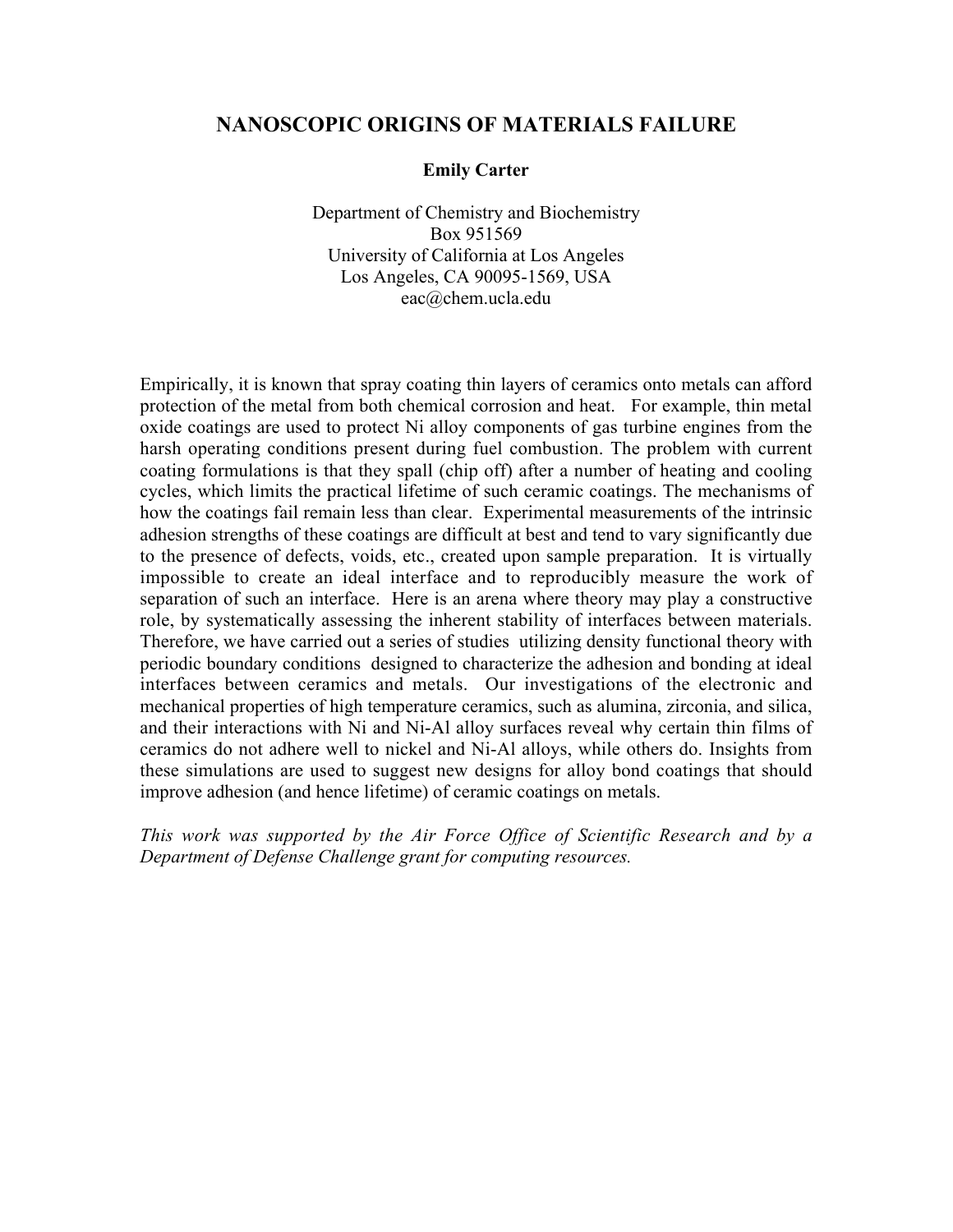# **SCALABLE ALGORITHMS AND PARALLEL COMPUTING FRAMEWORK FOR MULTISCALE MATERIALS SIMULATIONS BEYOND TERAFLOP**

**Aiichiro Nakano**,<sup>1</sup> T J. Campbell,<sup>2</sup> R K. Kalia,<sup>1</sup> E Lidorikis,<sup>3</sup> S Ogata,<sup>4</sup> F Shimojo,<sup>5</sup> P Vashishta. $<sup>1</sup>$ </sup>

<sup>1</sup> Concurrent Computing Laboratory for Materials Simulations, Biological Computation and Visualization Center, Department of Computer Science, Department of Physics & Astronomy, Louisiana State University Baton Rouge, LA 70803 <sup>2</sup>Naval Oceanographic Office Major Shared Resource Center <sup>3</sup>Department of Physics, Massachusetts Institute of Technology <sup>4</sup>Department of Applied Sciences, Yamaguchi University, Japan <sup>5</sup>Faculty of Integrated Arts & Sciences, Hiroshima University aiichiro@bit.csc.lsu.edu

Petaflop computers and a Grid of distributed supercomputers will offer tremendous opportunities for high-end computational materials research. To make applications scalable on such platforms, we are developing:

- Scalable linear-scaling algorithms based on space-time multiresolution schemes—clustering, hierarchical abstraction, and the analysis of asymptotic solution properties and error bound—for i) all-pairs function evaluation in the *N*-body problem, ii) dense linear system of equations in the variable *N*-charge problem, and iii) exhaustive combinatorial enumeration in the quantum *N*-body problem, which are common in many scientific/engineering applications;
- Multiscale simulation approach that seamlessly combines i) engineering mechanics calculation based on the finite element (FE) method, ii) atomistic simulation based on the molecular dynamics (MD) method, and iii) quantum mechanical (QM) calculation based on the density functional theory (DFT), so that expensive (often scalability-limiting) computations are performed only when and where they are needed.

The production-quality programs also feature wavelet-based computational-space decomposition for adaptive load balancing, spacefilling-curve-based adaptive data compression with user-defined error bound for scalable I/O, and parallel/distributed visibility culling for immersive and interactive visualization of massive simulation data.

*Work supported by NSF, DOE, AFOSR, ARL, DOD DURINT, NASA, and the Louisiana Board of Regents.*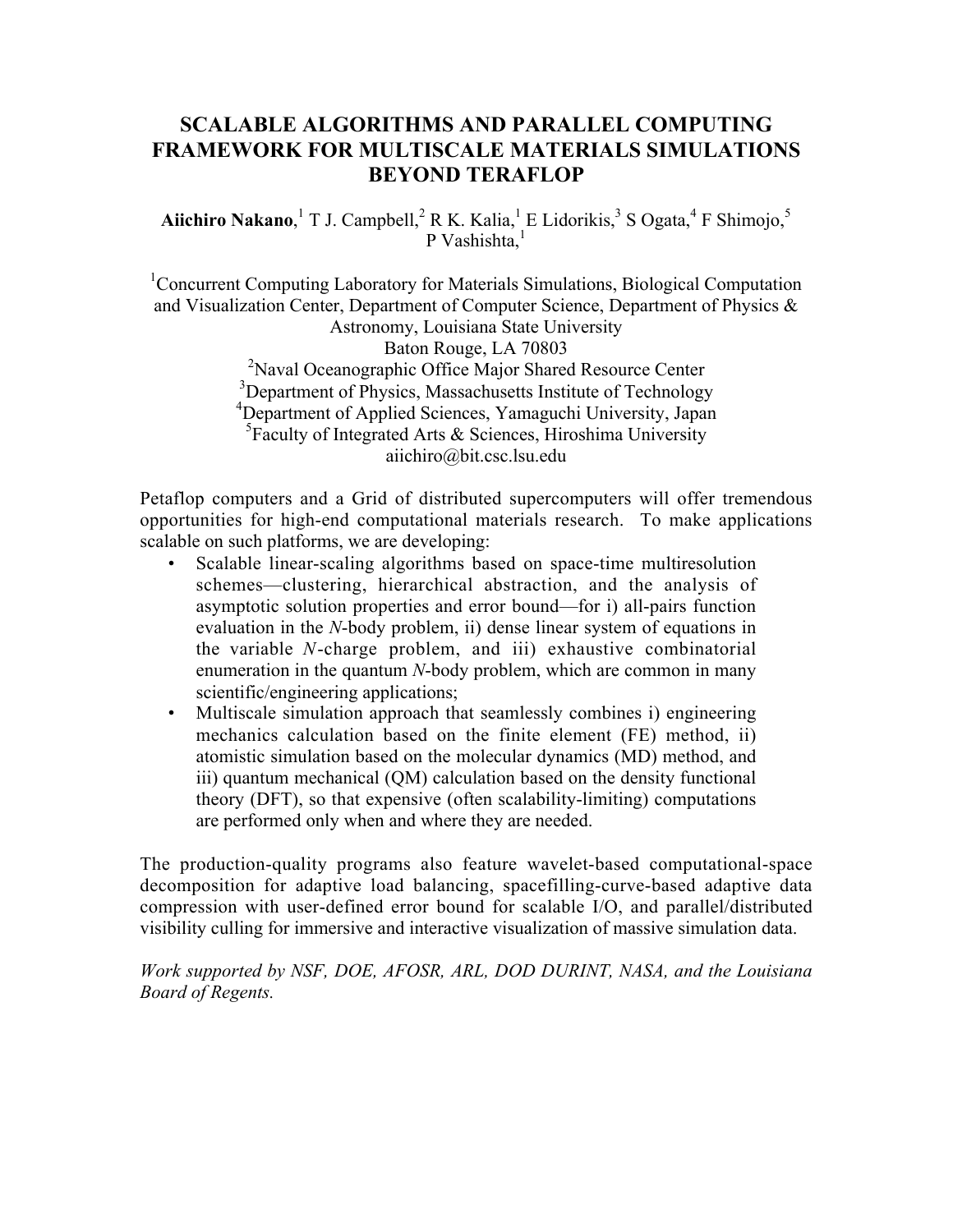# **TERASCALE COMPUTING AT PSC**

### **Ralph Roskies**

Scientific Director Pittsburgh Supercomputing Center 4400 Fifth Avenue Pittsburgh, PA 15213 USA roskies@psc.edu

I will discuss

the architecture of the Terascale machine at the Pittsburgh Supercomputing Center, some challenges involved in working with a system this size, benchmarks of actual performance on user codes, examples of the groundbreaking science that has been done and will be done using these facilities, what the next generation of machines is likely to be

I will also describe how conference participants can get allocations on these and other NSF facilities.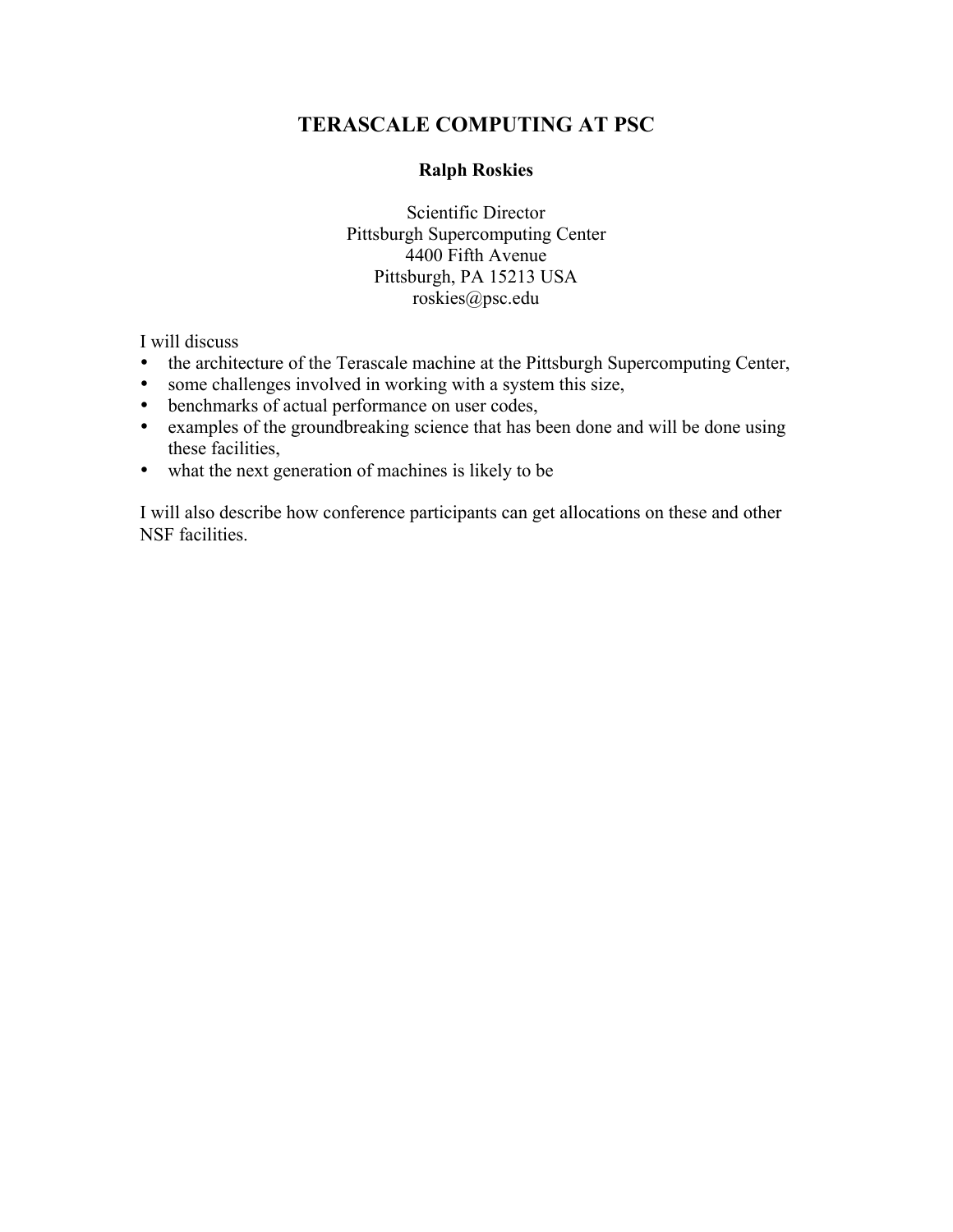# **HIGH PERFORMANCE COMPUTING, COMPUTATIONAL GRID, AND NUMERICAL LIBRARIES**

### **Jack J. Dongarra**

Computer Science Department University of Tennessee 104 Ayres Hall Knoxville, TN 37996-1301 dongarra@cs.utk.edu

In this talk we will look at how High Performance computing has changed over the last 10-years and look toward the future in terms of trends. In addition, we advocate the `Computational Grids' to support `large-scale' applications. These must provide transparent access to the complex mix of resources - computational, networking, and storage - that can be provided through aggregation of resources. The vision is of uniform, location independent, and transient access to the

 Computational Catalogued data Instrument system Human collaborator

resources of contemporary research activity in order to facilitate the solution of largescale, complex, multi-institutional/multidisciplinary data and computational based problems. It envisages these resources being accessible through a Problem Solving Environment appropriate to the target community.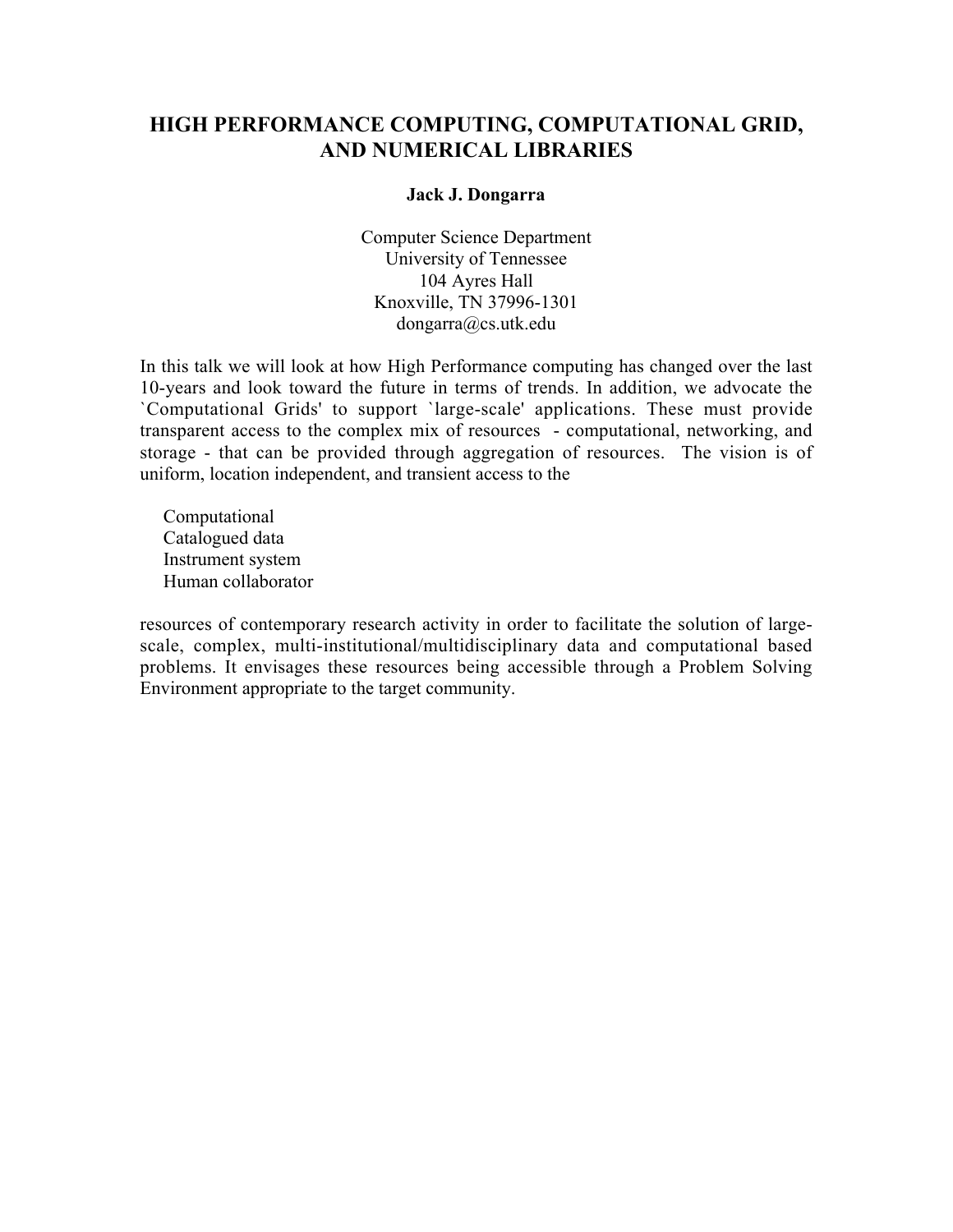### **TERASCALE OPTIMAL PDE SOLVERS**

#### **David E. Keyes**

Department of Computer Science Old Dominion University Norfolk, VA 23529-0162 USA dkeyes@lions.odu.edu

Computational performance on full-scale scientific applications, as tracked by the Gordon Bell prize, has increased by four orders of magnitude since the prize was first awarded in 1988 --- twenty-five times greater than can accounted for by Moore's Law alone. The extra factor comes from process concurrency, which is as much as 8,192-fold on the \$100M "ASCI White" machine at Lawrence Livermore, currently ranked as the world's most powerful. Though architectural concurrency is easy to achieve, algorithmic concurrency to match is less so in scientific codes. Intuitively, this is due to global domains of influence in many problems presented to the computer as implicitly discretized operator equations --- implicitness being all but legislated for multiscale systems, in which dynamics fast relative to dynamics of interest must be "stepped over."

For many years, we have been pursuing optimal parallel algorithms for PDE simulations in the Newton-Krylov methodology, preconditioned with Schur and Schwarz decompositions, including multilevel generalizations of the latter. A characteristic of this family of algorithms is multiple discrete representations of the underlying continuous operators --- high fidelity on the right-hand side and various shortcuts on the left-hand side, including physics-based operator-splitting. Simultaneous advances in objectoriented software engineering have enabled the construction of complex software systems in which these algorithmic elements can be combined modularly, recursively, and relatively efficiently in parallel. Recently, we have helped show how large-scale PDEconstrained optimization (e.g., design, control, parameter identification --- usually the ultimate practical problem behind the proximate PDE) can be placed into the same algorithmic framework.

In this talk, we first focus on basic algorithmic methodology, we illustrate with a university-NASA-DOE collaboration that led to a recent Gordon Bell prize, and finally we describe major goals of a five-year, nine-institution project, "Terascale Optimal PDE Simulations," which is one of the seven "Integrated Software Infrastructure Centers" of the DOE's new "Scientific Discovery through Advanced Computing" initiative whose aim is to package several existing license-free DOE software toolkits -- including Argonne's PETSc and Livermore's HYPRE -- for wider community use.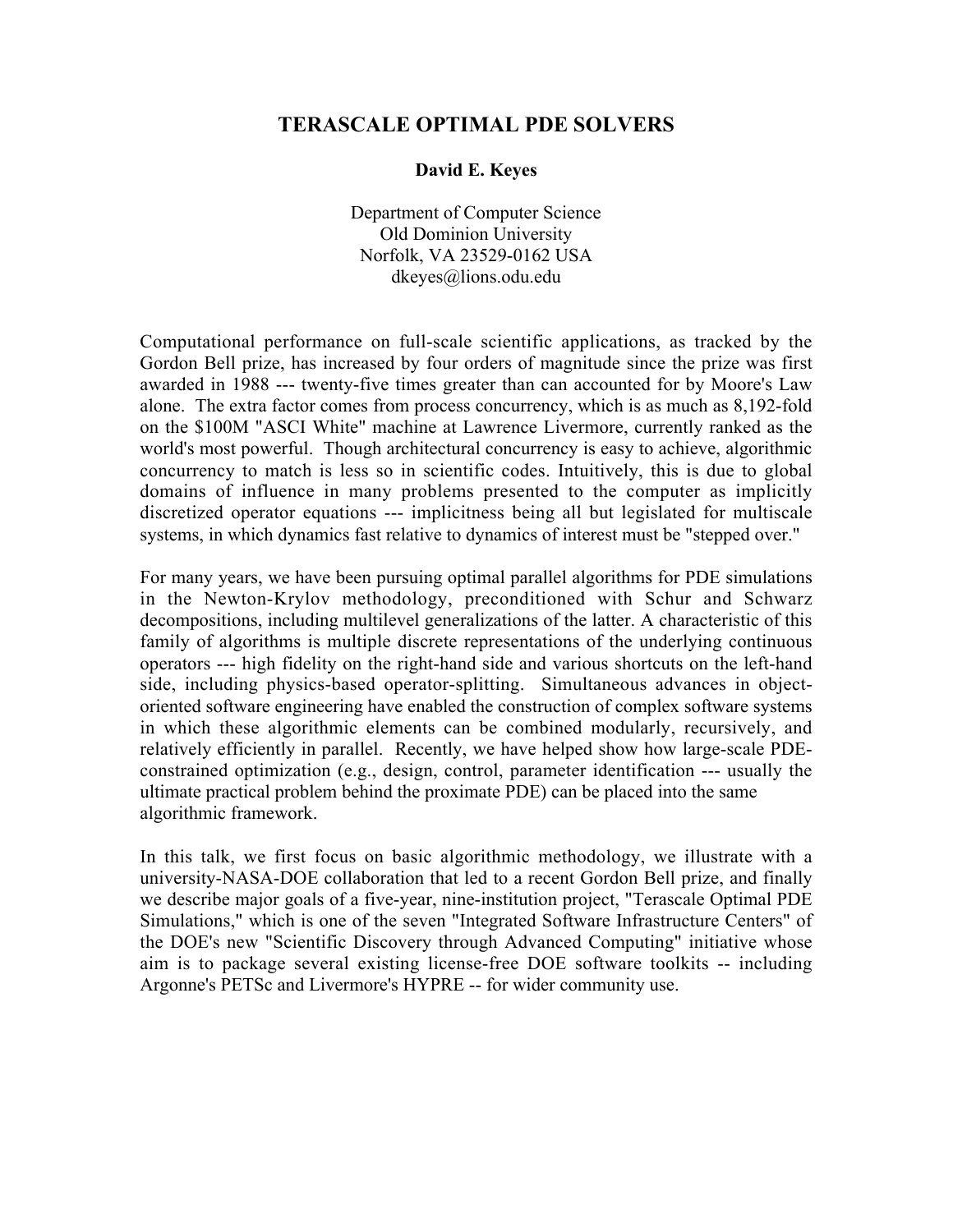## **AIR FORCE RESEARCH IN NANOENERGETICS – POTENTIAL ADVANTAGES AND CHALLENGES**

**William H. Wilson**, M P. Kramer and R W. Armstrong

Air Force Research Laboratory Energetic Materials Branch, Ordnance Division AFRL/MNME Eglin AFB, FL 32542-1602, USA William.wilson2@eglin.af.mil

The Advanced Energetics group at the AFRL Munitions Directorate is developing new, emerging types of energetic materials. The broad goal is to exploit new types of energetic materials to improve conventional munitions performance or capabilities. One class of these alternative materials is based upon intermolecular reactions in materials that have greater chemical energy per unit volume than conventional high explosives. These materials have potential to provide very high temperature, high heat, and tunable partitioning of energy into blast and metal acceleration. However, reaction and energy release rates in micron-sized materials of this type, such as traditional pyrotechnic materials, are too slow to achieve the power needed for conventional weapons effects. One approach we are now pursuing is to promote very high-rate reaction in mixtures of nano-scale fuels and oxidizers. Nanometric fuel-oxidizer systems that release energy at power levels comparable to that of conventional uni-molecular HCNO-explosives are being studied for munitions and propulsion applications. Reaction rates are accelerated by reducing particle size to nanometric scale, increasing surface area for a given mass, and reducing diffusion path lengths.

One disadvantage in reduction to nanometric scale is that inert surface layers become a significant proportion of total mass. Processing disadvantages are also encountered. Nano-particles tend to agglomerate, making it difficult to mix and homogeneously distribute the material. Viscosity of mixes is significantly increased due to high specific surface area. To minimize these practical difficulties, we have been studying the use coatings to reduce surface tension and tendency to agglomerate. Techniques are being developed for direct polymer encapsulation of nano-particles. Nano-thin layers of other types of energetic materials, such as conventional explosives, coated onto the nanometric metal fuel particles have also been developed as part of this work. Small-scale safety tests of these coated energetic composites surprisingly have indicated that their safety properties materials may be superior to that of conventional micron-sized explosive particles.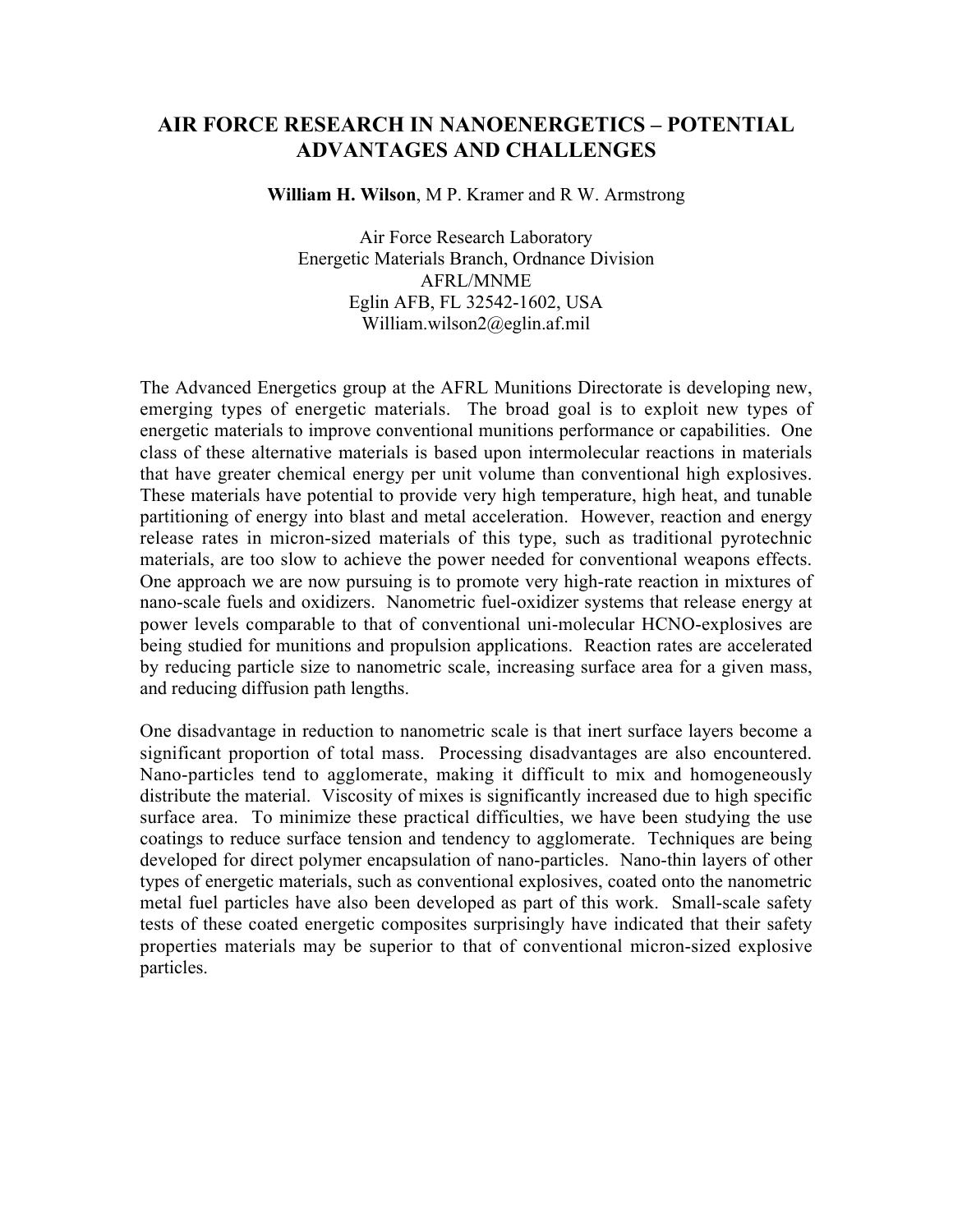# **STRENGTH AND PLASTICITY IN NANOCRYSTALLINE CU AND NI -ATOMIC SCALE SIMULATIONS AND EXPERIMENTAL OBSERVATIONS**

M.-J. Caturla, C. Schuh, T. G. Nieh, J. S. Stölken, and **Tomas Diaz de la Rubia**

Chemistry and Materials Science Department Lawrence Livermore National Lab. L-268 P.O. Box 808 Livermore, CA 94550 USA delarubia@llnl.gov

We present atomistic simulations of nanocrystalline materials under deformation. These large-scale molecular dynamics simulations are performed in parallel computers such as the ASCI machines at Lawrence Livermore National Laboratory, that allow for systems containing several millions of atoms. We study mainly two metals, copper and nickel, using the modified embedded atom model. Our simulations start with a Gaussian distribution of grain sizes, with average grain sizes up to 30nm in order to mimic the distributions observed experimentally. The construction of the grains is such that the orientation of the grain boundaries can be selected. Previous simulations with mainly high angle grain boundaries have shown that deformation at grain sizes between 12 and 20nm is driven by intra-grain dislocation activity [1]. Recent experiments by Lu et al. reported high ductility for electrodeposited nanocrystalline Cu at room temperature. An important characteristic of this material is the presence of high concentration of low angle grain boundaries. In order to address this problem, we compare the results of simulations with random grain boundaries to those with texture, low angle grain boundaries, identifying the deformation mechanisms. Our simulations show higher dislocation activity for the case of low angle grain boundaries, with partial dislocations traveling across grains. The results of these simulations are compared to experimental observations of electrodeposited nanocrystalline nickel .

Some experiments have also shown a dependence of ductility on strain rate. High strain rates can be achieved using laser driven experiments. We will present the evolution of a nanocrystalline material under laser driven shocks in the particular case of converging shocks, and compare the results with simulations in single crystals. These simulations show the importance of anisotropies due to crystal orientation and grain boundaries in the shock induced damage, such as void nucleation and growth.

[1] H. Van Swygenhoven, M. Spaczer, A. Caro, *Acta Mater*. Vol. 47, pp 3117 (1999)

*This work was carried out under the auspices of the US Department of Energy by Lawrence Livermore National Laboratory under contract W-7405-Eng-48.*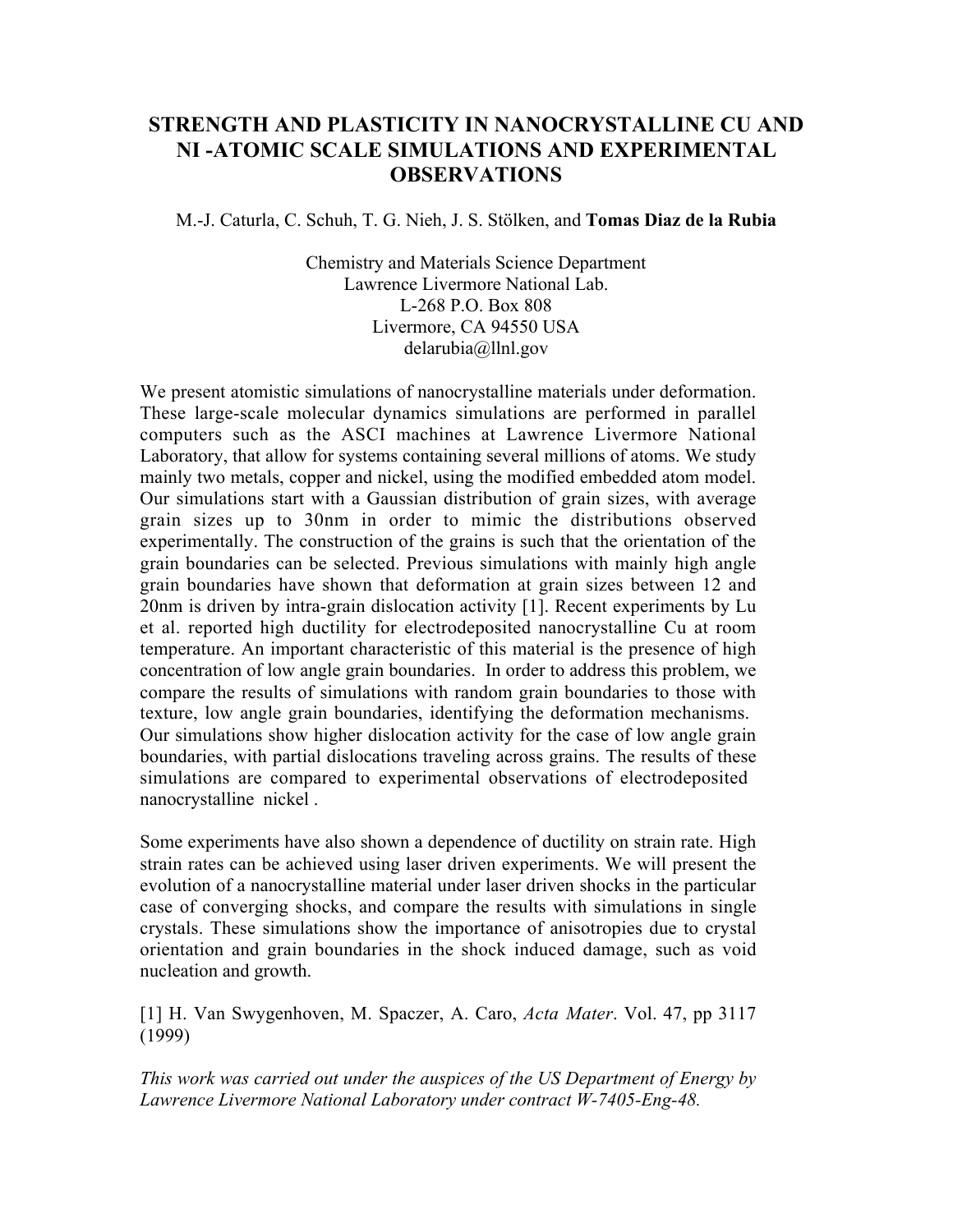## **ATOMISTIC SIMULATIONS OF THE PLASTICITY BEHAVIOR OF SINGLE CRYSTAL AND POLYCRYSTALLINE METALS**

**Michael I. Baskes**<sup>1</sup>, M. F. Horstemeyer<sup>2</sup>, and S. J. Plimpton<sup>3</sup>

**1** Structure Property Relations Group Los Alamos National Laboratory, Los Alamos, NM 87545 USA <sup>2</sup> Center for Materials and Engineering Sciences Sandia National Laboratories, Livermore, CA USA **3** Center for Computation, Computers & Math Sandia National Laboratories, Albuquerque, NM USA baskes@lanl.gov

We examine the effects of deformation on single crystal and polycrystalline FCC metals. We perform simple shear molecular dynamics simulations using the Embedded Atom Method (EAM) on nickel samples ranging from 100 atoms to 100 million atoms to study yield and work hardening. It is found that the deformation is always inhomogeneous when a free surface or grain boundary is present. The results of the single crystal simulations are compared to data from nano-indentation experiments, micro-indentation experiments, and small scale torsion experiments. This comparison shows that the yield stress varies as  $L^{-0.4}$ over five orders of magnitude in which a length scale parameter, L, is defined by the ratio of volume to surface area. The atomistic simulations reveal that dislocations nucleating at free surfaces and grain boundaries are critical to causing yielding in pristine material as observed in experiment [1, 2].

Detailed investigation shows that the grain boundaries are significantly weaker than the bulk material and yield at a lower stress. Even so, the yield stress of the polycrystalline samples with both low angle and high angle grain boundaries are found to be similar and only slightly lower than the yield stress of single crystals with the same characteristic dimensions. Reduction of geometric constraint in the calculations results in a significant lowering of the yield stress.

The atomistic simulations and experimental data show that differences in applied strain rate, temperature, stacking faults (several FCC materials have been examined), deformation mode, and crystal orientation on yield and plasticity are small compared to the size scale effect.

- [1] J. W. Mitchell, *Phys. Stat. Sol*. (a) **135**, (1993) 455.
- [2] J. C. M. Li, M. A. Imam, and B. B. Rath, *J. Materials Science Letters* **11**, (1992) 906.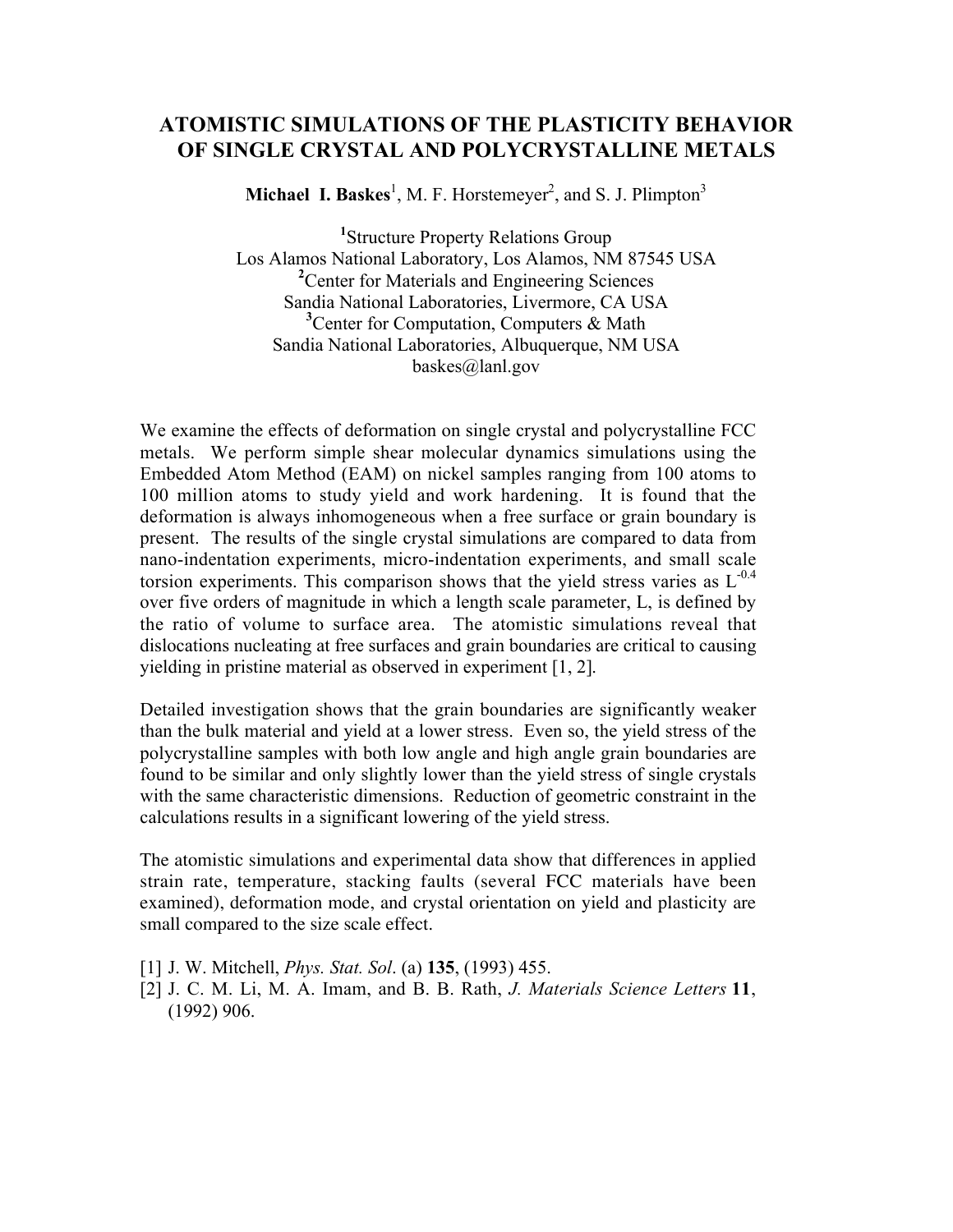## **INORGANIC NANOCRYSTALS AND NANORODS: SYNTHESIS AND BIOLOGICAL APPLICATIONS**

**Liberato Manna**, E Scher, W Parak, D Gerion, V F Puntes, L-Shi Li and A P Alivisatos

> Department of Chemistry University of California, Berkeley Hilldebrandt Hall B62 Berkeley, CA 94720 USA and Lawrence Berkeley National Laboratory, manna@socrates.berkeley.edu

In semiconductor nanocrystals, due to confinement of the charge carriers, analogous to aparticle-in-a-box-model, the band gap is size-dependent. Therefore the wavelength of emission following photoexcitation can be tuned by the size of the nanocrystals. Recent advances in the synthesis of colloidal CdSe and Co nanocrystals have been made allowing for shape control. Nanocrystal bio-polymer conjugates hold great promise both for biological diagnostics, where the nanocrystals can provide unique detection signatures, and for nanotechnology, where the information content of the bio-molecule can be harnessed for spatial patterning of nanocrystals. In materials science, assemblies of particles have been constructed by using oligonucleotides as molecular scaffolds for supporting oligonucleotide labeled nanocrystals. In biological research, semiconductor nanocrystals in a range of colors have been used as fluorescent probes for cellular imaging. Due to their reduced photobleaching properties they are especially suitable for dynamic studies in living cells. We show that nanocrystals are actively incorporated by living cells. The uptake is analyzed in dependence of the nanocrystals' size and charge. Dynamic confocal microscopy images suggest, that negatively charged and almost neutral silanized nanocrystals are endo- or phago-cytosed by living cells and arranged in intracellular vesicular compartments.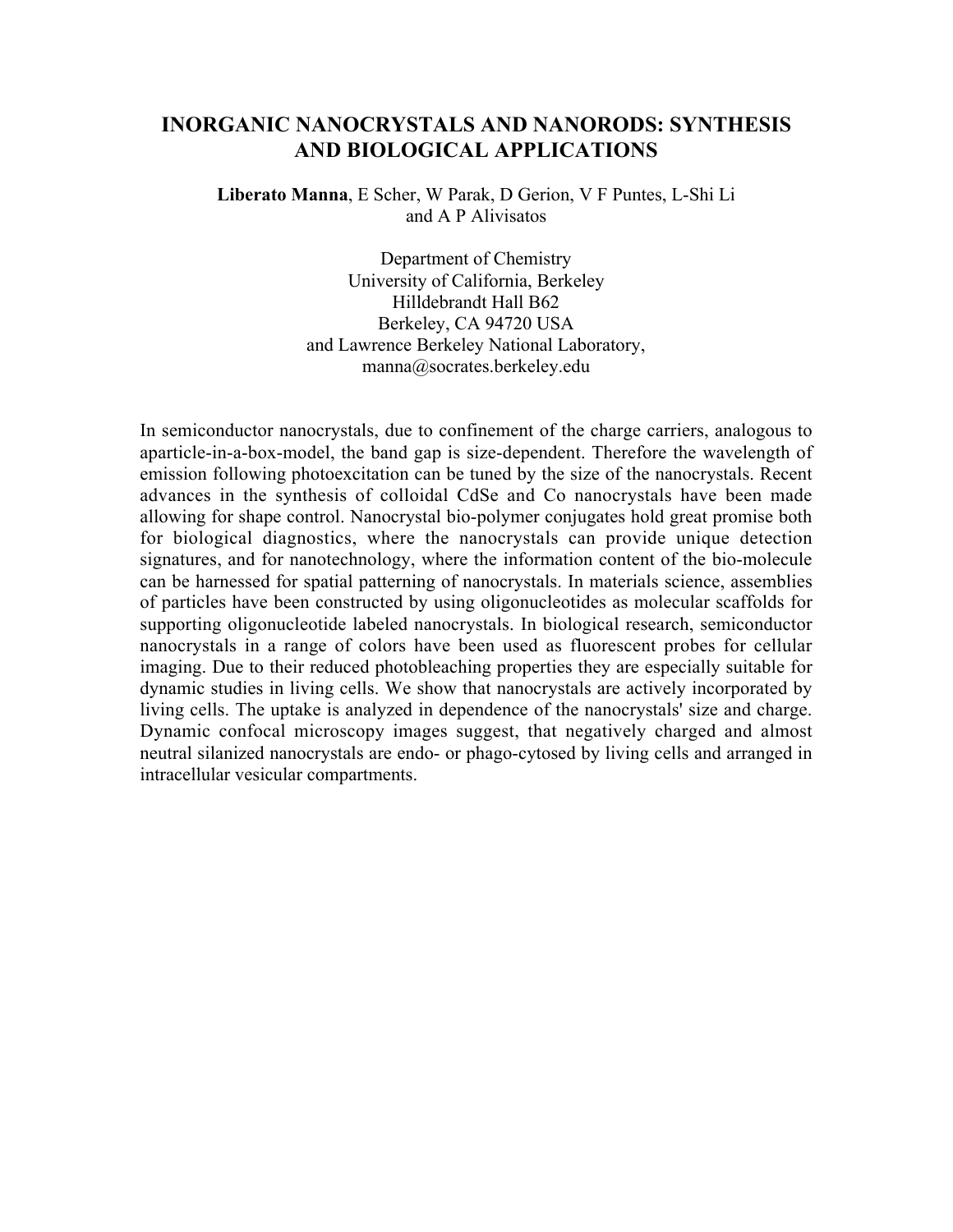### **GRAIN BOUNDARIES IN GALLIUM ARSENIDE NANOCRYSTALS**

**Sanjay Kodiyalam**, R K Kalia, H Kikuchi, A Nakano, F Shimojo<sup>1</sup>, and P Vashishta.

Concurrent Computing Laboratory for Materials Simulations and Biological Computation and Visualization Center, Department of Physics and Astronomy, Department of Computer Science Louisiana State University Baton Rouge, LA 70803-4001 USA <sup>1</sup>Faculty of Integrated Arts & Sciences, Hiroshima University, Japan sanjay@rouge.phys.lsu.edu

We have investigated structural transformation in GaAs nanocrystals using parallel molecular dynamics (MD) simulations. Spherical and faceted nanocrystals of different sizes are studied by suspending them in a liquid and then isothermal-isobaric MD simulations are performed. It is found that the transformation from four-fold (zinc blende) to six-fold (rock salt) coordination is nucleated on the nanocrystal surface and proceeds inwards with increasing pressure. Inequivalent nucleation of the rock salt phase at different sites on the surface leads to non-uniform deformation of the nanocrystals. The transformation is sensitive to initial shape: spherical nanocrystals above a critical diameter  $\geq$  44 Å always show grain boundaries where as faceted nanocrystals of comparable size do not show grain boundaries in 40% of the cases. The pressure to complete the transformation is found to increase with nanocrystal diameter and approaches the bulk value from below. A thermodynamic explanation for this trend based on nanocrystal-liquid interface enthalpy is attempted. Spatially resolved phonon densities of states correlate with local structure.

*This work has been supported by NSF, DOE, AFOSR, DoD-DURINT, NASA and BCVC (Louisiana Board of Regents).*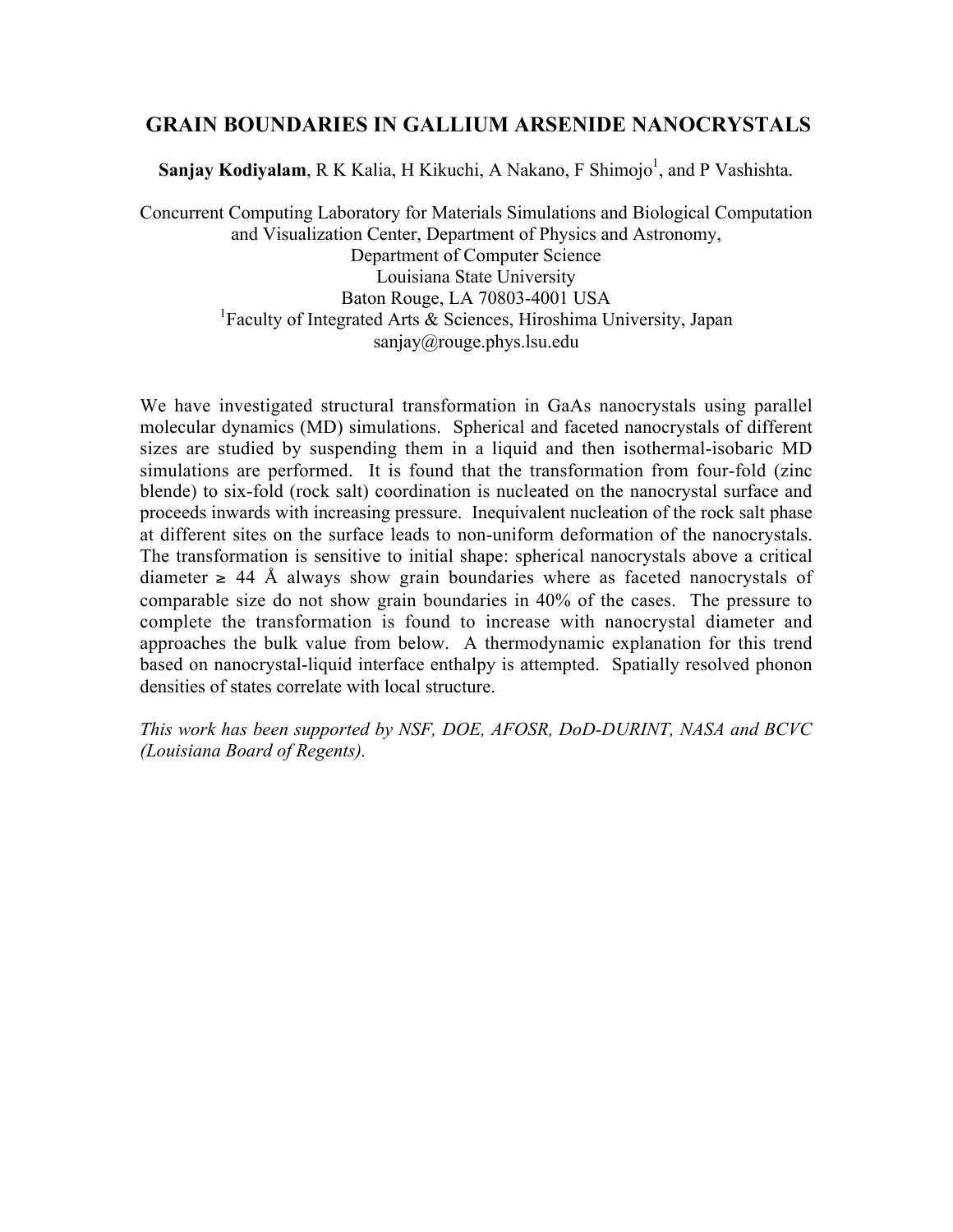## **NANOFABRICATION RESEARCH AND CAPABILITIES AT CORNELL NANOFABRICATION FACILITY**

### **Alex Pechenik**

Associate Director of CNF. CNF, Knight Lab Cornell University Ithaca, NY 14853-5403 USA Pechenik@cnf.cornell.edu

Cornell Nanofabrication Facility (CNF) is a National user facility – a part of the National Nanofabrication User Network (NNUN) funded by a grant from NSF. The goal of CNF and NNUN is to facilitate and support research of others from all around the Nation. With nearly \$30M worth of equipment and 20 members of technical support staff, skillful in any kind of Nanofabrication techniques and processes, CNF services a rapidly growing U.S.-wide research community. This year, nearly 700 users performed Nanofabricationrelated projects at CNF. Most of these projects required training, assistance, and, occasionally, design and process development expertise from the CNF technical staff.

This talk will give a brief overview of CNF facilities, modes of interaction with outside users, and give examples of some recent projects performed here. Projects from the fields of chemistry, biology, electronics, mechanics, optoelectronics, and nanostructure physics will be presented with the emphasis on the unique nanofabrication capabilities that are available to outside users at CNF. The unique CNF needs in materials and process simulation at the nanoscale will be addressed, as well.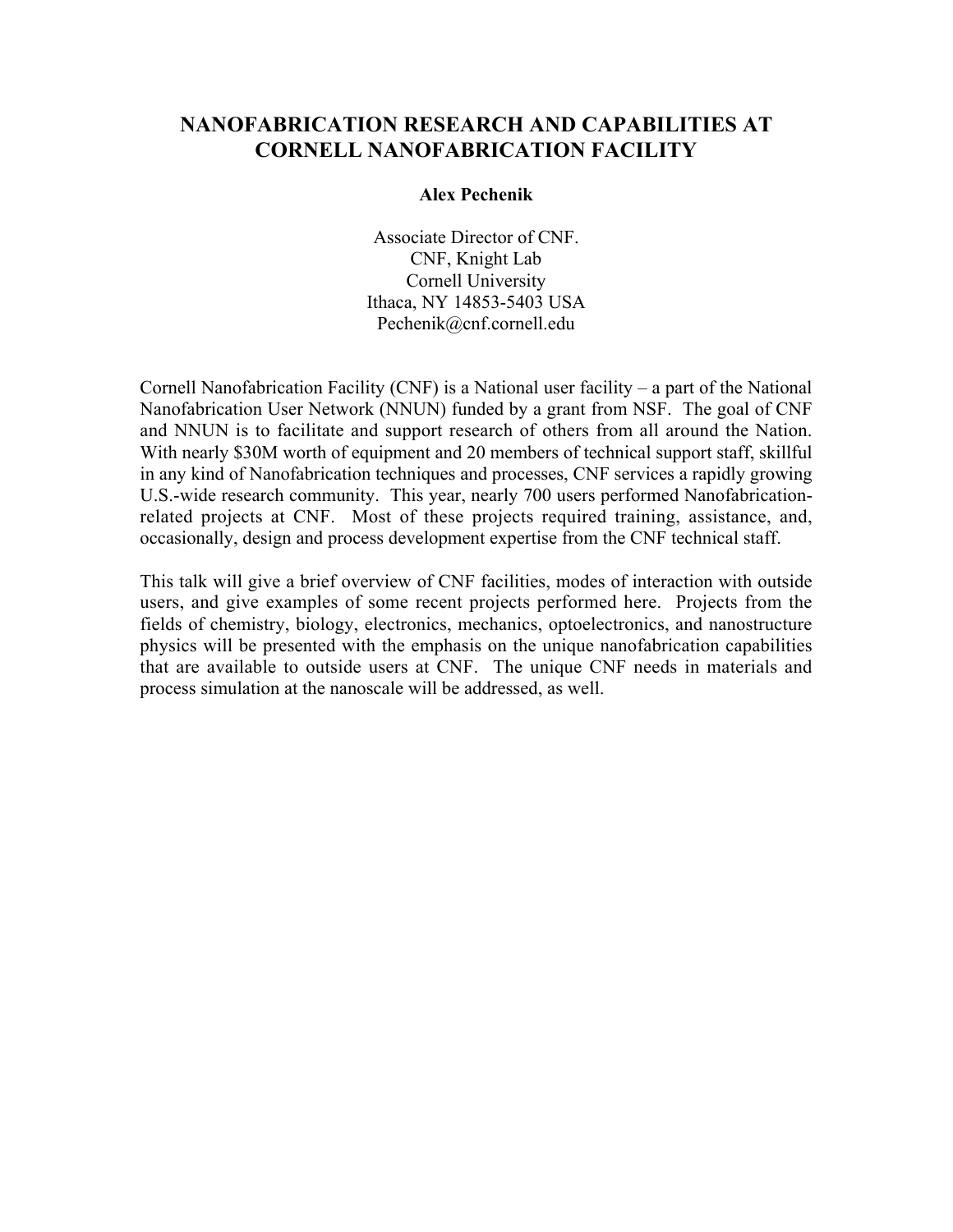## **PROCESS-STRUCTURE-PROPERTY RELATIONSHIPS OF POLYMERIC BIOMATERIALS**

#### **Michael Jaffe**

Department of Biomedical Engineering New Jersey Institute of Technology University Heights Newark, New Jersey 07102-1982 USA Jaffe@ADM.NJIT.EDU

The Process-Structure-Property-Performance paradigm of material science is well known and is routinely used to define and optimize synthetic polymers for specific applications. One of the underlying themes of the Medical Device Concept Laboratories is to apply this paradigm to the emerging field of bioerodable, polymeric biomaterials. Our specific objectives are:

> Understanding the origins of the biological and material properties exhibited by these materials as function of their chemistry, morphology and surface characteristics

> Quantifying the effects of processing on the development of structural features Developing characterization techniques relevant to in-vivo use

The combinatorial library of desaminotyrosyl polyarylates developed by Professor Joachim Kohn of Rutgers University, is being investigated as a model system. Selected library polymers are melt formed into uniform fibers and films defining a range of structural and performance characteristics. Existing thermal analysis, microscopic and spectroscopic techniques are utilized as platforms for developing biorelevant data sets, capable of extrapolation to in-vivo performance prediction. The influence of structural features, from the nanoscale through the macroscale, on biological performance is being investigated.

Results to date indicate that the Kohn library is extraordinarily rich in structural features and performance options. It was found that some library polymers form novel, mesogenic nanostructures of interest to the polymer physics community independent of the impact of this structure on biological activity. Cell culture studies are currently underway to quantify the effects of this novel morphology on cellular growth. The impact of controlled mechanical properties and dimensional stability on the efficacy of these materials as ACL repair scaffolds is being investigated in collaboration with Professor M. Dunn of the RWJ Medical School.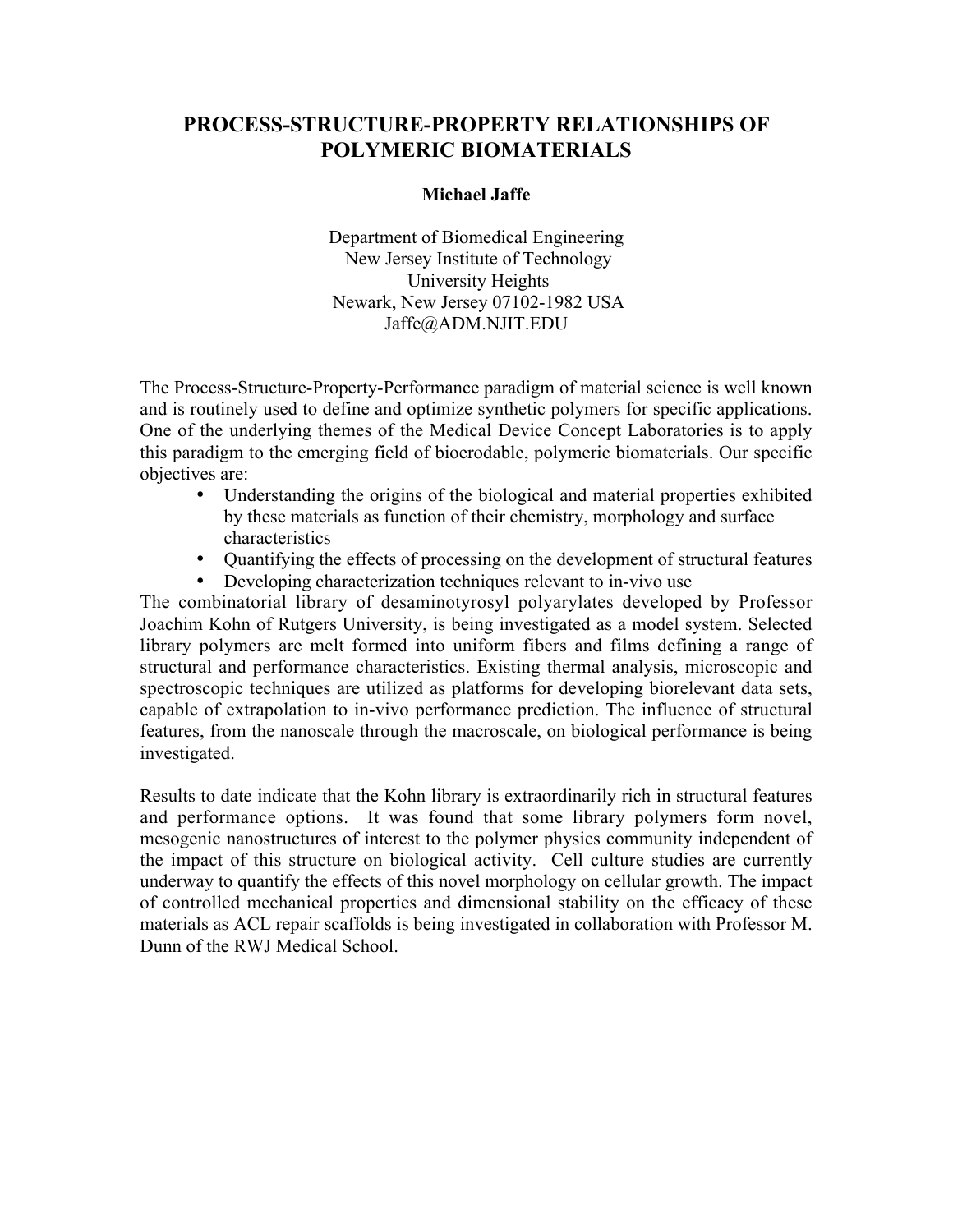# **SHORT AND INTERMEDIATE RANGE ORDER IN DISORDERED GexSe1-x SYSTEMS**

### **Carlo Massobrio**

Institut de Physique et Chimie des Matériaux de Strasbourg, CNRS Rue du Loess F-67037 Strasbourg, France Carlo.Massobrio@ipms.u-strasbg.fr

Interest in disordered  $Ge_xSe_{1-x}$  systems is motivated by the peculiar structural changes exhibited over the whole compositional range, which reflect variations in the nature of bonding. On the Se rich side  $(x=0.2, GeSe<sub>4</sub>$  and  $x=0.33, GeSe<sub>2</sub>)$ , intermediate range order (IRO) which establishes on length scales significantly more extended than nearest neighbor distances gives rise to the presence of a first sharp diffraction peak (FSDP) in the total neutron structure factor. First principle molecular dynamics studies have shown that liquid GeSe<sub>4</sub> is a chemically ordered system  $[1]$ , i.e. the number of heteropolar bonds is maximized. On the other hand, in liquid GeSe<sub>2</sub> the chemical order is broken due the presence of miscoordinated atoms and homopolar bonds which coexist with GeSe4 tetrahedra[2]. The existence of homopolar Ge-Ge bonds for this composition has also been recently firmly established for amorphous GeSe<sub>2</sub>.

To highlight the intimate relationship between bonding and intermediate range order in disordered network-forming systems, liquid GeSe<sub>2</sub> has been investigated by adopting two distinct functionals for exchange and correlation within density functional theory. It was found that a generalized gradient approximation (GGA) is required to reproduce a FSDP in the total structure factor, while, when the local density approximation (LDA) is used, the FSDP is absent.

An analysis of the bonding configurations indicates that liquid  $Gese<sub>2</sub>$  is a defective network consisting of predominant Ge-centered tetrahedral units but Ge- and Se-centered triads and homopolar bonds occur in nonnegligible amounts. The number of Ge-Ge homopolar bonds and of ordered fourfold rings compare favorably with experimental estimates. Chemical disorder manifests through an important percentage of Se-rich odd membered rings. We characterized the intermediate range order by studying the relation between real-space distances and the FSDP. We found that this feature appears when correlations beyond 5Å are accounted for. The evaluation of bond lifetimes reflect the higher stability of Ge-Se bonds with respect to homopolar bonds, consistent with the predominance of tetrahedral units [5].

[1] M. J. Haye, C. Massobrio, A. Pasquarello, A. de Vita, S. W. de Leeuw, R. Car, *Phys Rev B* 58, 14661 (1998).

- [2] C. Massobrio, A. Pasquarello, R. Car, *Phys Rev Lett* 80, 2342 (1998).
- [3] I. Petri, P. S. Salmon, H. F. Fischer, *Phys Rev Lett* 84, 2413 (2000).
- [4] C. Massobrio, A. Pasquarello, R. Car, *J Am Chem Soc* 121, 2943 (1999).
- [5] C. Massobrio, A. Pasquarello, R. Car, *Phys Rev B* 64, 44205 (2001).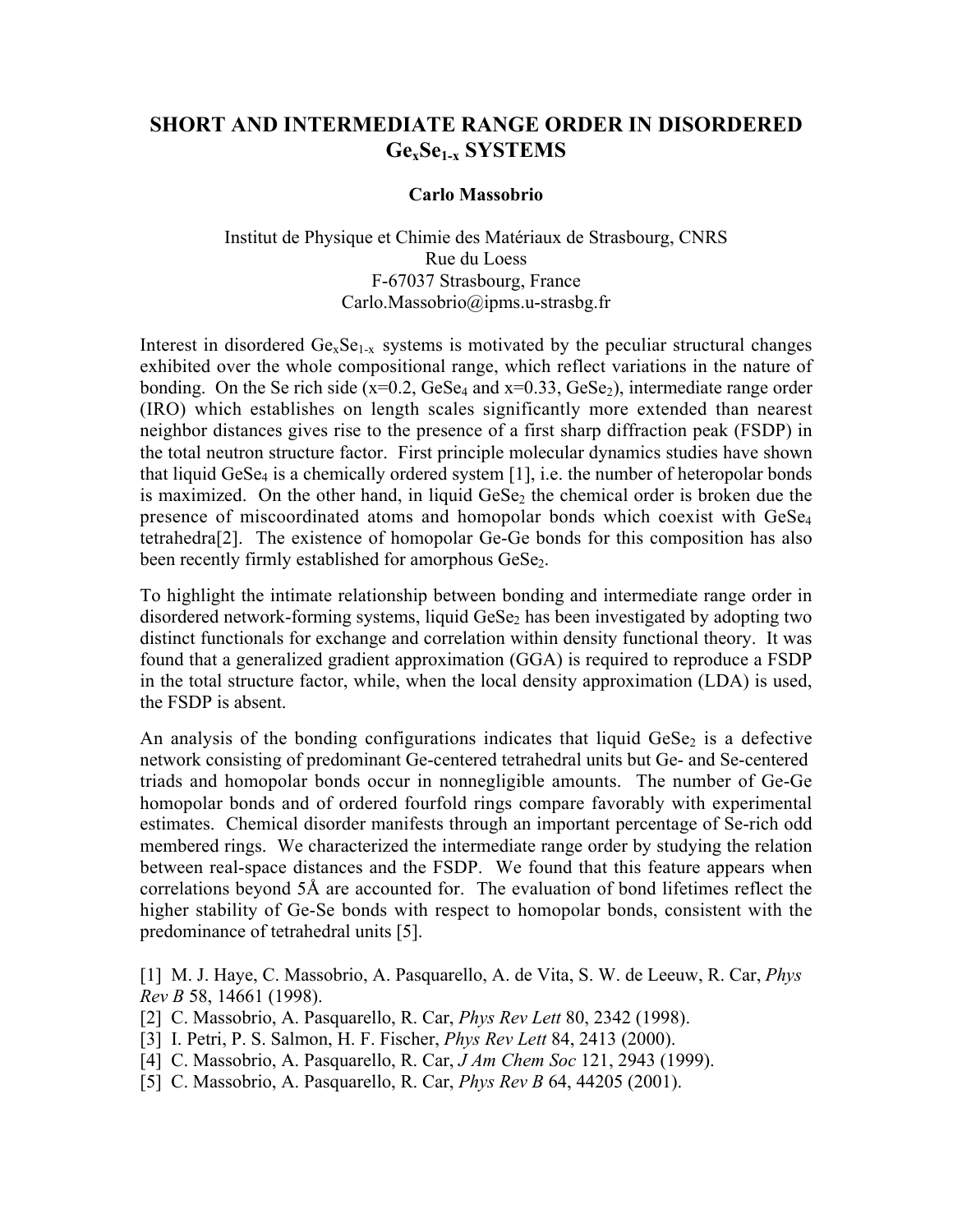# **NANOSCALE INHOMOGENEITIES IN MULTICOMPONENT OXIDE GLASSES: MOLECULAR DYNAMICS SIMULATION STUDY**

**Hiroshi Iyetomi**, T Hakata, and M Misawa<sup>1</sup>

Department of Physics, Faculty of Science Niigata University Ikarashi, Niigata 950-2181 Japan <sup>1</sup>Department of Chemistry, Niigata University Ikarashi, Niigata 950-2181, Japan hiyetomi@sc.niigata-u.ac.jp

We present results of molecular dynamics simulations on a wide variety of multicomponent network-forming glasses, i.e., oxide glasses with doped alkali oxides such as Na/Si/O, Li/Si/O, and Na/B/O. The simulations are based on the Born-Mayer-Huggins potentials totally characterized by the charges and sizes of ions. Such a simple model is able to account for essential features of the glassy networks modified by alkali ions. It is one of central issues how the network-modifier cations are distributed in the glasses. The same method[1] as used to identify Ag clusters in Ag/Ge/Se glasses is applied to the multicomponent glasses to address that issue. We define clusters of the alkali modifiers and then calculate their size distribution. The clustering tendency in each glass is discussed in reference to the cluster-size distribution in a corresponding system with randomly distributed particles. The Na ions embedded in the glassy  $SiO<sub>2</sub>$  matrix show clustering behavior similar to that of Ag in  $g$ -GeSe<sub>2</sub>, while no clustering of the Na ions in  $g-B_2O_3$  at all. Many glass systems show metastable immiscibility in certain compositional range. The immiscibility behavior of alkali silicate glasses clearly depends on the strength of the Coulomb interaction between oxygen and alkali ions: smaller alkalis show a greater tendency to phase separation than larger alkali ions. Comparison of the clustering behavior between Na/Si/O and Li/Si/O glasses accommodates the the phase separation tendency. Alkali silicate glasses are inhomogeneous on nanoscale even outside the compositional range of immiscibility although those have been regarded as homogeneous. Relationship of the clustering nature to the dynamical properties in the glasses is also discussed.

[1] H. Iyetomi, P. Vashishta, and R. K. Kalia, *J. Non-Cryst. Solids*, vol. 262, pp. 135-142  $(2000)$ .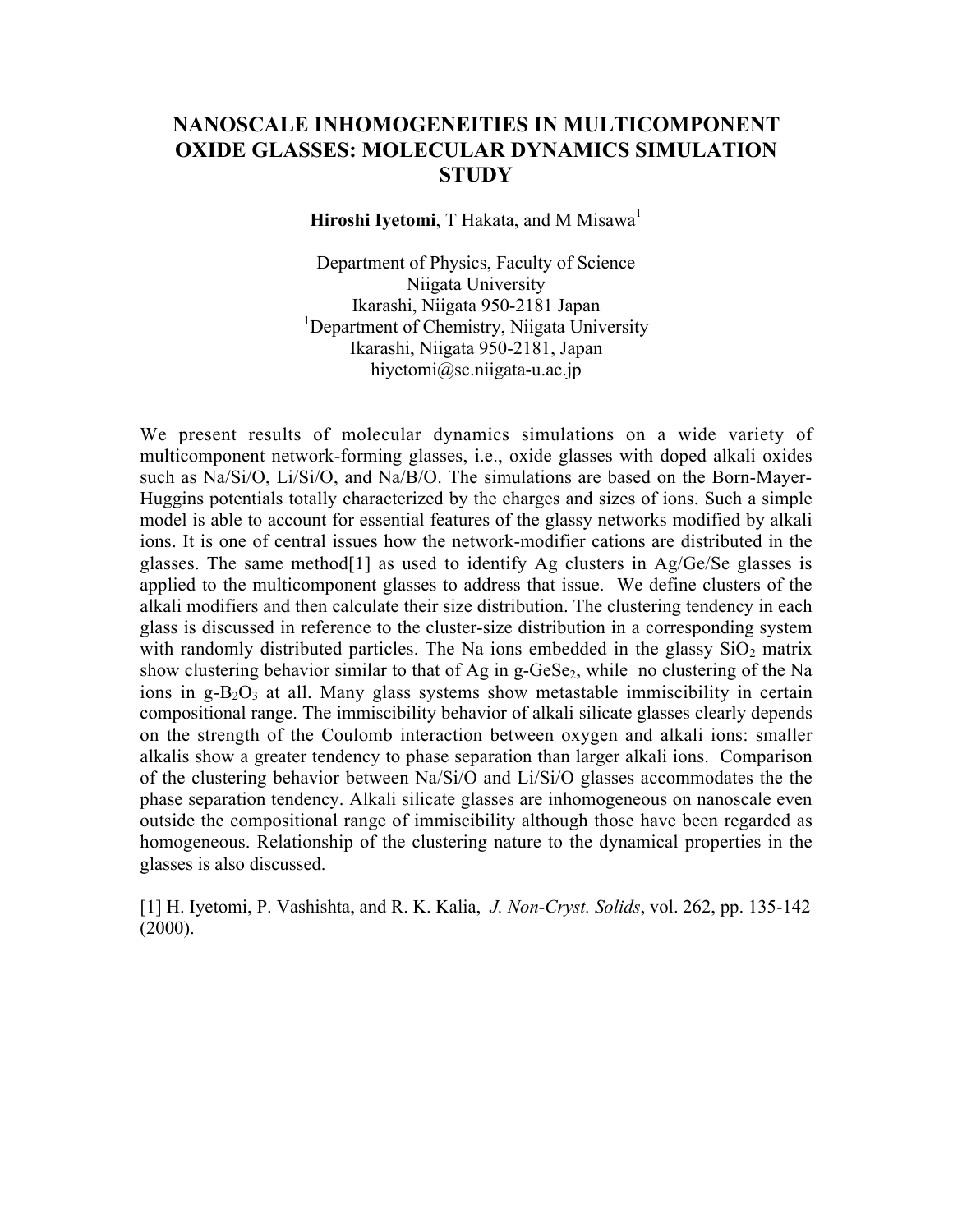# **"NANO" AND "BIO" AT THE DEPARTMENT OF ENERGY**

### **Dale Koelling**

Division of Materials Sciences GTN, ER-132 U.S. Department of Energy 19901 Germantown Road Germantown, MD 20874-1219 USA Dale.Koelling@science.doe.gov

The two prefixes "nano" and "bio" are generating exciting possibilities within the materials community. I will give a provincial view (from Basic Energy Sciences) of the response within the Department of Energy. Although DOE is a large supporter of very wide-ranging scientific research, it is still a mission-oriented agency. Within this context, one defines the scope and opportunities of these new emphasis. However, I claim absolutely NO clairvoyance!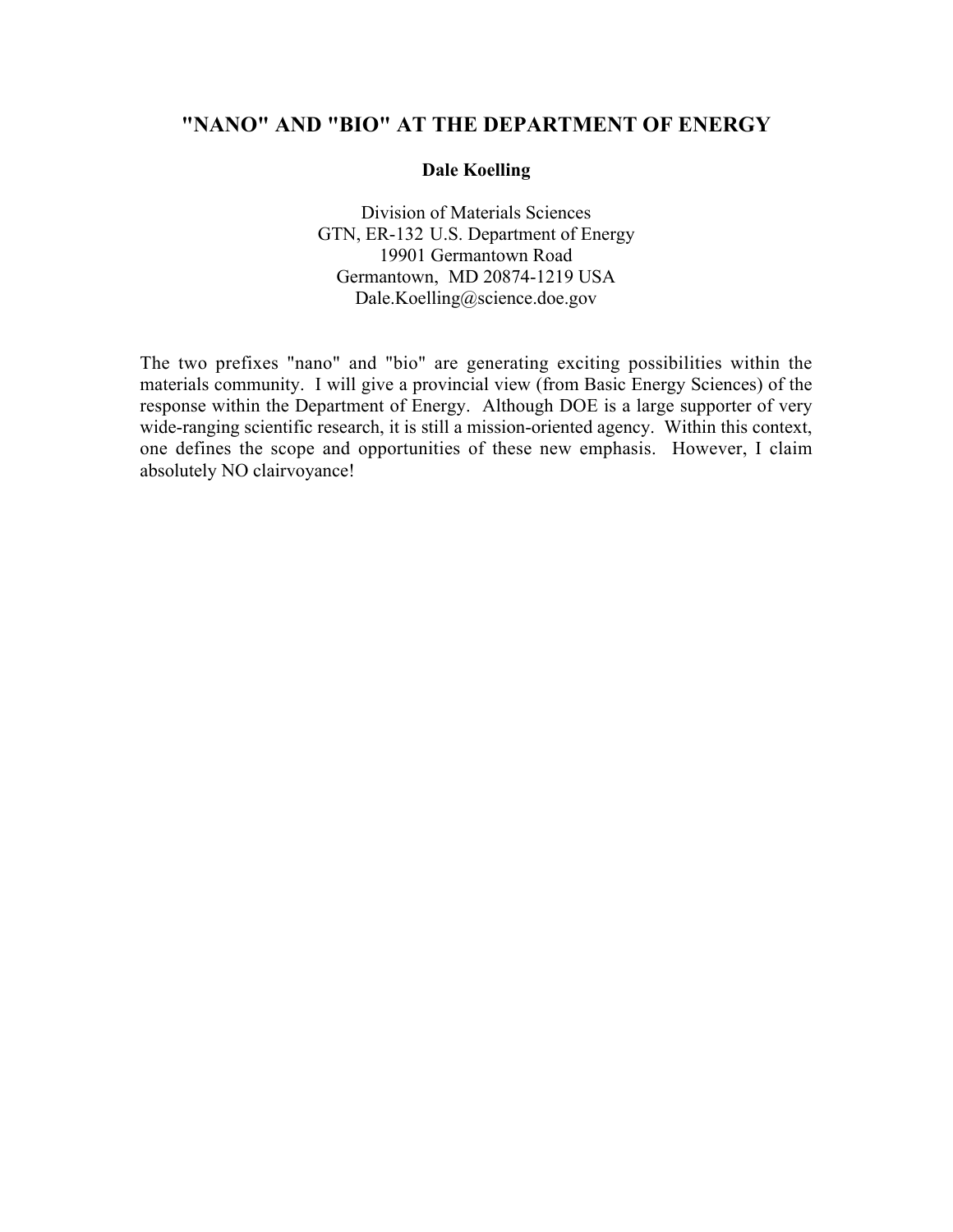### **DIRECTED ASSEMBLY OF FUNCTIONAL NANOSTRUCTURES**

#### **Richard W. Siegel**

Materials Science & Engineering Deptartment Rensselaer Polytechnic Institute 110 8th St.Troy NY 12180 USA rwsiegel@rpi.edu

The past decade has seen explosive growth worldwide in the synthesis and study of a wide range of nanostructured materials, the substance of nanotechnology. An overview of nanoscience and nanotechnology and their relationship to novel functional materials assembled from nanoscale building blocks will be presented within the framework of the 2001 United States National Nanotechnology Initiative and our new National Science Foundation Nanoscale Science and Engineering Center for Directed Assembly of Nanostructures at Rensselaer. Several examples from our recent research results will be presented including investigations of functional nanocomposites that could find use in a variety of structural, electrical, and biomedical applications.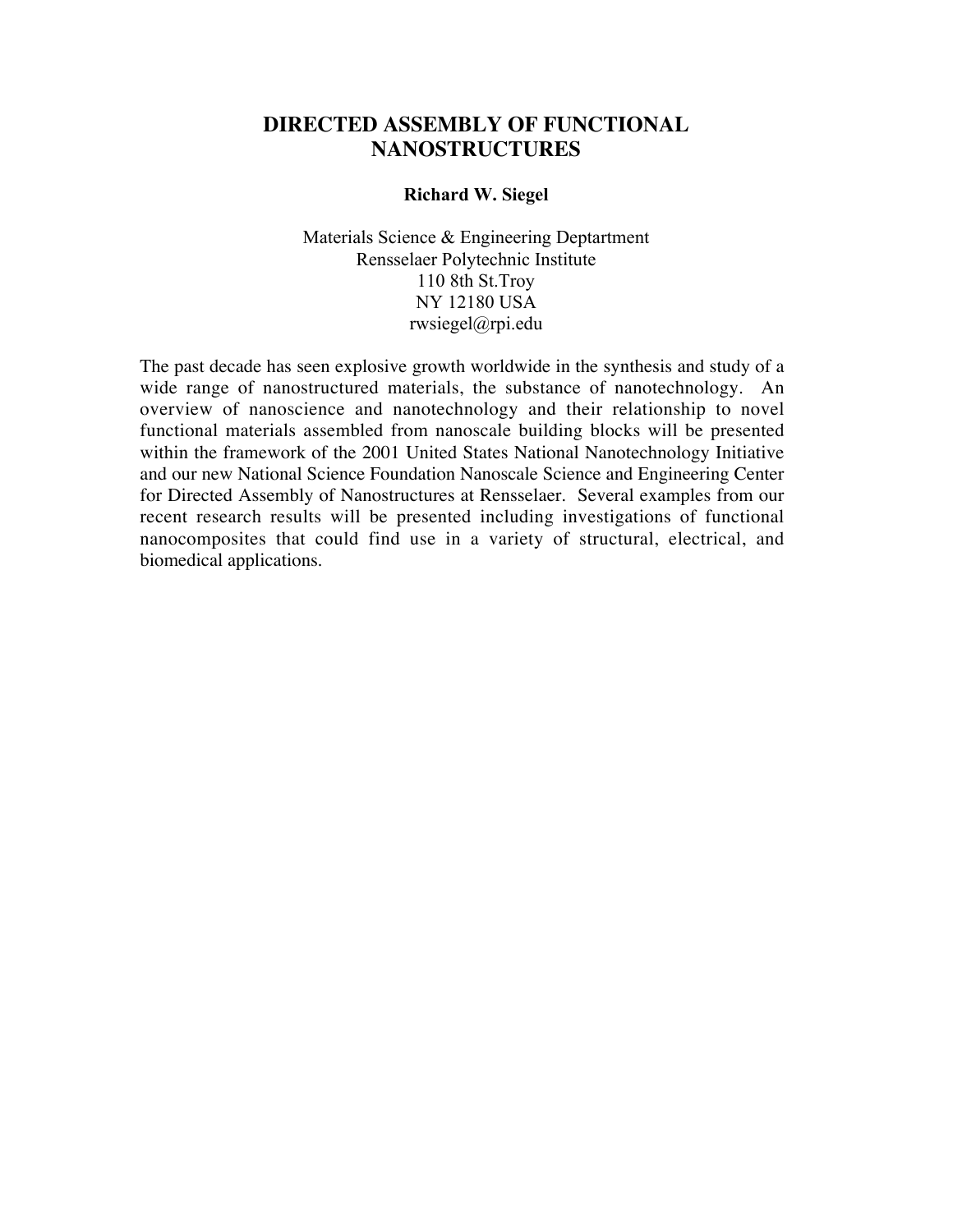## **NANOMETRIC ASPECTS OF ENERGETIC CRYSTAL PROPERTIES/TESTING**

#### **Ronald W. Armstrong**

Senior Scientist, AFRL/MNME Eglin Air Force Base, FL 32542-5910 USA ronald.armstrong2@eglin.af.mil

Energetic crystals exhibit an interesting combination of mechanical properties: being elastically soft (because of their molecular/hydrogen bonding); plastically hard (because of the mutual interference to dislocation movement of adjacent interposed molecules in low symmetry crystal lattices); and brittle (because of relatively low, anisotropic, surface energies)<sup>1</sup>. The large displacement vectors of dislocations lead to low dislocation densities in solution-grown crystals that are predicted on a continuum mechanics comparison of volumetric elastic strain energy versus substituted surface free energy to contain "worm holes" running along the cores of the dislocation lines --- at larger hole diameters than apply for the smaller nanometric dimensions at which the surface energy and volume free energies are equivalent. A continuous indentation hardness stress-strain basis has been developed for assessing the combined elastic/plastic/cracking behaviors of energetic crystals in comparison with those behaviors of other crystal structure types  $2$ --and the method necessarily involves nanometric-scale force/displacement measurements for assessing the connected behaviors. In particular, crystal size dependent pile-ups of only a few dislocations are predicted to be involved in the production of "hot spots" associated with cracking and the initiation of chemical decomposition. Smaller crystals are known at micrometer dimensions to be less sensitive to impact initiation, consistent with greater strength levels occurring for finer microstructures. Such model consideration shows that energetic crystals are especially susceptible to hot spot development on the basis of their combined [crack initiation/thermal conductivity] properties --- relating also to the general property of shear banding in structural materials.

[1] R.W. Armstrong and W.L. Elban, "Dislocation characteristics in energetic crystals", CP505, *Shock Compression of Condensed Matter – 1999*, edited by M.D. Furnish, L.C. Chhabildas, and R.S. Hixson, 2000, American Institute of Physics, NY, pp. 723-726.

[2] R.W. Armstrong, H.L. Ammon, W.L. Elban, and D.H. Tsai, "Investigation of hot spot characteristics in energetic crystals", invited paper for a special "Energetic Materials" issue of *Thermochimica Acta*, 6871 (2001) 1-11, in print.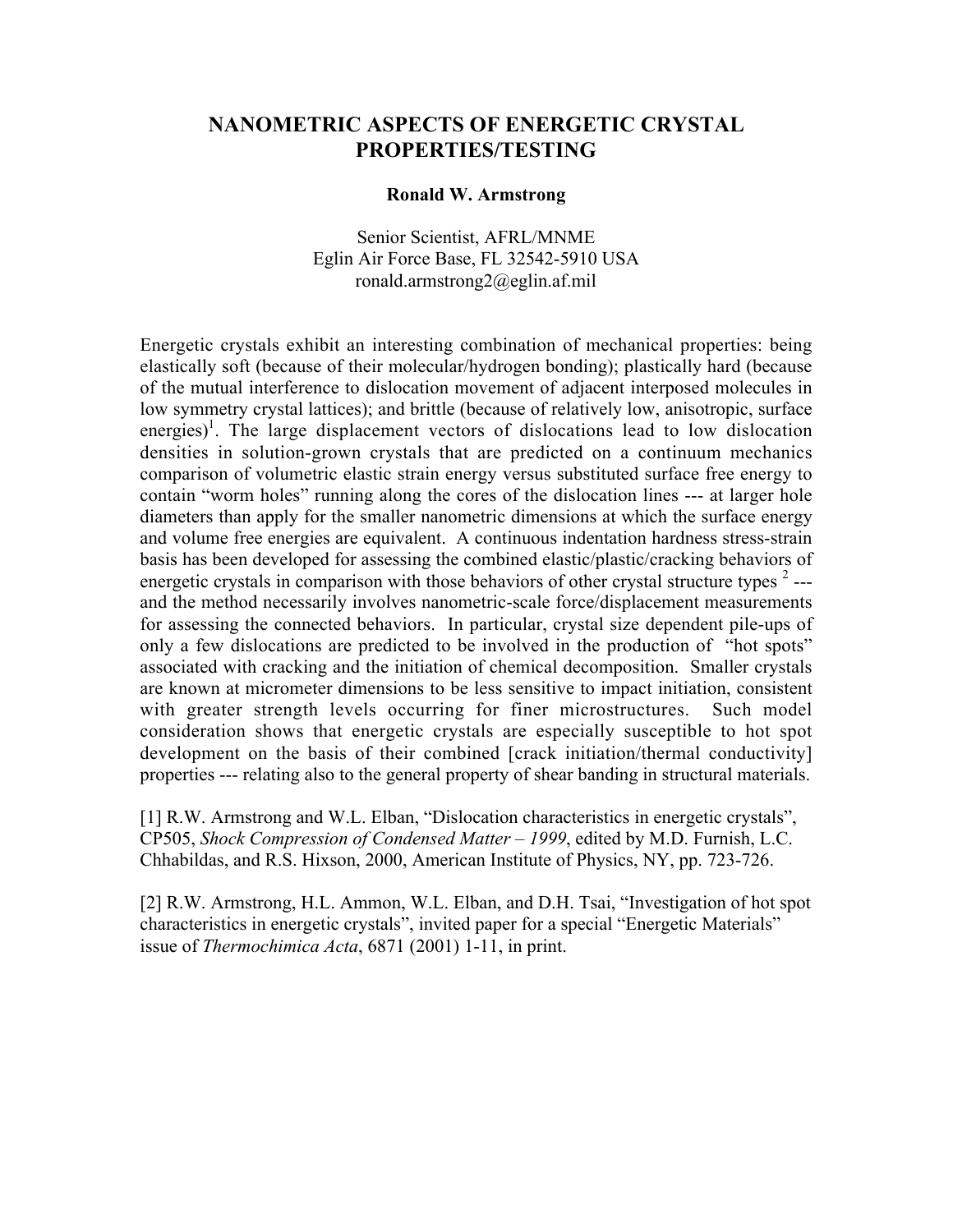## **ADAPTIVE ABERRATION CORRECTION IN CONFOCAL MICROSCOPY**

**Tony Wilson**, M. A. A. Neil and M. J. Booth

Department of Engineering Science University of Oxford Parks Road Oxford OX1 3PJ UK tony.wilson@eng.ox.ac.uk

The confocal microscope is becoming an instrument of choice in many laboratories in both the life and physical sciences since it's optical sectioning property permits the images of volume structures to be rendered in three-dimensions. In order to achieve this volume rendering a series of through-focus images must be recorded at different focal depths within the specimen. An inevitable consequence of this is that aberrations are unavoidably introduced. Aberrations, due to refractive index mismatch are further introduced by using, for example, an oil immersion objective to image a watery specimen. In order to overcome this fundamental problem we will describe an adaptive optics approach in which a novel wavefront sensor is used both to measure the aberrations introduced and to provide control signals to an adaptive element for correction. The system works in closed loop and permits diffraction limited resolution to be restored at depth. Examples will be shown from both the biological sciences and the physical sciences where the system will be applied to the reading of three dimensional optical memory materials.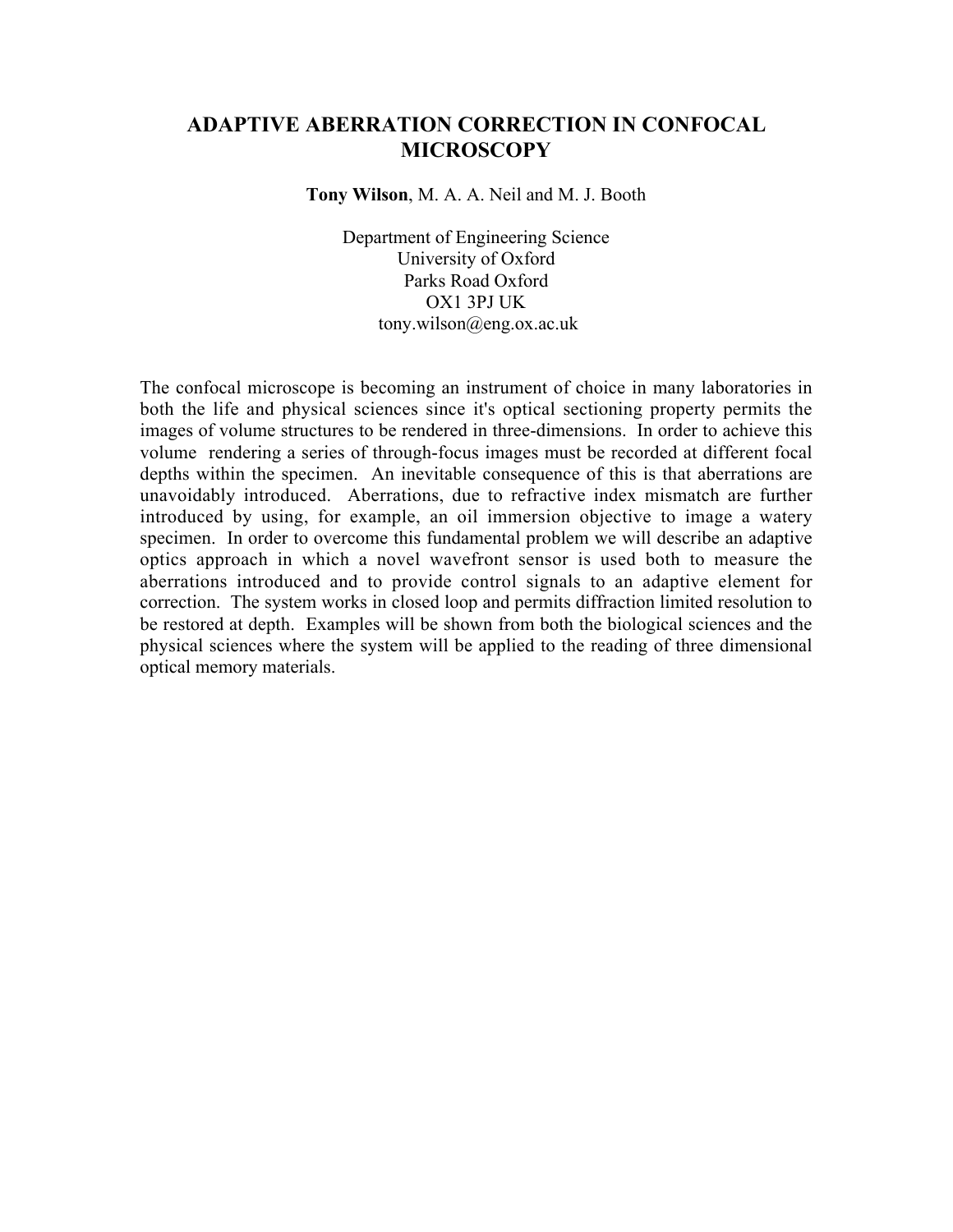## **THE USE OF 'EXTREMOPHILE' PROTEINS IN BIO-NANO-TECHNOLOGY**

#### **Jonathan Trent**

NASA Ames Research Center Mail Stop 239-15 Moffett Field, CA 94035 USA jtrent@mail.arc.nasa.gov

The kinds of "weird effects" that were once Feynman and are now you and me and the whole biosphere are ultimately dependent on the physics and chemistry going on at the nanometer (molecular) scale. As the nano-scale becomes a focus for engineering, a role for 'bio-nano-technology' is emerging to address fundamental engineering problems on that scale. We have been exploring the potential of using a class of proteins known as 'heat shock proteins' (specifically HSP60s) for producing nano-structures with industrial applications. This class of proteins self-assemble into double-ring structures with seven, eight, or nine protein subunits per ring. Through the use of HSP60 genes from 'extremophiles' (i.e., organisms living in extreme environments—near-boiling temperatures and at pH 2.0), we are developing simple and effective methods for obtaining industrial quantities of these proteins. By using tools of crystallography and molecular biology, we are exploring the range of structures that can be created using the HSP60 double rings as building blocks.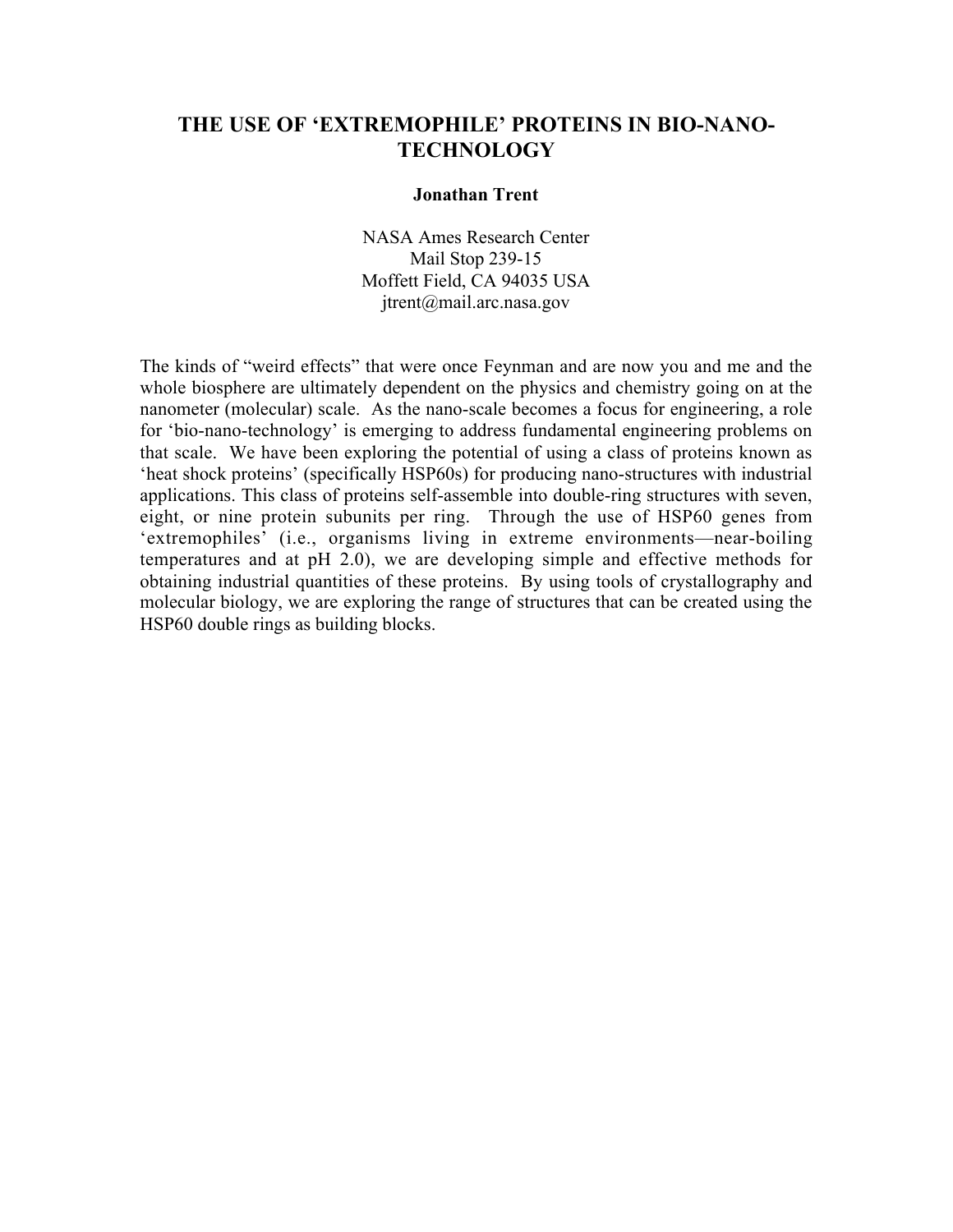# **THE CONVERGENCE OF BIOLOGY AND NANOSCIENCE: AN OPPORTUNITY FOR MOLECULAR DEVICES BUILT WITH BIOLOGICAL MOLECULES**

#### **Stephen Lee**

Biomedical Engineering Center, Chemical Engineering Cellular and Molecular Biology 317 Bevis Hall,1080 Carmack Road Columbus, OH 43210 USA lee@bme.ohio-state.edu

Nanoscience and biology are discrete disciplines that contribute substantially to each other. Their intersection creates an opportunityfor hybrid nanodevices, with nanoscience providing a pallet of precise(primarily) structural nanomaterials, and biology providing a vast menu of functional nanostructures. Successful hybrid devices (called nanobiological, nanobiotechnological devices or biologic nanodevices) have common features and their construction can be codified into a set of steps applicable to a broad sweep of devices. Initial applications of the approach have been predominantly biomedical, but nanobiological devices will not be limited to those applications in the long run, and hybrid devices will ultimately be applicable to many tasks of importance. Emerging and established engineering and biological paradigms inform device design, synthesis and use, and engineering of their components, which should allow broad commercialization of nanotechnology. Nanobiotechnology allows construction of commercial quantities of nanodevices without recourse to self-replication, avoiding an oft-sited concern about the safety of nanotechnology. Continued commitment to nanoscience, biology and the technology and areas at their interface is essential to assure the legitimate human aspiration for a better, more sustainable world.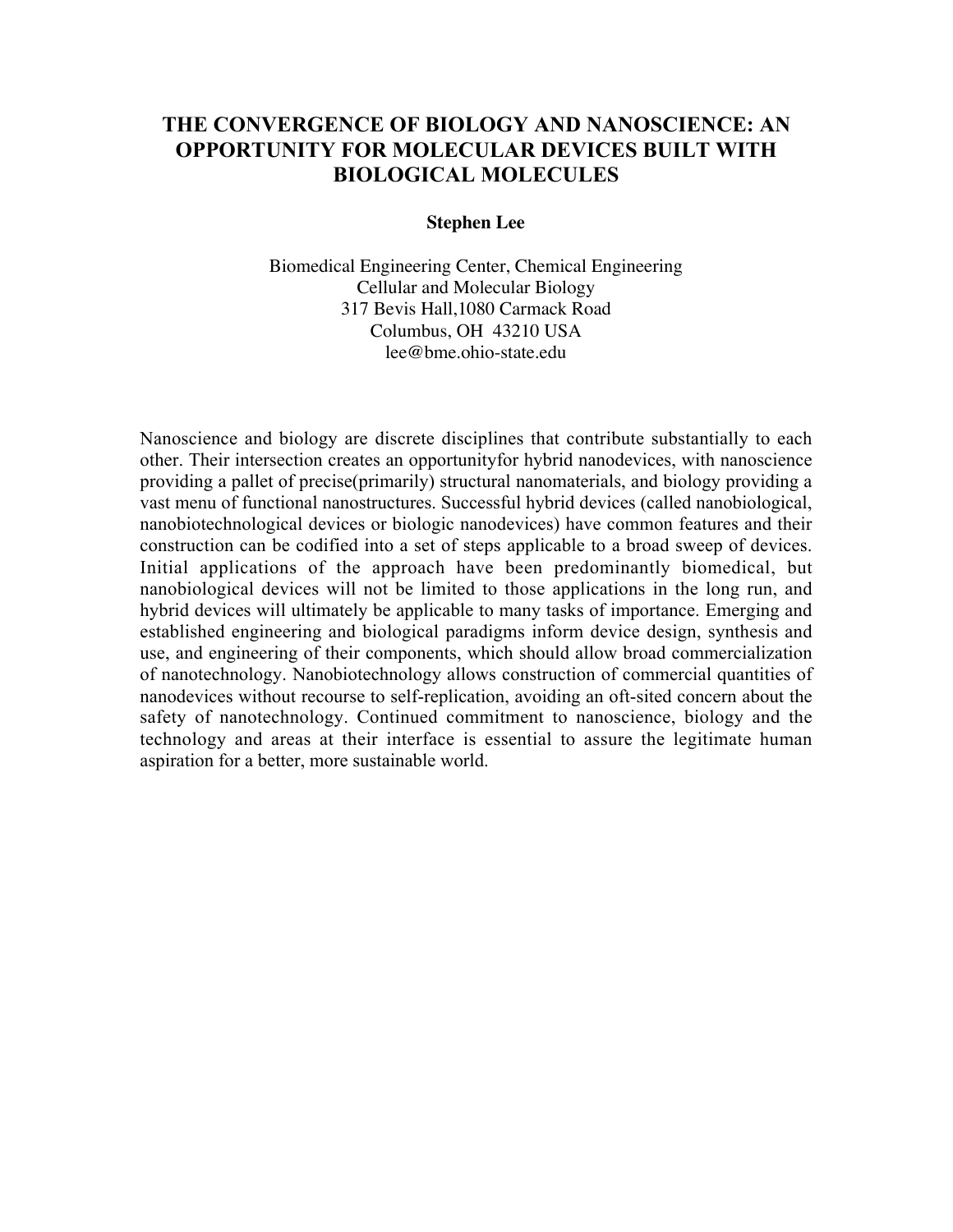## **PHAGE AS ENGINEERED SELF-REPLICATING SELF-ASSEMBLING SYSTEM FOR NANOFABRICATION OF BIOSELECTIVE SENSORS**

**Valery A. Petrenko**, A M Samoylov and V J Vodyanoy

College of Veterinary Medicine 264 Greene Hall Auburn University Auburn, Alabama 36849-5519 petreva@vetmed.auburn.edu

Filamentous phage, such as M13, f1 and fd, are thread-shaped bacterial viruses. Their outer coat is composed of thousands of 50-residue a-helical subunits of the major coat protein pVIII, which overlap one another to form a tube encasing the viral DNA. We have shown that filamentous phage can serve as a scaffold, able to form on its surface an indefinite number of potential antigen-binding sites by displaying random peptides fused to major coat protein pVIII. We constructed libraries with random peptides fused to pVIII in various formats, and selected phages that act as substitute antibodies specific for a panel of test antigens and model "threat agents" (Petrenko, 1996, 2000; Romanov, 2001). Because the viral carrier is infective, phage borne bio-selective probes can be cloned individually; thus, either whole libraries or individual clones can be propagated indefinitely without needs of their chemical synthesis or reconstructing (Smith  $\&$ Petrenko, 1997). can bind biological agents and, as a part of an analytical platform, generates a detectable signal. As elements of field-use detectors, they are superior to monoclonal antibodies, since they are inexpensive, highly specific and strong binders, resistant to unfavorable environmental conditions.

This work is a first demonstration of the use of landscape phages as bio-selective ligands in biosensors. As substitute antibodies phages demonstrate many features (high affinity, field stability, low cost etc.), which allow considering them as prospective ligands in a new generation of sensors for food safety control and environmental in-a-real-time monitoring.

- [1] Petrenko V.A., Smith G.P., Gong X. and Quinn T. (1996) *Protein Engineering*, V.9, N9, p.797-801
- [2] Smith G.P. and Petrenko V.A. (1997) *Chemical Reviews*, V.97, N2, p. 391-410.
- [3] Petrenko V.A. and Smith G.P. (2000) *Protein Engineering*, V.13, N8, p.589-592.
- [4] Romanov V.I., Durand D.E. and Petrenko V.A. (2001) *The Prostate* (2001),V.47, p.239-251.

*This work was supported by ARO grant DAAD19-01-10454 (VP), DARPA grant MDA972-00-1-0011 (VV) and Detection and Food Safety Center of Auburn University.*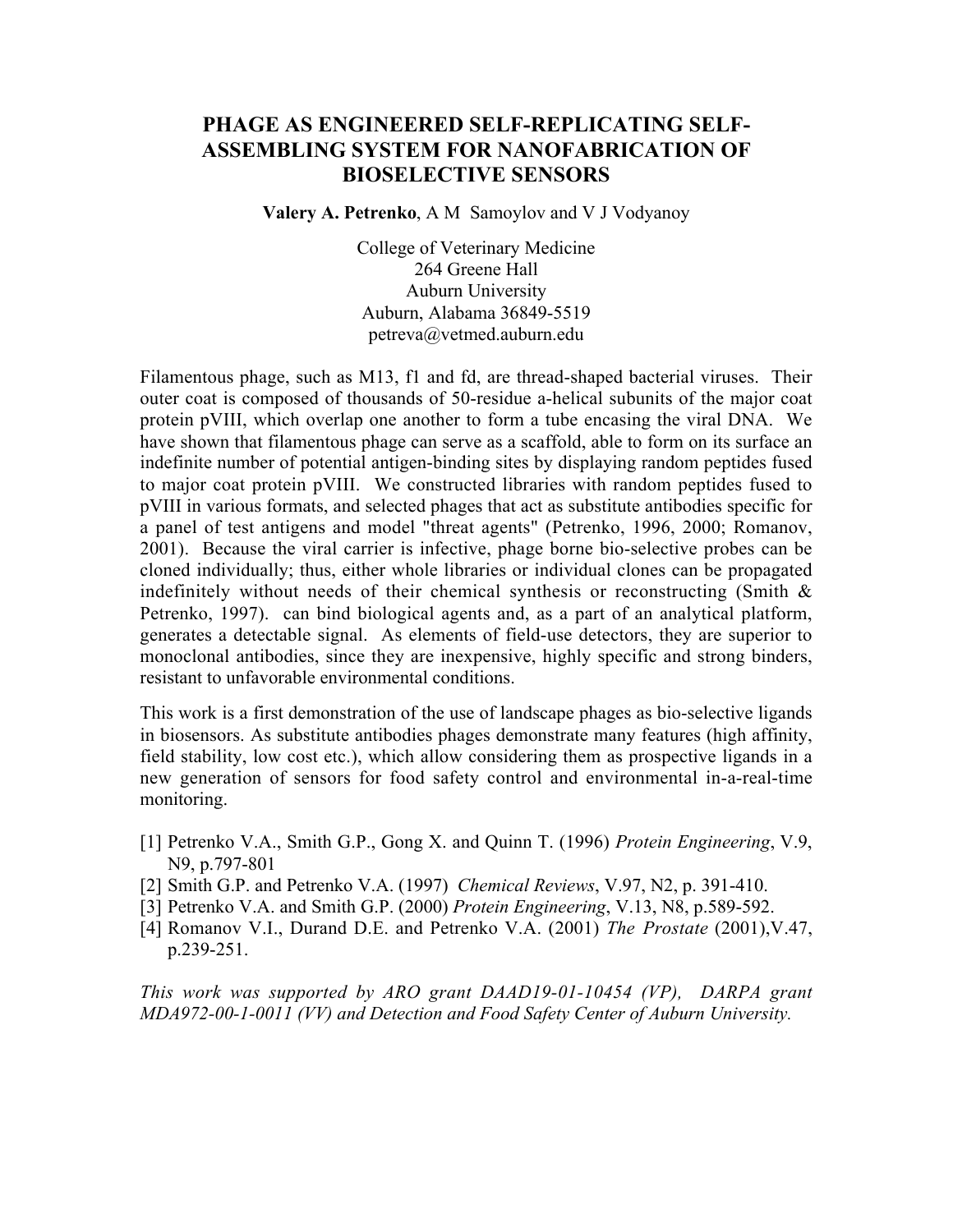## **PATTERN FORMATION AND CELL SIGNALING AT AN INTERMEMBRANE SYNAPSE**

### **Jay T. Groves**

Department of Chemistry 105 Lewis Hall University of California, Berkeley Berkeley, CA 94720-1460 USA JTGroves@lbl.gov

Spatial organization of proteins is an emerging theme of broad significance in cell recognition and signal transduction. Cells from the immune system and nervous system, among others, engage target cells through highly organized patterns of proteins that assemble at the intercellular synapse. Recent studies have revealed dynamic patterns within the immunological synapses formed when either T- or NK-cells engage their respective target cells. Though still controversial, there is mounting evidence indicating that specific synaptic patterns correlate with cellular activation. We are exploring the physical mechanisms behind synaptic pattern formation at intermembrane junctions in an effort to elucidate their role in cell recognition and signaling.

The fundamental problem we address is the collective interaction of populations of receptors and ligands in apposing lipid bilayer membranes. The membrane introduces a fluctuating two-dimensional reaction environment in which topographical constraints and restricted component access strongly influence receptor binding and spatial organization. From theoretical studies, we have found that these membrane constraints modulate the collective receptor ligand binding such that patterns on the nanometer and micrometer scale can emerge spontaneously. Our theoretical predictions have proven to correspond with observations of synaptic patterns in living T-cells.

In order to address this problem experimentally, we have initiated development of a totally reconstituted inter-membrane junction between a supported membrane and a second membrane patch, which is deposited from a giant vesicle. Incorporation of different fluorescent probe lipids into each of the two membranes enables a variety of fluorescence imaging capabilities which we employ to obtain both lateral and topographical information about the junction. We have demonstrated that fluorescence resonance energy transfer (FRET) between the two membranes when they are closely apposed  $(< 5 \text{ nm})$  leaves a footprint, which maps the contact zone. Larger topographical features can be observed when the membrane system is supported on an oxidized silicon wafer. Near-field interference effects set up optical standing waves that provide contour mapping of the membrane topography with resolution in the nanometer range extending over a micron from the surface. Topographical patterns are a critical feature of cell-cell contacts that are not easily measured by current real-time imaging techniques. This new membrane system and combined imaging strategies will form an important component of our experimental platform for further reconstitution and analysis of inter-membrane synapse formation.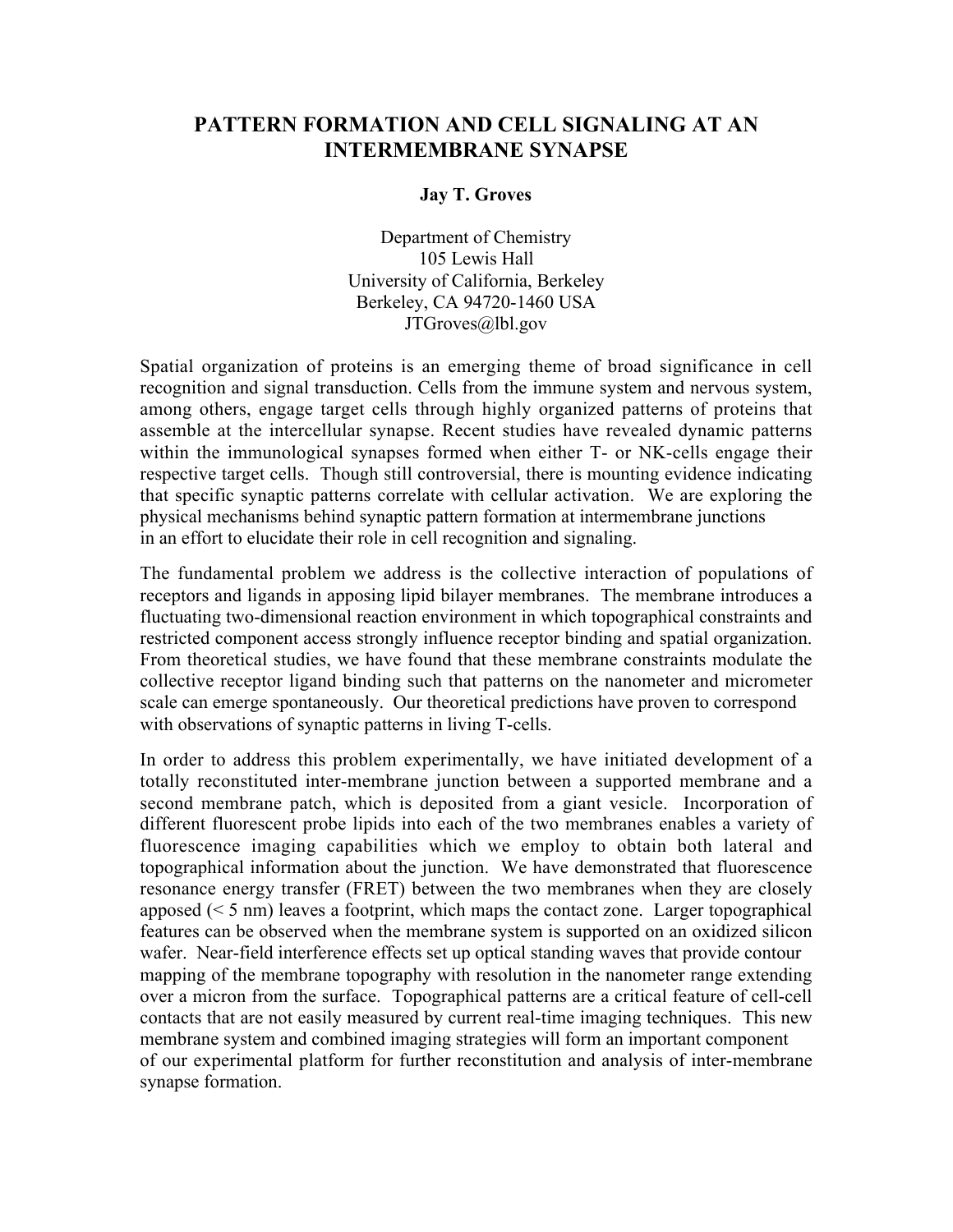# **PHYSICAL OBSERVATION / COMPUTATIONAL STRUCTURAL INTERFACES OF INFO-BIO-NANO TECHNOLOGY**

### **Ken L Reifsnider** and X. Huang

Department of Engineering Science and Mechanics Materials Response Group Virginia Polytechnic Institute and State University Blacksburg, Virginia 24061 USA mrl@vt.edu

In this paper, we will be concerned with interfaces that have high density gradients over large transition distances. First, we will consider real material interfaces, for situations that involve biological systems and for situations that involve functional (engineering) material systems. Second, we will be concerned with virtual interfaces between the bio-, nano-, and information technologies, especially the manner in which real information is used to conceptualize multiphysics phenomena at multi scales of geometry to describe and predict system behavior.

We will begin with physical interfaces in the field of biotechnology. Two examples will be considered. The first is the composite interfaces formed in the complex systems used for tissue scaffolding, and the relationship of the constituents to the global function of the tissue. The second is the interface between prosthetic implants and human bone, with specific reference to hip implants. Specific attention will be paid to the situation wherein the bone is induced to "grow into" the surface of the prosthetic. An attempt will be made to define the interface details at the nano-scale which influence / control global behavior, and to define the multi-physics phenomena associated with those details.

We will then extend the multi-physics concept to composite interfaces in fuel cells, in which the system function is defined by the nano-details of the local geometry, the local physics of the electro-chemistry, the local mechanics of heat and energy management, and the chemistry of the fuels and oxidants. We will show similarities with the biosystem that result from consideration of nano-details, and illustrate the analogy with a set of multi-scale (in time and geometry) solutions to the equation set that controls the performance of the fuel cells.

Finally, we will address the question of information in these problems, especially the question of how to identify physical measureables (observables) at the nano-level that can be used as inputs to the equation sets that describe nano-phenomena and behavior. A discrete element simulation approach is used to investigate the deformation characteristics of an interface between two porous materials. A boundary value problem is formulated on a finite size element across the interface and the effective interface properties are calculated through a novel averaging process. A particular aspect of special interest will be the discussion of micro- or nano-analysis simulation methods that can be used for porous nano-structures that do not have repeating geometric units, and therefore cannot be correctly approached with the usual homogenization methods. Examples of this approach will be illustrated for a distributed, random porous material nano-structure and compared to available estimates from the literature.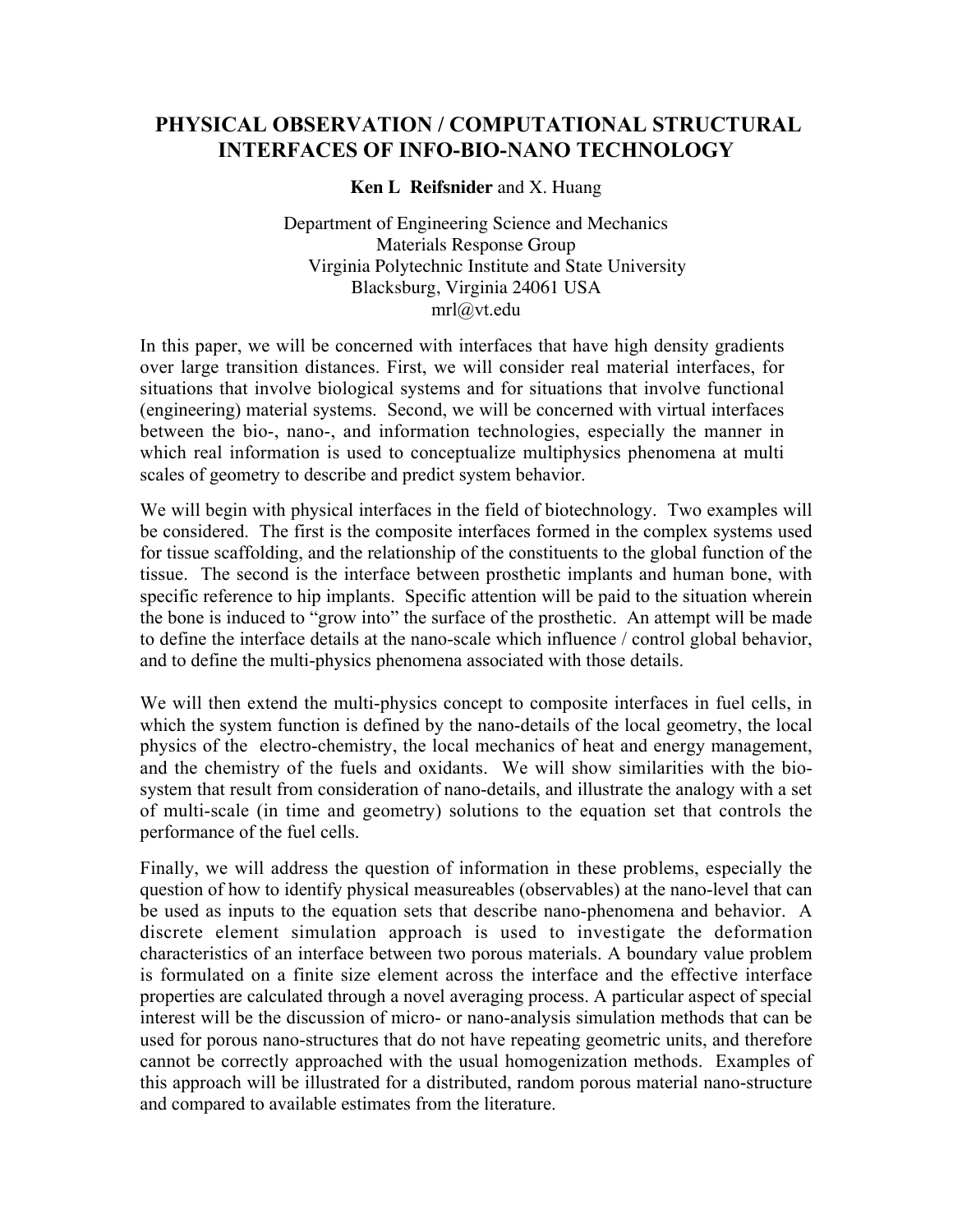## **HIGH RESOLUTION 3D VISUALIZATION OF ATHEROSCLEROSIS**

**Hua Jin<sup>1</sup>**, K Ham<sup>2</sup>, S Thiam<sup>3</sup>, J Robinson<sup>3</sup>, R Agban<sup>3</sup>, I Warner<sup>3</sup>, L Butler<sup>3</sup> and R Kurtz<sup>1</sup>

> <sup>1</sup> Department of Physics  $\&$  Astronomy <sup>2</sup> Center for Advanced Microstructures and Devices <sup>3</sup> Department of Chemistry Louisiana State University Baton Rouge, LA 70803, USA hjin1@lsu.edu

Atherosclerosis is the leading cause of morbidity and mortality in the United States and other industrialized countries. Several methods are currently used to detect and quantitate atherosclerosis, such as angiography, ultrasonography, computed tomography and magnetic resonance imaging. The resolutions of these clinical imaging methods are in the orders of millimeters or sub-millimeters. High resolution imaging of atherosclerosis is necessary for studying the morphological changes of diseased artery, especially for small sized plaques, which may be formed in the early stage of atherosclerosis. In this paper, we present morphologies of atherosclerosis by using synchrotron radiation computed microtomography with a spatial resolution of several microns. We studied 6 atherosclerosis samples from three patients aged from 51 to 70 in their native forms, and their corresponding bypass arteries. Atherosclerotic lesions such as the plaques were identified in both native and bypass samples. Cross section and 3D visualization of the atherosclerosis in the x-, y- and z- direction will be displayed. 3D volumetric images of deposited plaques will be rendered. The morphological differences among the samples with one another were recognized and the extent of the atherosclerotic plaque will be defined.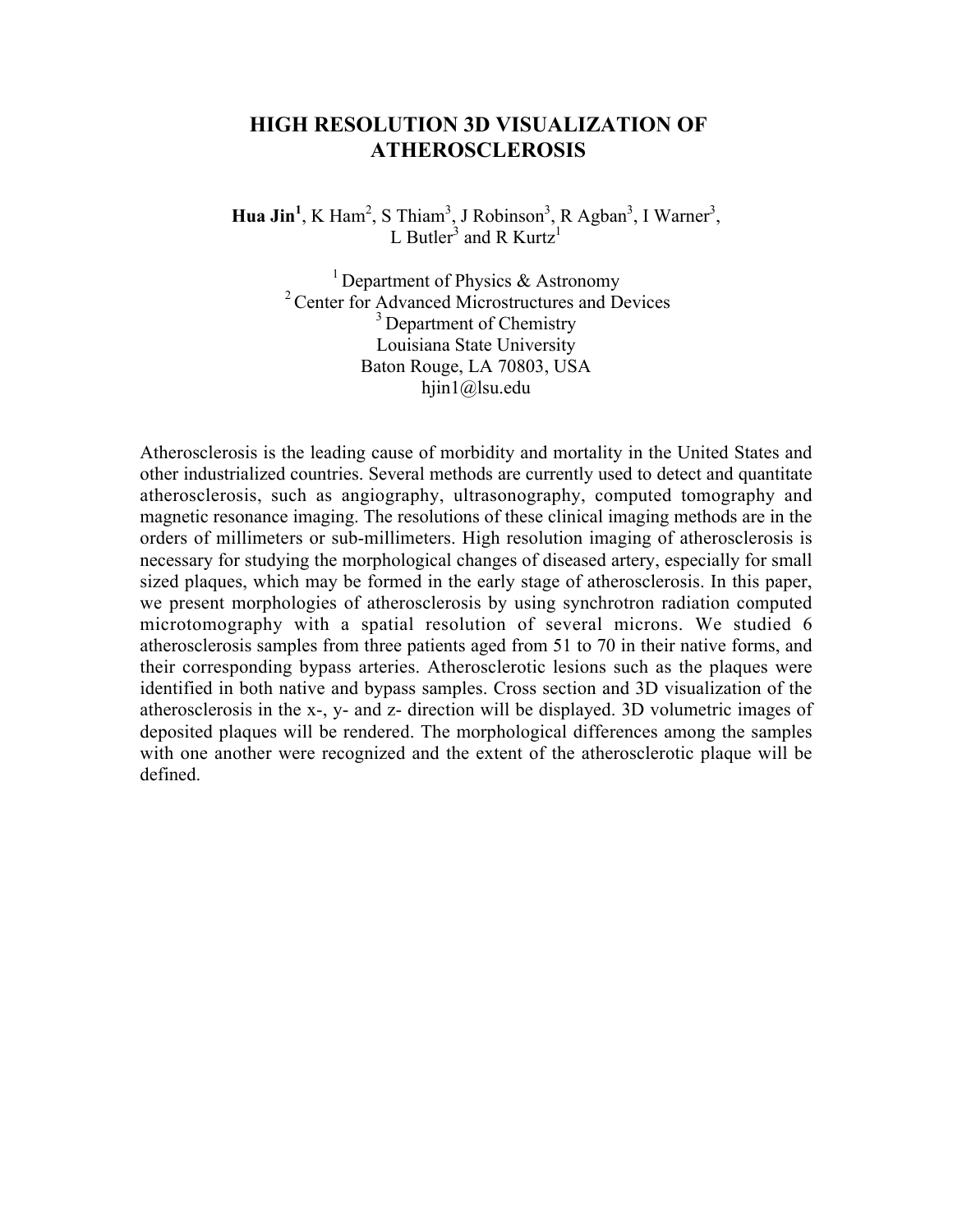### **DYNAMICAL PROCESSES IN GREEN FLUORESCENT PROTEIN**

C Liebig<sup>1</sup>, William Dennis<sup>1</sup>, S Kirkpatrick<sup>2</sup>, R Naik<sup>2</sup>, M Stone<sup>2</sup>

<sup>1</sup>Department of Physics and Astronomy University of Georgia, Athens, GA 30602 USA <sup>2</sup> Materials and Manufacturing Directorate Air Force Research Laboratory Wright-Patterson Air Force Base, Ohio 45433 USA bill@hal.physast.uga.edu

Green fluorescent protein (GFP) extracted from the bioluminescent jellyfish Aequorea Victoria<sup>[1]</sup> and its mutants form a nanoscale cylindrical  $(3 \times 5 \text{ nm})$  structure in which the chromophore is embedded in the center of the cylinder. These proteins have been shown to exhibit desirable linear and nonlinear optical properties[2]. In this paper we use time resolved linear and nonlinear spectroscopies to investigate dynamical processes in fluorescent proteins in both aqueous solution and an organic polymer matrix. Experimental results were analyzed in terms of a Brownian oscillator model[3] and by comparison to computer simulations.

[1] M. Chalfie, G. Euskirchen, W. W. Ward and D. C. Prasher, *Science* 263 (1994) 802. [2] Sean M. Kirkpatrick, Rajesh R. Naik, Morley O. Stone, *J. Phys. Chem. B* 105 (2001) 2867.

[3] S. Mukamel, *Nonlinear Optical Spectroscopy*, (Oxford University Press, New York, 1995) pp. 227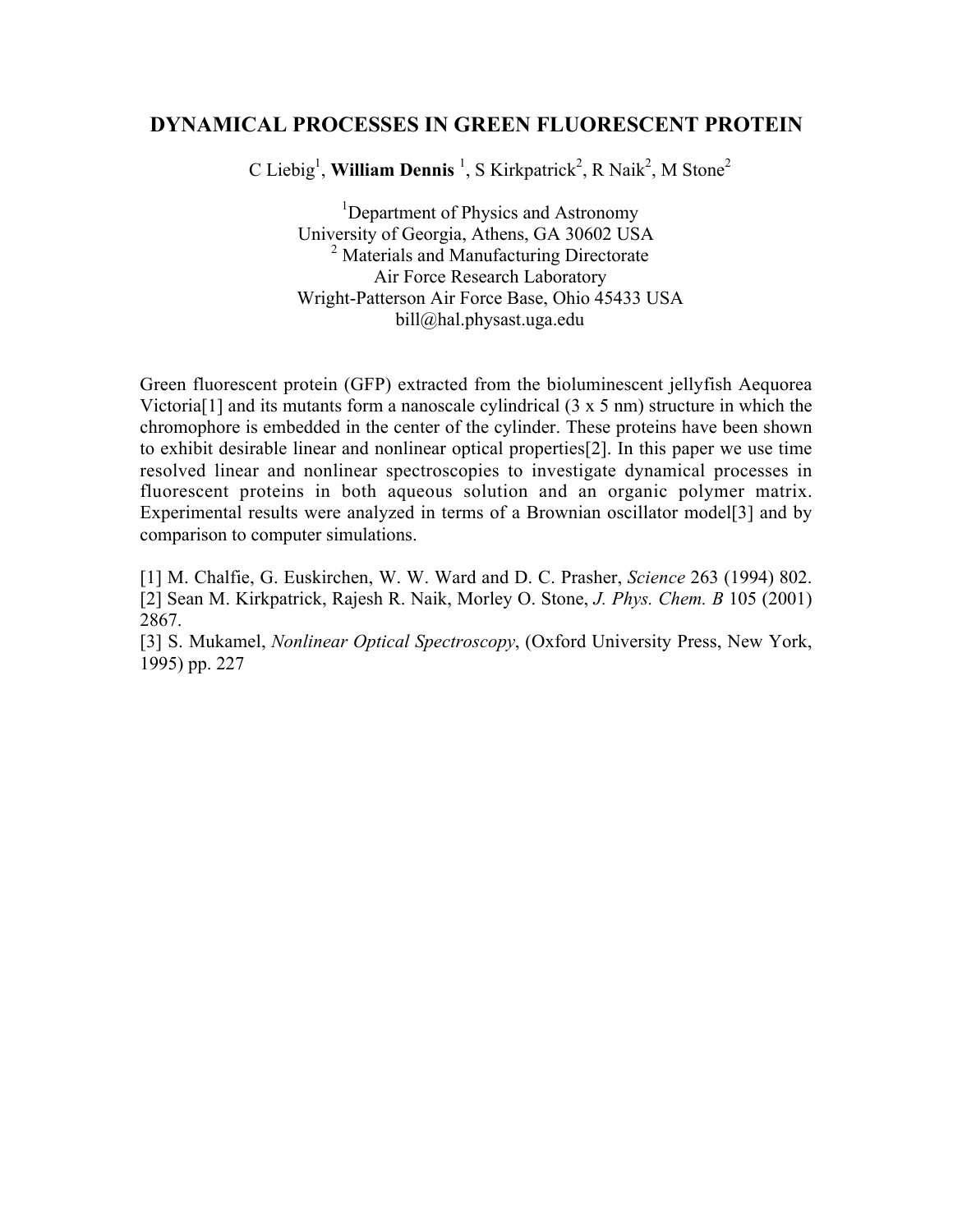### **FRICTIONAL PROPERTIES OF SELF-ASSEMBLED MONOLAYERS**

**Gary S. Grest**, M Chandross, B Park, and M Stevens

Materials & Process Computation & Modelling Sandia National Laboratory Albuquerque, NM 87185-1411 gsgrest@sandia.gov

Results from molecular dynamics simulations of alkylsilane monolayers on silica and alkylthiol monolayers on gold will be presented. The dependence of the normal forces between surfaces containing self-assembled monolayers will be studied for various chain lengths ranging from 6 to 18 hydrocarbons and for different end-groups. The results will be compared to experiments from atomic and interfacial force microscopy. The frictional forces between the surfaces are studied at normal loads of 0.2 and 2 GPa for velocities ranging from 0.02 to 20.0 m/s. We find that for well-ordered monolayers there is stick/slip motion at all loads and velocities, and that the dependence on velocity and chain length is weak. As all experimental systems contain defects, we have also performed shear simulations in which defects have been added to the monolayers. The defects include the removal of randomly selected chains from the crystalline surface, as well as the inherent disorder in chains bonded to an amorphous silica surface. We find that in all cases the introduction of defects destroys the stick/slip motion. We have also investigated possible finite size effects in our simulations by varying the surface area by a factor of sixteen and find that larger system sizes result only in decreased noise.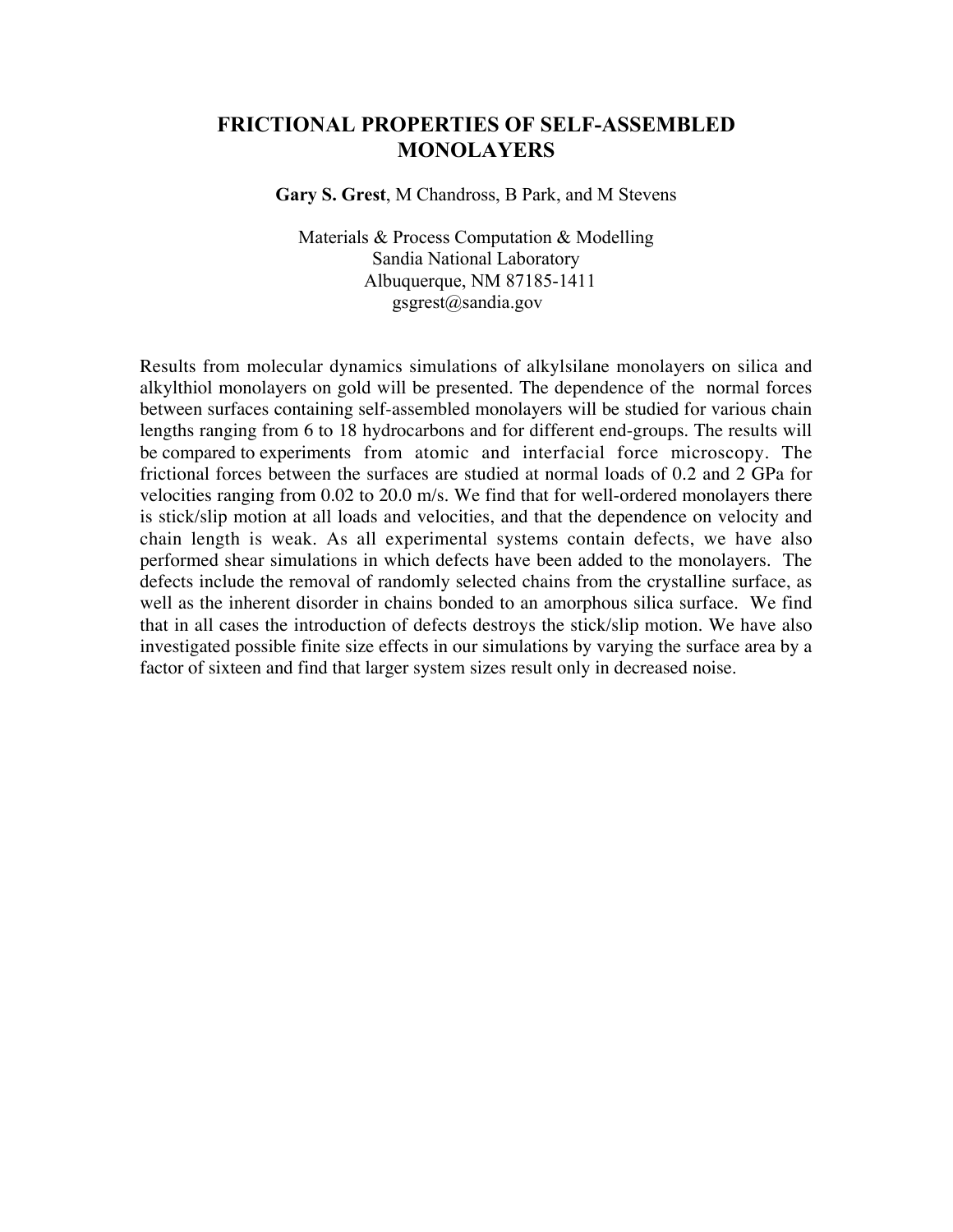## **CRACKS AND CRAZES: FROM MOLECULAR SIMULATIONS TO THE MACROSCOPIC TOUGHNESS OF POLYMERS**

**Mark Owen Robbins**, Jörg Rottler and Sandra Barsky

Department of Physics & Astronomy Johns Hopkins University Baltimore MD 21218-2686 USA mr@java.pha.jhu.edu

Understanding the molecular origins of macroscopic mechanical properties such as the fracture toughness  $G_c$  is a fundamental scientific challenge. In tough materials, the work  $G<sub>c</sub>$  required to propagate a crack through a unit area is 3 to 4 orders of magnitude higher than the equilibrium interfacial free energy  $G_{eq}$  of the crack surfaces. Efforts to calculate this large toughness enhancement have been frustrated, because phenomena on many length scales must be treated simultaneously. In the case of glassy polymers considered here, the toughness is mainly due [1] to the formation of an intriguing craze structure around the crack tip. Polymer chains (nm in diameter) are bundled into a dense network of fine fibrils (5-30 nm in diameter) that are separated by voids. Crazes can grow up to 50 mm in width before they break.

In this paper, we bridge length scales by combining an MD calculation of model polymers [2] with a continuum fracture model [3] for the onset of crack propagation to predict the macroscopic toughness of glassy polymers. Key input parameters for the fracture mechanics model are obtained from simulations of the mechanical properties of the polymer in the different regions illustrated in Fig. 1. Craze widening proceeds by drawing fibrils separated by a characteristic spacing  $D_0$  out of the dense polymer glass. (Drawing occurs within a narrow "active zone" at constant drawing stress S. The volume of the material is increased by a constant extension ratio  $\lambda$ , which is determined by the entanglement length [1]. The toughness can be obtained from the work performed on the polymer during crazing, which is S times the increase in width of the crazed region from an initial value of  $d/\lambda$  to a final width d.

The final width d of the craze is limited by the stress concentration near the crack tip. This diverges as  $d^{1/2}$  [3] and when the stress reaches a maximum value  $S_{\text{max}}$  the fibrils fail and the crack tip propagates through the craze. The magnitude of the stress concentration was determined from the elastic properties of the craze (Fig. 1B), and  $S<sub>max</sub>$  was obtained from the stress where fibrils fail through pullout or chain scission. Our results for the final craze width and the toughness enhancement are in good agreement with experimental values. A key parameter is the ratio of the length of the chains to the entanglement length. When this ratio is less than about 2, crazes do not form and the toughness is small. As the ratio rises above 2,  $G_c/G_{eq}$  rises rapidly.  $G_c/G_{eq}$  saturates at 2000 to 5000 for long chains because they break rather than pulling out when the craze fails.

[1] E. J. Kramer and L. L. Berger, *Advances in Polymer Sci*. **91**, 1 (1990).

[2] K. Kremer and G. S. Grest, *J. Chem. Phys*. **92**, 5057 (1990).

[3] H. R. Brown, *Macromolecules* **6**, 2752 (1991).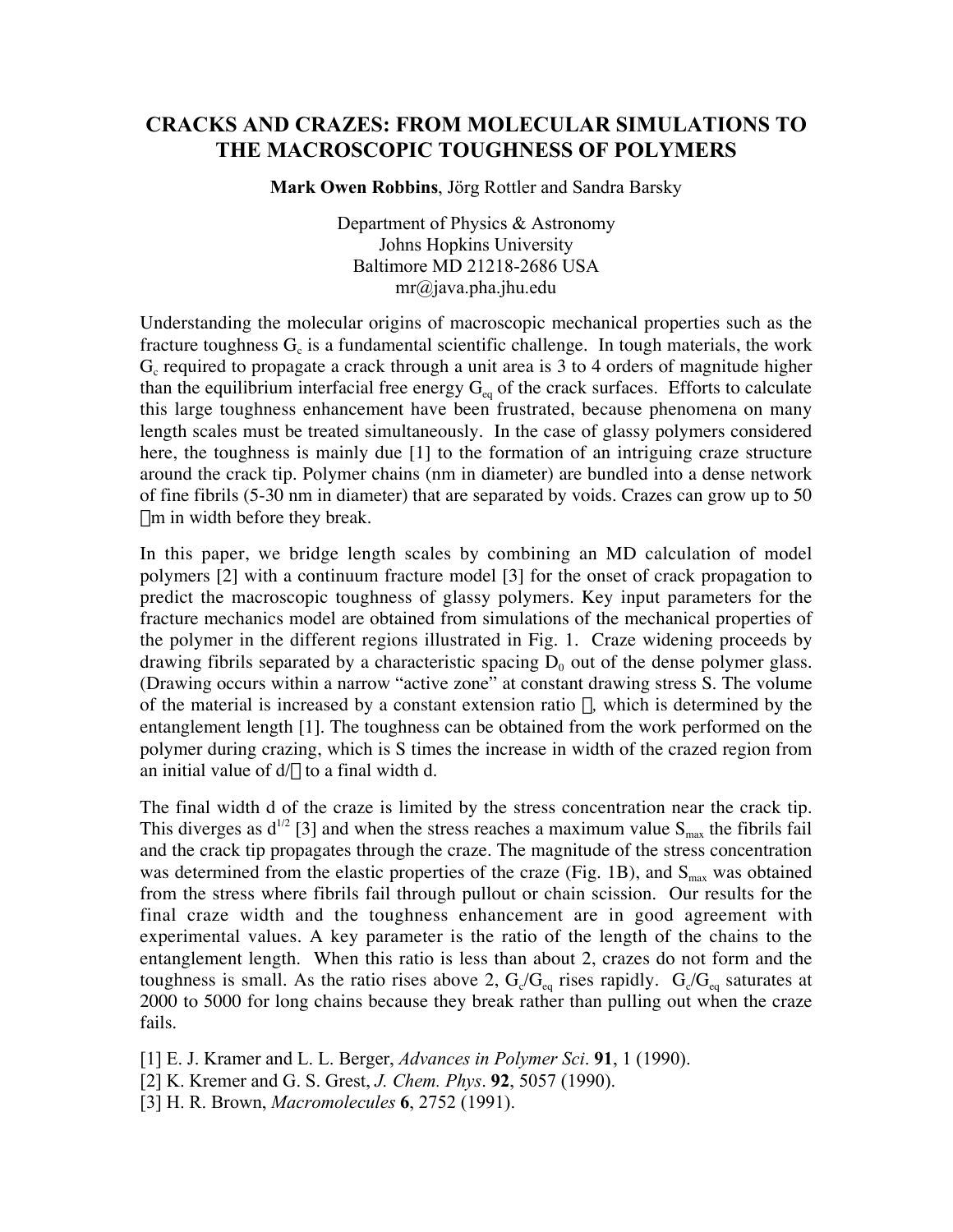# **UNITED-ATOM MODELS OF POLYMERIC MATERIALS: A UNITED ATOM MODEL OF POLYETHYLENE WITH THE MODIFIED EMBEDDED ATOM METHOD**

#### **Steven M. Valone**, M I Baskes

Materials Science and Technology Division and Theoretical Division, Los Alamos National Laboratory, Los Alamos, NM 87545 smv@lanl.gov

Nanotechnology developments are driving a need for a greatly improved understanding of polymeric material behavior. The behavioral range of interest encompasses polymerinorganic interfaces, as well as bulk material behavior. Among the major issues in bulk materials is the influence of environmental factors such as solvent quality, pH and dielectric properties. Such influence virtually electron density of the polymer and any solvent be part of a model of these materials. Current polymer model typically neglect any explicit modeling of the valence electron density. The modified embedded atom method (MEAM) does explicitly model valence electron density. This presents the possibility of a unique modeling approach to polymer-polymer and polymer-solvent interactions. We present a united-atom model of polyethylene as a simple illustration of this modeling approach. Two valence-electron density parameters naturally lend themselves to regulating the interaction of a polymer chain with other chains and solvent molecules. Through these parameters, the polymer tack and folding behavior as a function of environmental variables. The regulation of polymer tack and folding without solvents will be illustrated here.

 *Work supported by the US Department of Energy under contract W-7405-ENG-36 to the University of California.*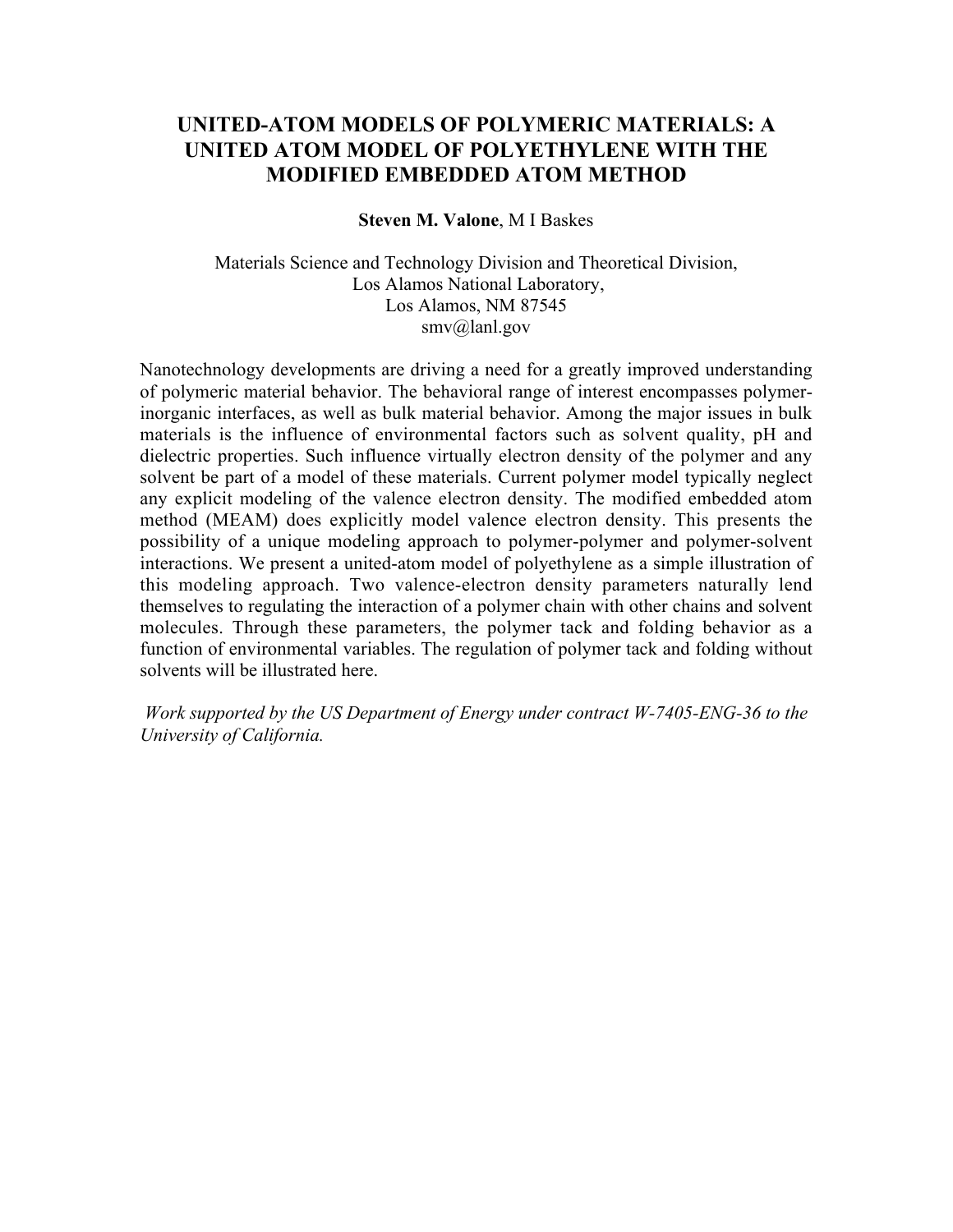# **YIELDING PMMA - A SIMULATION STUDY**

### **Thomas Soddemann** and M O Robbins

Department of Physics & Astronomy Johns Hopkins University Bloomberg 317, 3400 N Charles Street Baltimore, MD 21218-2686 USA soddeman@pha.jhu.edu

Thermotropic materials have important applications in industry and are both used pure or in a composite. Mechanical response to deformation of those materials is of great interest, e.g. to be able to make predictions about fatique due to constant deformation. Previous computer simulations by J. Rottler etal. have shown that model systems composed of beads connected by springs exhibit similar behavior to that observed in experiments.

PMMA is a real world material with a simple chemical structure which is well suited to be investigated in respect to its response to deformation, the more so as it has been well studied in experiments. Two different force fields have been applied in this study, the Polymer Consistent Force Field by MSI treats all atoms, while Okada's et al. forcefield neglects hydrogens and uses united atoms instead. First the glass transition of temperatures of PMMA of both force fields have been compared to each other in order to validate their use. Later the viscoelastic behavior, yield points and stresses produced in simulation have been put into relation with experimental data.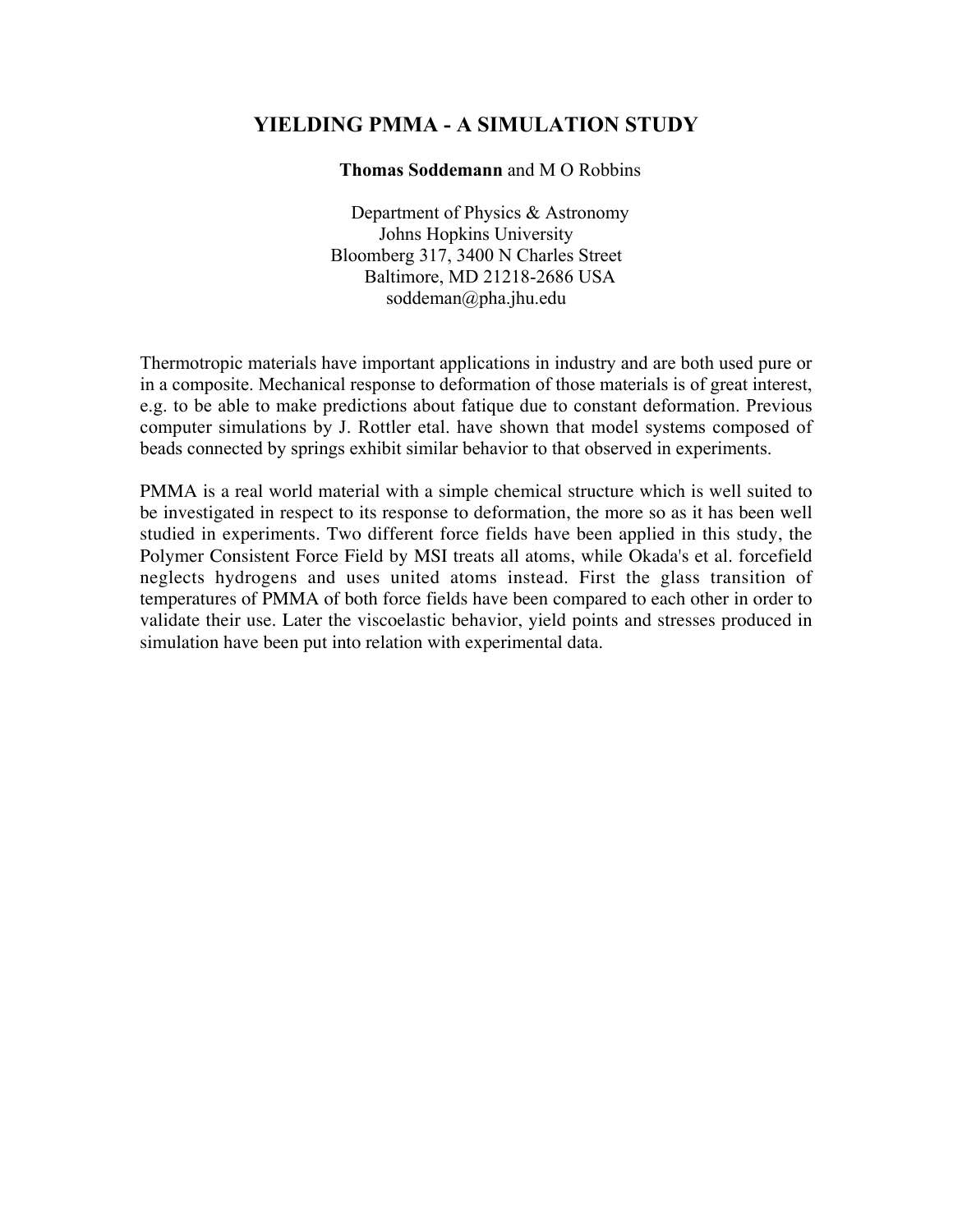# **AN OVERVIEW OF MAGNETIC NANO-PINNING AT TEXAS A&M UNIVERSITY**

### **Malcolm J. Andrews**

Department of Mechanical Engineering, Texas A&M University College Station, TX 77845 USA mandrews@mengr.tamu.edu

We are exploring the use of high temperature superconductors as nano-pinning devices for magnetic flux. This talk presents an overview of the various materials science/magnetic flux/positioning/simulation research being performed at Texas A&M University to explore and characterize various magnetic flux arrangements. Since pinning in HTSC's takes place on the nanoscale, pinned vorices offer a variety of opportunities for electronic nanoscale technologies such as information storage. A review will also be given of progress and the challenges that lay ahead.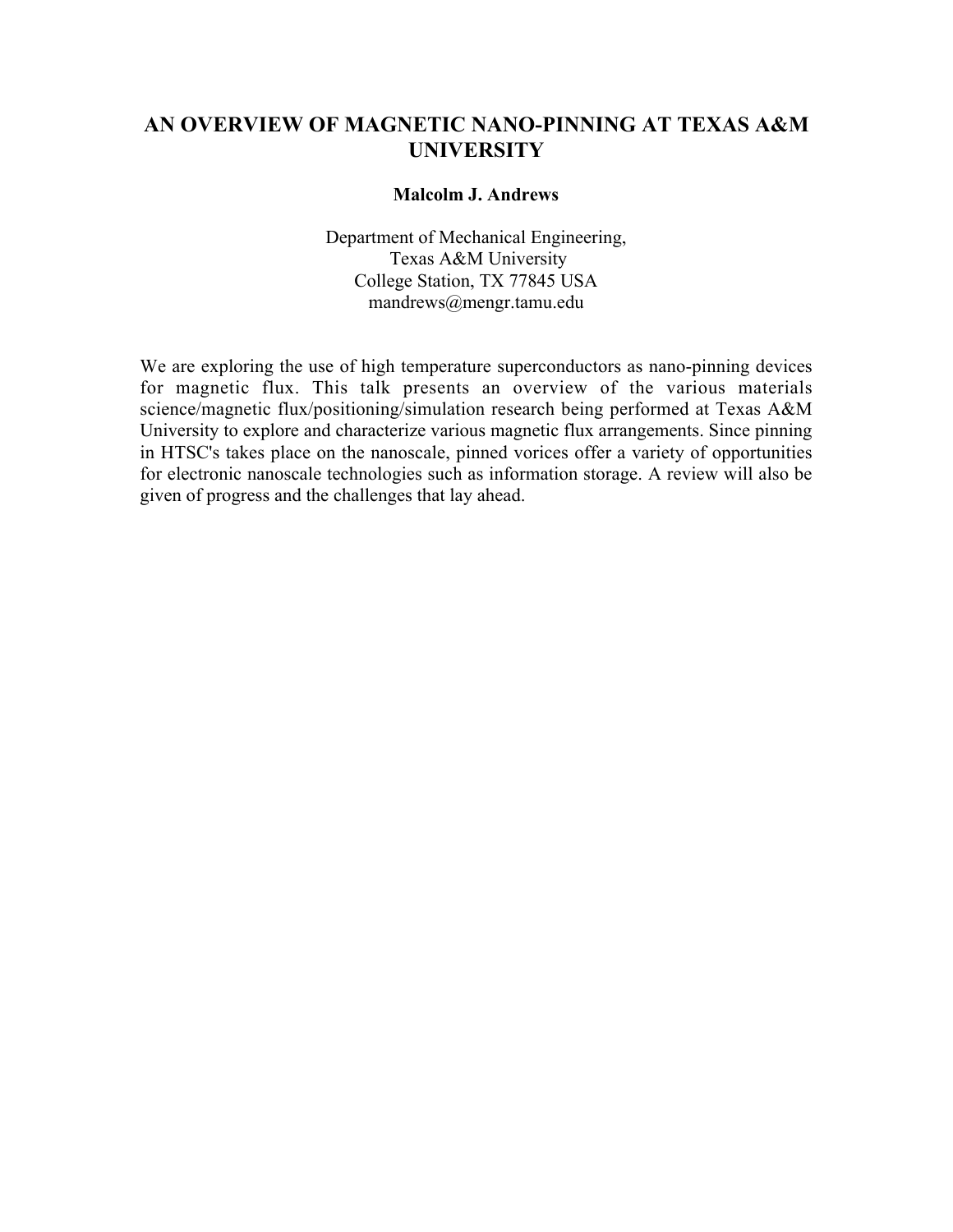## **MONTE CARLO SIMULATION ON THE RKKY INTERACTIONS OF Co-DOPED ZnO FILM**

**Abraham F. Jalbout**  $1,2,3$  S Fernandez  $^3$  and H Chen  $^1$ 

<sup>1</sup> Department of Chemistry, University of New Orleans, New Orleans, LA 70148 USA <sup>2</sup> Department of Physics, Dillard University, New Orleans, LA 70112 USA <sup>3</sup> Department of Chemistry, Loyola University, New Orleans, LA 70118 USA AJalbout@ejmaps.org

Monte Carlo simulations using a three-dimensional lattice model studied the RKKY indirect exchange interaction of doped magnetic Co ions in ZnO films. The results of the calculations show that the RKKY interaction in Co-Doped ZnO is long-ranged and its magnitude is proportional to  $R^{-1}$ . The sign oscillates with a frequency that depends on the carrier's concentration. The long-distance sum of the RKKY indirect exchange energies is positive indicating that these materials are ferromagnetic, in direct correlation with previously reported results.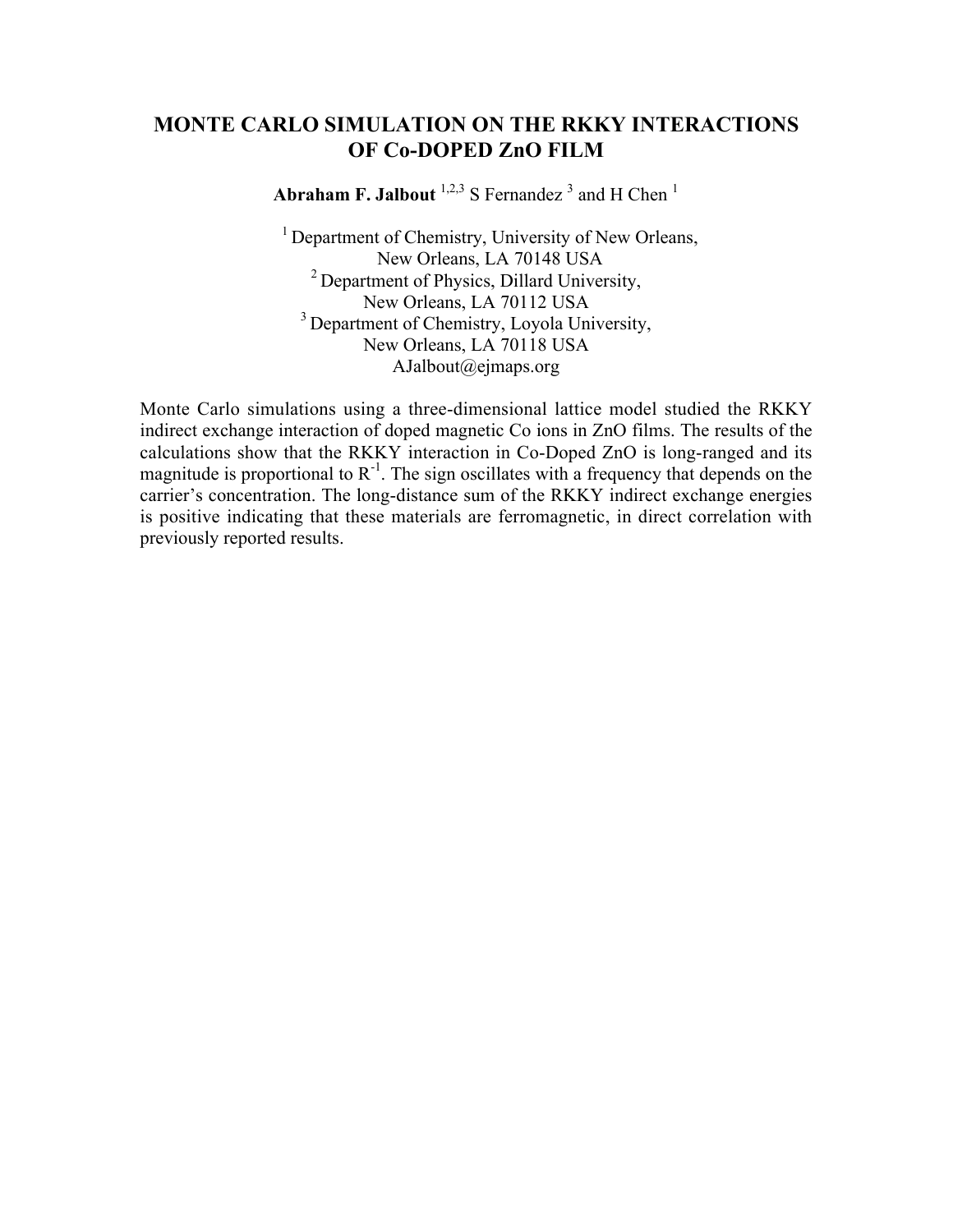## **QUANTUM ENERGY TRANSPORT IN NANOSCALE SYSTEMS**

**Michael R. Geller** and K R Patton

Department of Physics and Astronomy University of Georgia Athens, GA 30602 USA mgeller@hal.physast.uga.edu

We give an overview of our recent theoretical investigations of thermal transport in mesoscopic and nanoscale systems. Recently, a quantization of the thermal conductance in freely suspended one-dimensional dielectric wires was observed [1], analogous to the well-known electrical conductance quantization in one-dimensional mesoscopic conductors. In the present work we consider mesoscopic thermal transport through a wire or weak link in the limit where the phonon transmission probability through the wire is small and the thermal conductance is much less than the quantized value [2]. We find that the thermal current is determined by a product of the local vibrational spectral densities of the two bodies, and derive a general expression for the energy flux that is a thermal analog of the well-known formula for the electrical current through a tunneling barrier.

[1] K. Schwab, E. A. Henriksen, J. M. Worlock and M. L. Roukes, *Nature* 404, 974  $(2000)$ .

[2] K. R. Patton and M. R. Geller, *Phys. Rev. B* 64, 155320 (2001).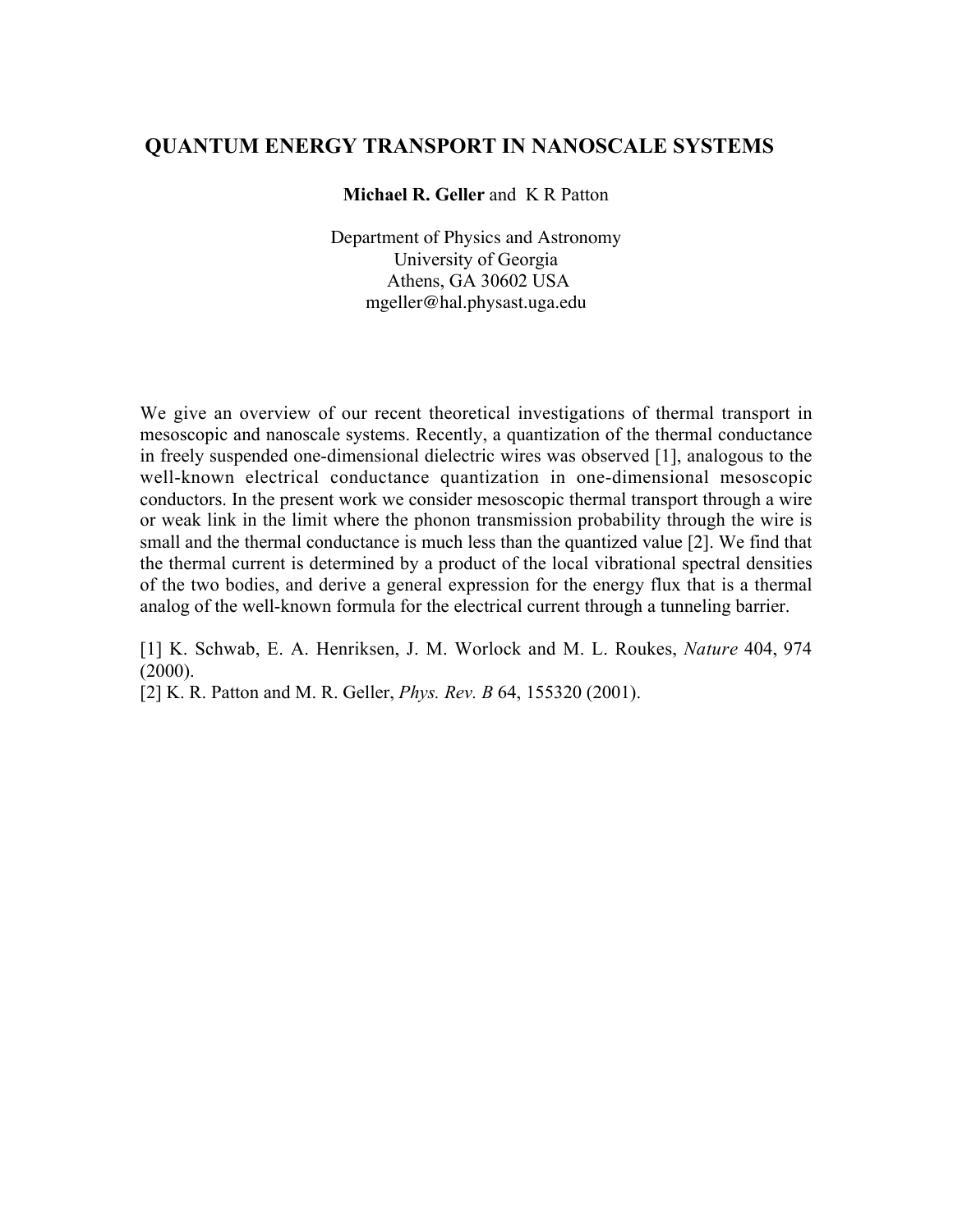## **PHONONS IN A NANOPARTICLE MECHANICALLY COUPLED TO THE ENVIRONMENT**

**Kelly R. Patton** and M R Geller

Department of Physics and Astronomy University of Georgia Athens, GA 30602 USA kpatton@hal.physast.uga.edu

The discrete nature of the vibrational modes of an isolated nanometer-scale solid dramatically modifies its low-energy electron and phonon dynamics from that of a bulk crystal. However, nanocrystals are usually coupled, even if only weakly so, to an environment consisting of other nanocrystals, a support matrix, or a solid substrate, and this environmental interaction can dominate the vibrational properties at low frequencies. We will discuss our recent investigation the modification of the vibrational modes of an isolated spherical nanoparticle caused by a weak mechanical coupling to a semi-infinite solid substrate. As a probe of the modified nanoparticle phonon spectrum, we consider an electron in a localized impurity state in the nanoparticle, and calculate the rate of lowenergy nonradiative energy relaxation provided by the substrate interaction.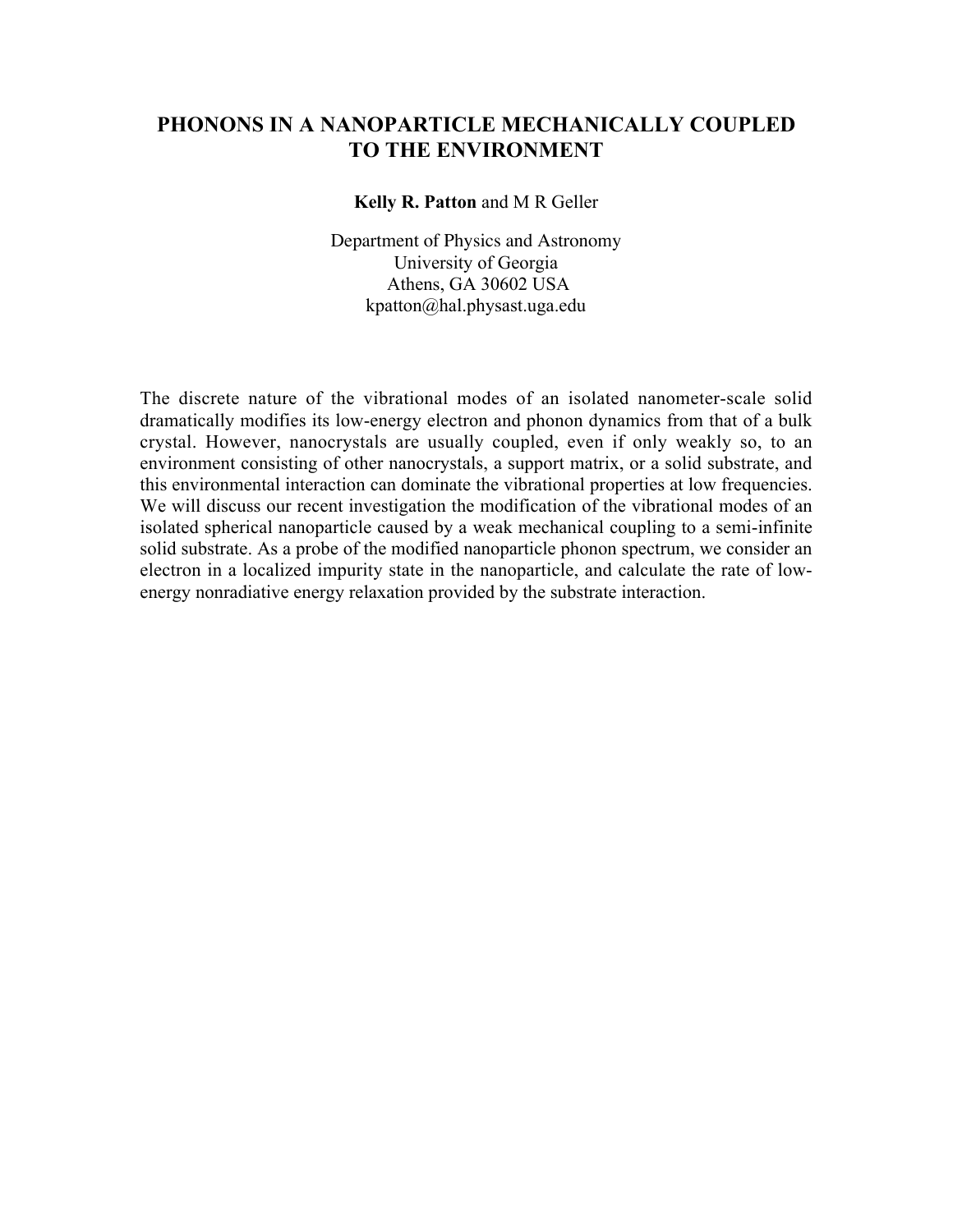## **CARBON NANOTUBES IN NANOELECTRONICS AND SENSOR DEVELOPMENT**

### **Meyya Meyyappan**

NASA Ames Research Center Mail Stop 229-3, Building 229,Room 214 Moffett Field CA 94035 USA meyya@orbit.arc.nasa.gov

Carbon nanotubes (CNT) exhibit extraordinary mechanical properties and unique electronic properties and thus are being investigated widely for applications in nanoelectronics, sensors, composites, nanoelectromechanical systems to name a few. We have focused on controlled growth of CNTs using CVD for applications in device and sensor fabrication. Both p- and n- type CMOS transistors using CNTs have been fabricated and used to develop an inverter -a building block towards future nanotube based logic circuits. We have also been developing a biosensor based on CNTs for cancer diagnostics. The tasks on this development call for growth of vertically aligned nanotube arrays, functionalization of this array with DNA or PNA probe molecules, and electrochemical signal generation due to hybridization events. All these have been successfully accomplished and this talk will provide an overview of the research above. In addition, computational nanotechnology issues at every stage would be identified which can complement the experimental work by providing insight into mechanisms.

*Contributions from Alan Cassell, Bin Chen, Lance Delzeit, Jie Han, Jun Li, Cattien Nguyen, Deepak Srivastava, and Ramsey Stevens are acknowledged.*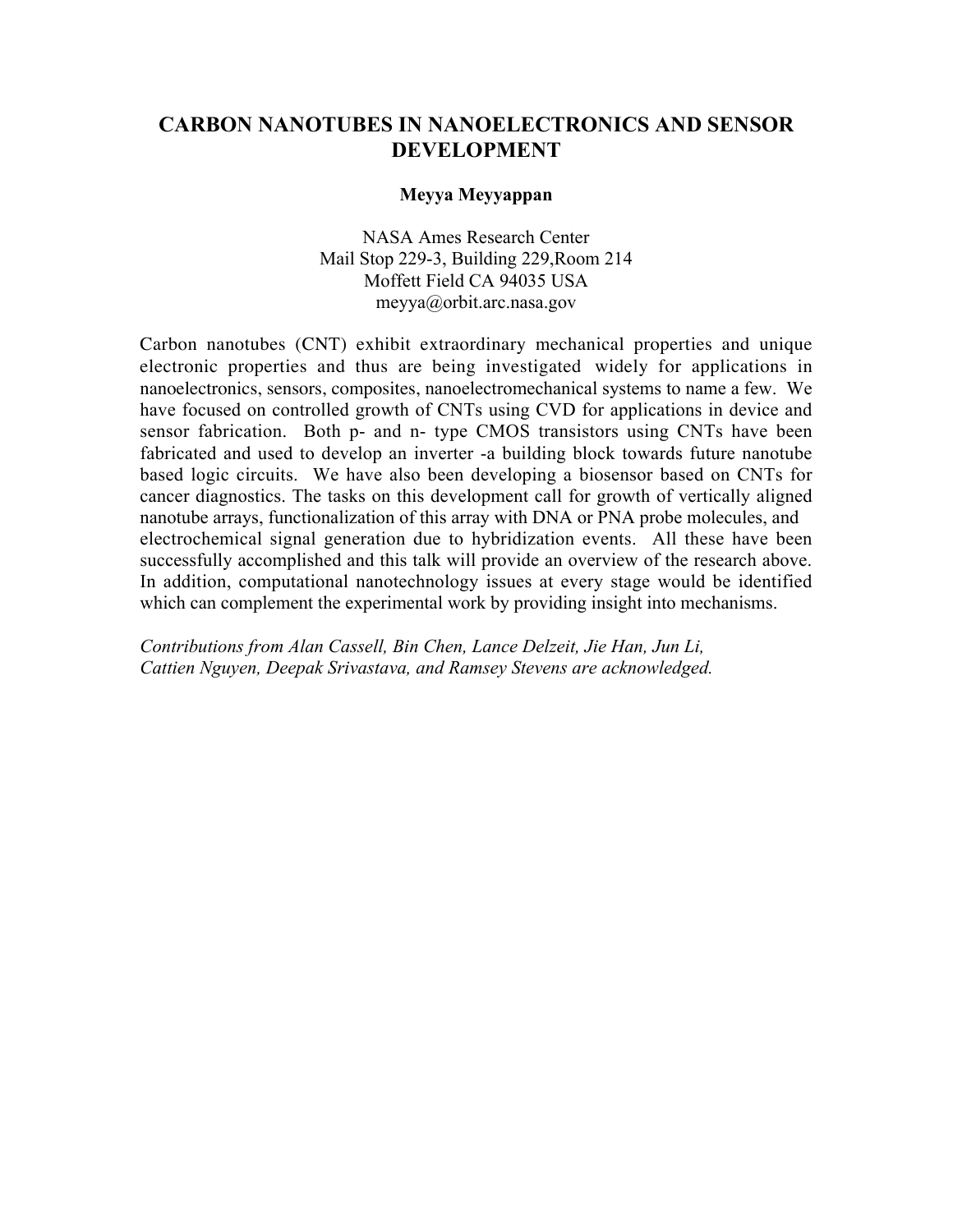## **BUILDING ORGANIZED ARCHITECTURES WITH CARBON NANOTUBES**

#### **Pulickel M. Ajayan**

Department of Materials Science and Engineering Rensselaer Polytechnic Institute Troy, New York 12180-3590, U.S.A. ajayan@rpi.edu

This talk will focus on the directed assembly of multiwalled carbon nanotubes on planar substrates into highly organized structures that include vertically and horizontally oriented arrays, ordered fibers and porous membranes. The concept of growing such architectures is based on growth selectivity on certain surfaces compared to others. Selective placement of ordered nanotube arrays is achieved on patterned templates prepared by lithography or oxide templates with well-defined pores. Growth of nanotubes is achieved by chemical vapor deposition (CVD) using hydrocarbon precursors and vapor phase catalyst delivery. The new technique developed in our laboratory allows enormous flexibility in building a large number of complex structures based on nanotube building units. The understanding of the early stages of nanotube film growth during this CVD process will be discussed. It is observed that there are select pathways during the growth process of nanotube films on substrates, influencing the final morphology of the films developed, and these pathways can be tailored by tuning the catalyst concentration in the vapor phase. We will also discuss some of our recent efforts in creating nanotube junctions selectively and controllably.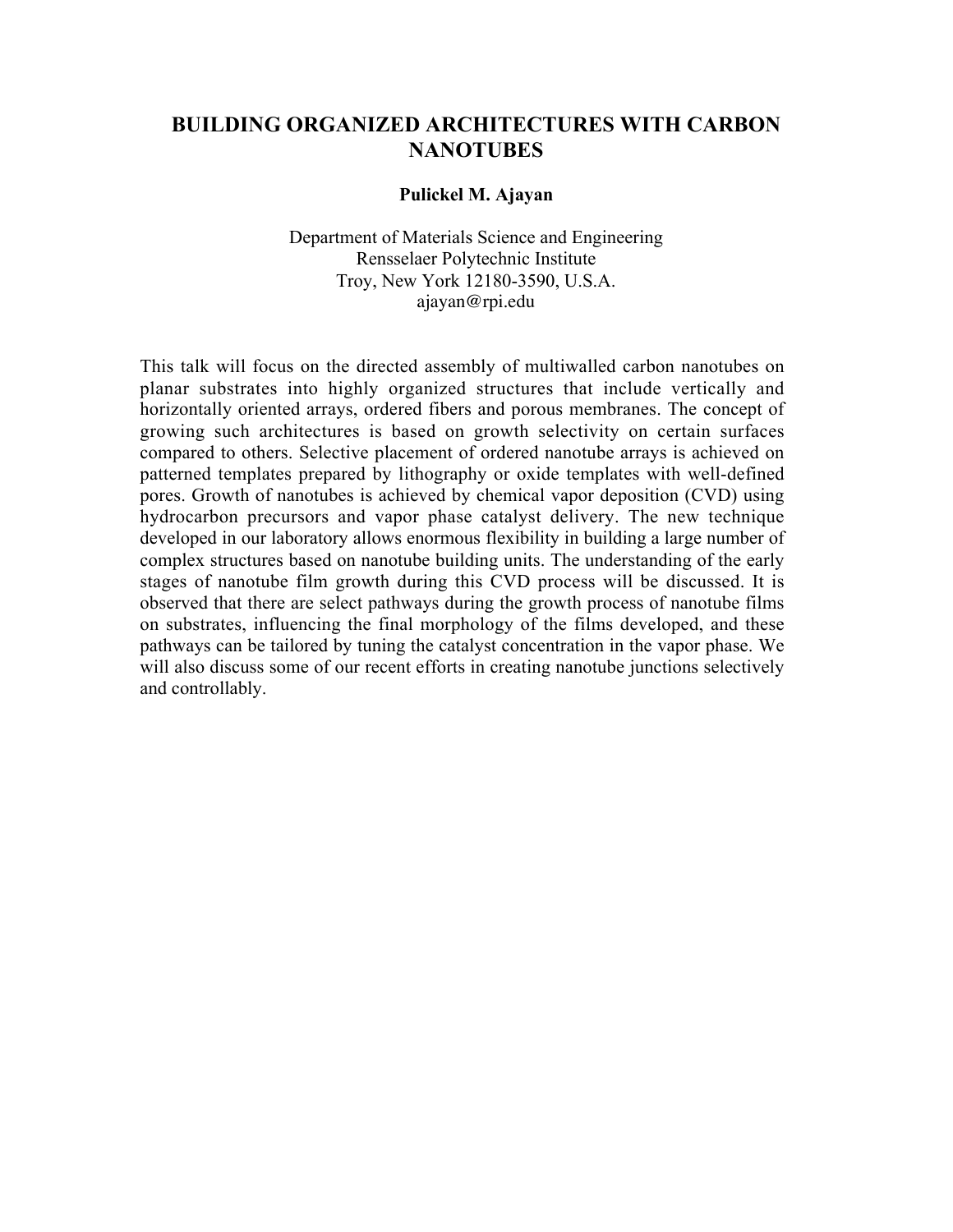## **EFFECTS OF STRUCTURAL DEFORMATION AND CHIRALITY ON ELECTRON TRANSPORT IN CARBON NANOTUBES**

**Alexei Svizhenko**, A Maiti and M.P Anantram

NASA Ames Research Center Moffett Field, CA 94035-1000 USA Svizhenk@nas.nasa.gov

Recent experiments (Ref. 1) showed that the conductance of a nanotube suspended between two leads decreased by two orders of magnitude upon deformation with an AFM tip. In this work we provide a theoretical explanation for the conductance drop observed. Atomistic simulations using a combination of classical forcefield and Density-Functional-Theory (DFT) show that carbon atoms remain essentially sp2 coordinated in either bent tubes or tubes pushed by an atomically sharp AFM tip. Subsequent non-orthogonal tight-binding Green's function calculations reveal that for arm- chair tubes there is no significant drop in conductance, while for zigzag tubes the conductance can drop by several orders of magnitude in AFM-pushed tubes. We conclude that the effect can be attributed to simple stretching of the tube concurrent with the tip deformation, which opens up an energy gap at the Fermi surface throughout the tube.

[1] T. W. Tombler et al., *Nature*, vol. 405, p. 769 (2000)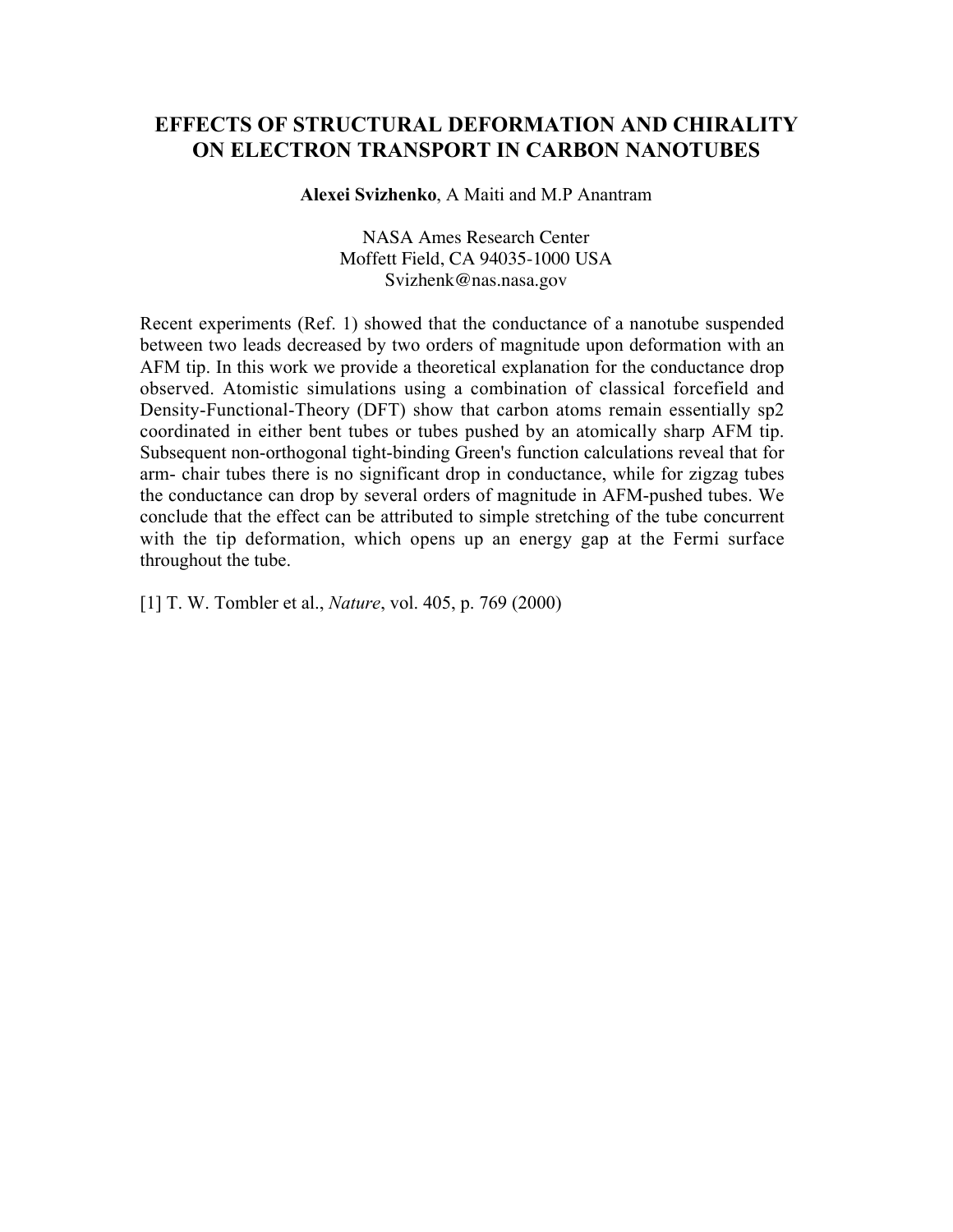# **AB-INITIO MOLECULAR DYNAMICS STUDIES OF NANOSTRUCTURES AND BIOMOLECULES**

### **Roberto Car**

Department of Chemistry 107 Hoyt Laboratory, Princeton University Princeton, NJ 08543 USA rcar@Princeton.EDU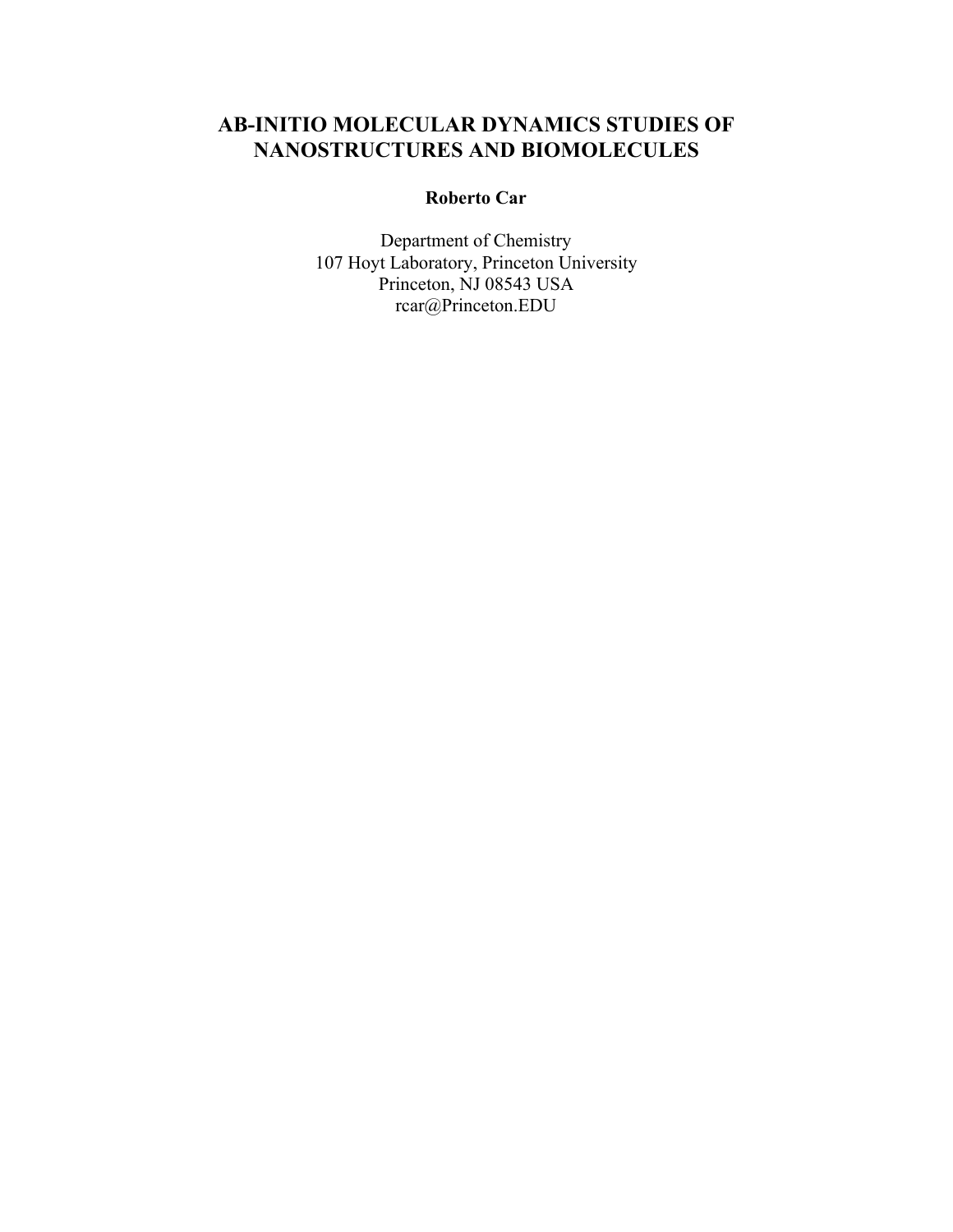## **InAs/GaAs SQUARE NANOMESAS: MULTIMILLION-ATOM MOLECULAR DYNAMICS SIMULATIONS ON PARALLEL COMPUTERS**

 $\mathbf{Niaotao\, Su}^{1},$  R K Kalia<sup>1</sup>, A Nakano<sup>1</sup>, P Vashishta<sup>1</sup>, A Madhukar<sup>2</sup>

<sup>1</sup>Concurrent Computing Laboratory for Materials Simulations, Biological Computation and Visualization Center, Department of Physics & Astronomy and Department of Computer Science, Louisiana State University Baton Rouge, LA 70803 USA <sup>2</sup> Photonic Materials and Devices Laboratory, Departments of Materials Science and Physics, University of Southern California Los Angeles, CA 90089 USA xsu@rouge.phys.lsu.edu

Surface energies of GaAs and InAs for the (100), (110), and (111) orientations have been calculated. Both molecular dynamics (MD) method and conjugate gradient method are used and the results are in excellent agreement. Surface reconstructions on GaAs(100) and InAs(100) are studied via the conjugate gradient method. We have developed a new model for GaAs(100) and InAs(100) surface atoms. Not only does this model reproduce well surface energies for the (100) orientation, it also yields (12) dimer lengths in accordance with ab initio calculations. We have performed large-scale molecular dynamics simulations to investigate the mechanical stresses in InAs/GaAs nanomesas with  ${101}$ -type sidewalls. The in-plane lattice constant of InAs layers parallel to the InAs/GaAs(001) interface are found to exceed the InAs bulk value at the 12th monolayer (ML) and the hydrostatic stresses in InAs layers become tensile above  $\sim$  12 ML. Hence, it is not energetically favorable to have InAs overlayers thicker than 12 ML. This may explain the experimental findings of the growth of flat InAs overlayers with self-limiting thickness of  $\sim$  11 ML on GaAs nanomesas. We have also investigated the lateral size effects on the stress distribution and morphology of InAs/GaAs square nanomesas using MD simulations. Two nanomesas with the same vertical size but different lateral sizes are simulated. For the smaller mesa, a single stress domain is observed in the InAs overlayer, whereas two stress domains are found in the larger mesa. This indicates the existence of a critical lateral size for stress domain formation in accordance with recent experimental findings. It is found that the InAs overlayer in the larger mesa is laterally constrained to the GaAs bulk lattice constant but vertically relaxed to the InAs bulk lattice constant.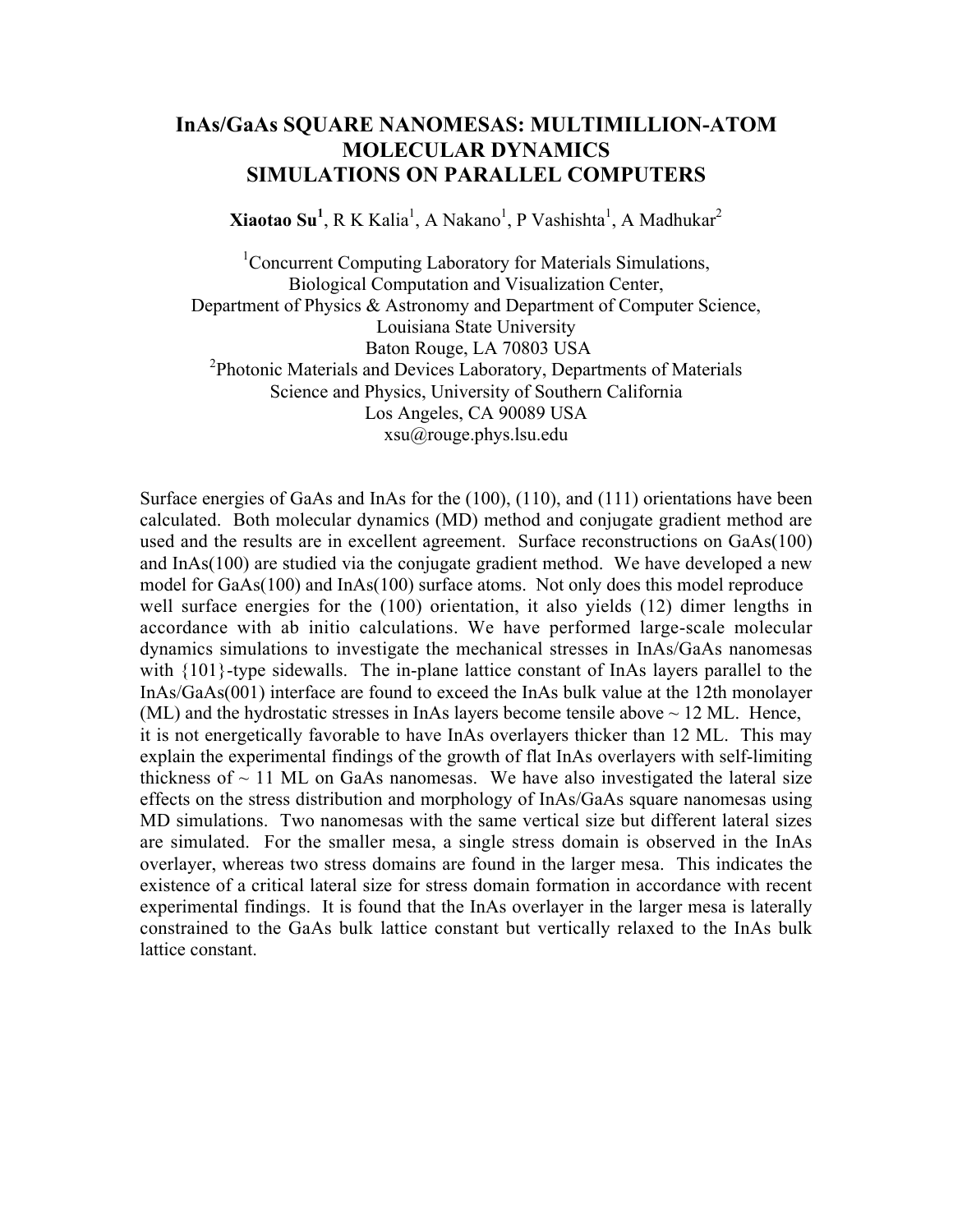# **EXPLOITING NANOFILM COATINGS IN MICROFLUIDIC DEVICES FOR BIOSENSING**

### **Paul Cremer**

Department of Chemistry Texas A & M University College Station TX 77843 USA cremer@mail.chem.tamu.edu

This talk will explore new combinatorial methods inside microfluidic devices for biosensor applications. Fluid heterogeneous coatings on the nanometer scale provide the key to multivalent ligand receptor attachment a cell surface mimics. Several innovative new architectures will be described.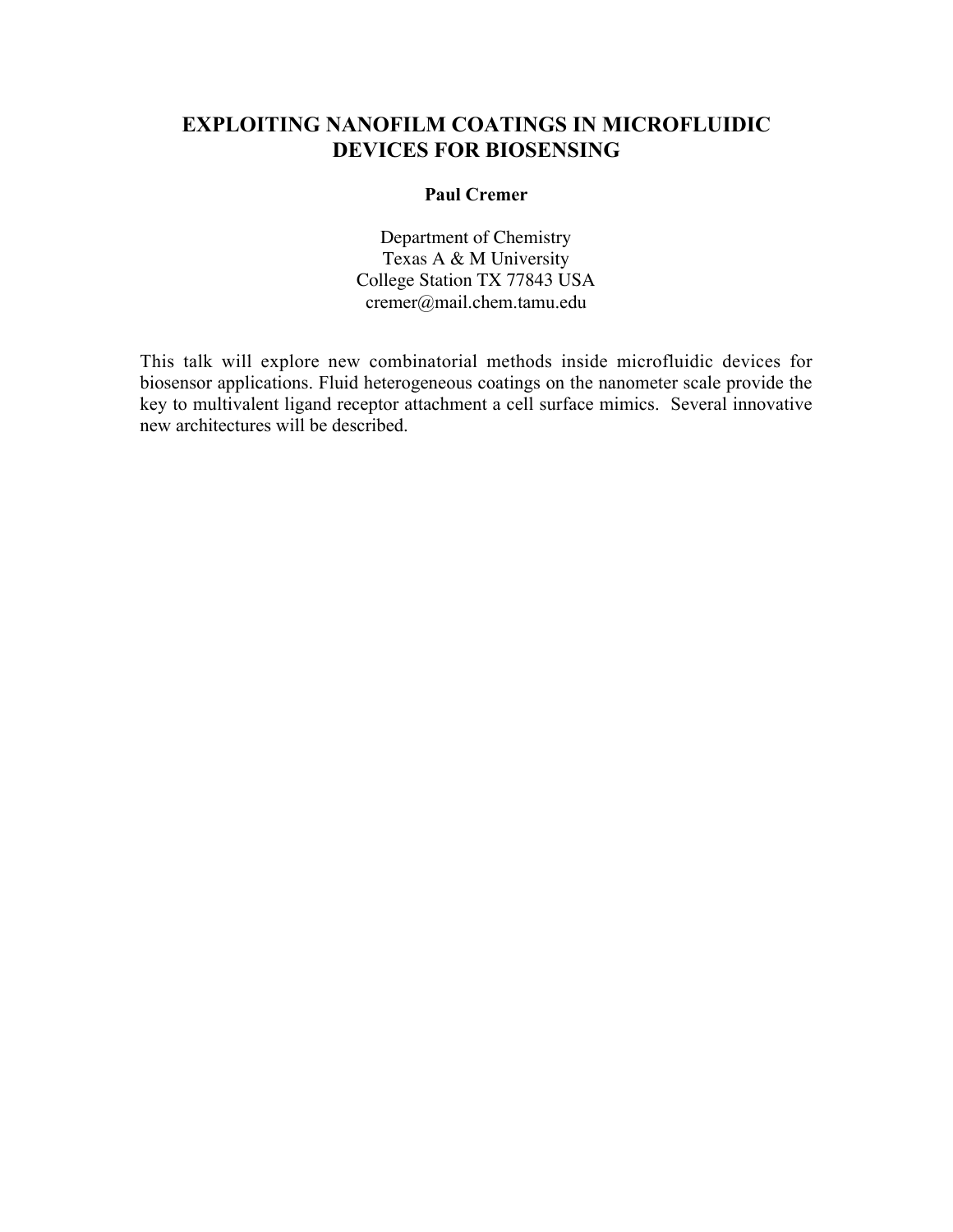# **TECHNIQUES FOR GUIDING THE ASSEMBLY OF FCC, BCC, HCP, TETRAGONAL AND TRICLINIC PHOTONIC CRYSTALS**

**Preston Landon**<sup>1</sup>, L Bourree<sup>2</sup>, R Glosser<sup>2</sup> A Zakhidov<sup>1</sup>, R Baughman<sup>3</sup>

<sup>1</sup>Nano Tech Institute and Department of Physics,  ${}^{2}$ Department of Physics, <sup>3</sup>Nano Tech Institute and Department of Chemistry, The University of Texas at Dallas McKinney TX 75071 USA plandon@utdallas.edu

This paper describes a technique to guide the assembly of colloidal spheres into crystalline structures. We have several geometric molds to guide colloidal spheres into face centered cubic (FCC), tetragonal, body centered cubic (BCC), hexagonal close packed, and triclinic crystalline structures. Our work has focused on FCC, triclinic and tetragonal crystals. Here we lay down the basic geometry to yield all of the above structures and show how FCC, tetragonal and triclinic originate from a similar template. We also introduce an inexpensive method that we have been developing over the last year and a half for creating these crystalline structures up to 1 cm long with colloidal spheres 5um or larger. It has recently been demonstrated possible to form the FCC structure with colloidal spheres smaller than 5um, however, our focus and the thrust of our research is to develop an inexpensive technique to create these structures with 200nm or larger spheres.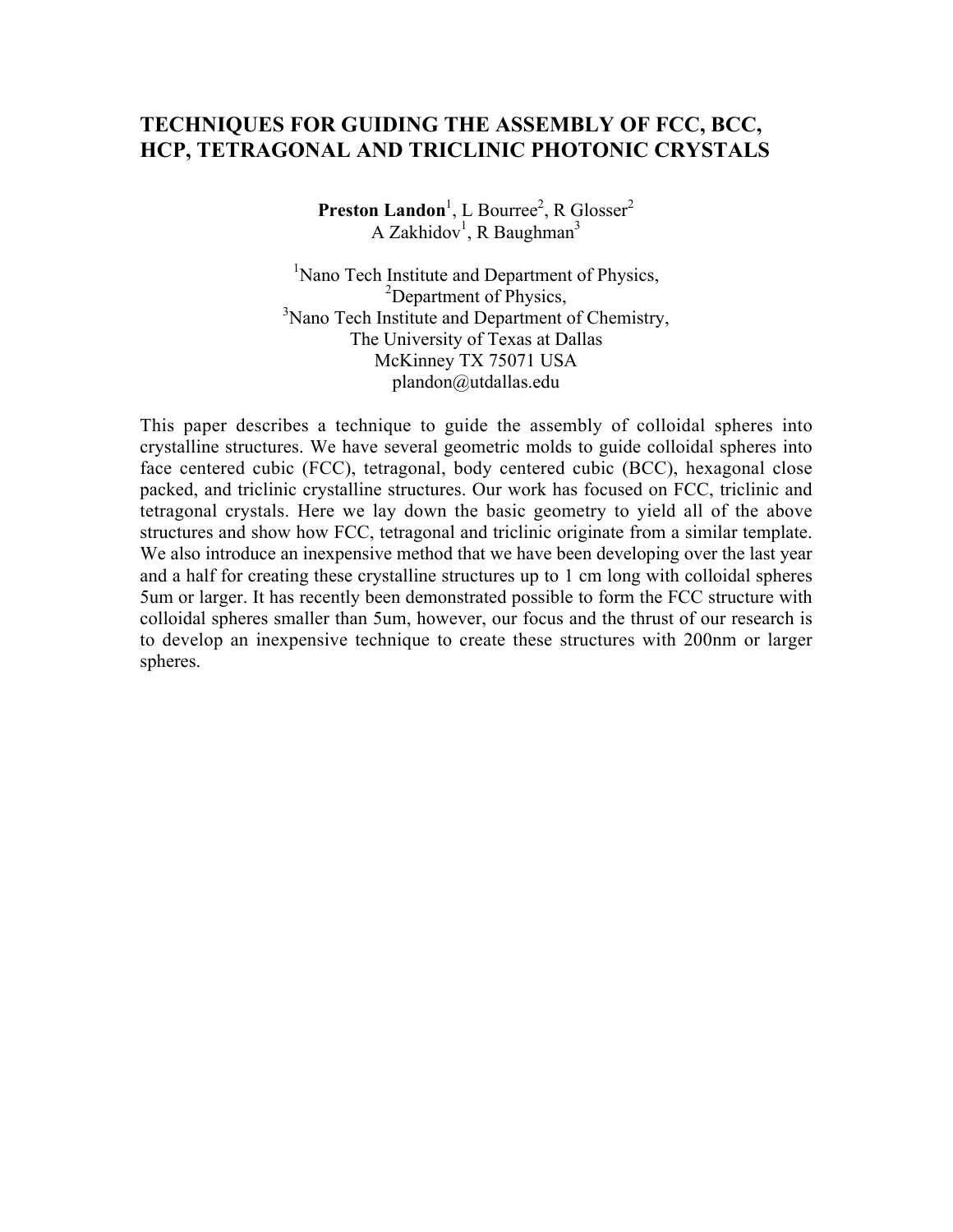## **A MECHANISTIC EVALUATION OF MECHANISMS OF "NEAR-NANOSCALE" HIGH-CYCLE FATIGUE FAILURES IN POLYSILICON THIN FILMS FOR MEMS**

C. L. Muhlstein**<sup>1</sup>** , E. A. Stach**<sup>2</sup>** , and **Rob O. Ritchie<sup>1</sup>**

<sup>1</sup>Materials Sciences Division, Lawrence Berkeley National Laboratory and Department of Materials Science and Engineering, University of California, Berkeley, CA 94720 USA <sup>2</sup>National Center for Electron Microscopy Lawrence Berkeley National Laboratory, Berkeley, CA 94720 USA roritchie@lbl.gov

The fracture and fatigue resistance of micron-scale silicon-based, structural films are important mechanical properties for the design, reliability and long-term durability of micromechanical devices, especially MEMS. Contrary to conventional wisdom on the mechanisms of fatigue, recent work has established that such brittle thin films of singleand poly-crystalline silicon are susceptible to premature failure under cyclic loading conditions, with failure occurring at long lives  $(>10^9$  cycles) at approximately one half of the single-cycle fracture strength. However, the mechanism(s) of such failures have remained a mystery. In this presentation, a mechanism is presented for the fatigue of thin-film LPCVD polysilicon based on extensive stress-life fatigue testing and highvoltage transmission electron microscopy. It is proposed that the fatigue process is "surface dominated" and involves the mechanically-induced thickening of the native oxide film, followed by environmentally-assisted subcritical cracking of the thickened film. It is further shown that this mechanism is only specific to thin films and can not cause failure in bulk silicon.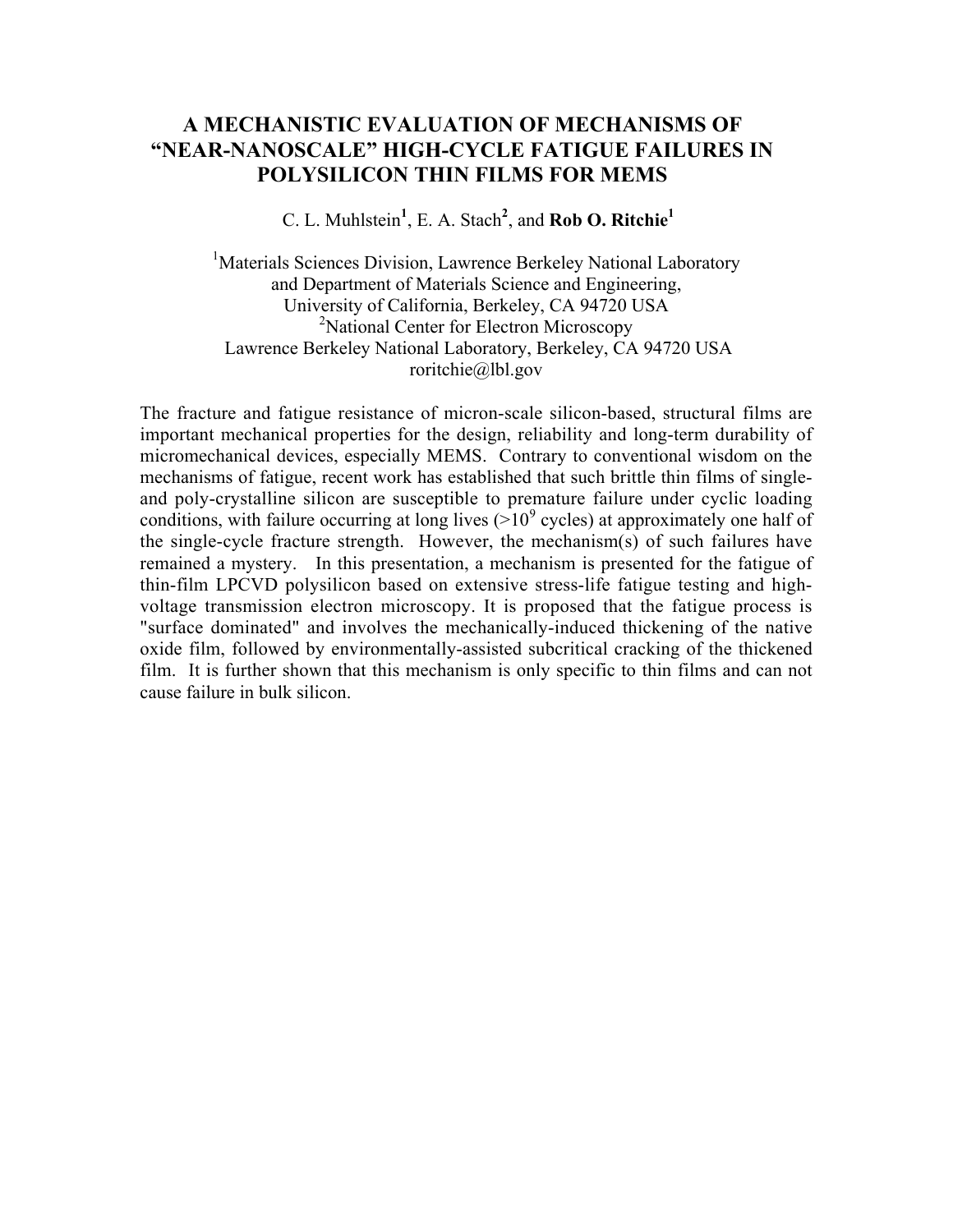### **CACHE-CONSCIOUS ALGORITHM DESIGN**

#### **Viktor K. Prasanna**

Department of EE-Systems University of Southern California 3740 McClintock Ave, EEB 200C Los Angeles, CA 90089-2562 USA prasanna@usc.edu

The topic of cache performance has been well studied in recent years. It has been clearly shown that the amount of processor-memory traffic is the bottleneck for achieving high performance in many applications. While the topic of cache performance has been well studied, much of the focus has been on dense linear algebra problems. These problems possess very regular access patterns that are known at compile time. In this paper, we take a unique approach to this topic by focusing on other fundamental problems, which have poor cache utilization.

Optimizing cache performance to achieve better overall performance is a difficult problem. Modern microprocessors are including deeper and deeper memory hierarchies to hide the cost of cache misses. The performance of these deep memory hierarchies has been shown to differ significantly from predictions based on a single level of cache. Different miss penalties for each level of the memory hierarchy as well as the TLB also play an important role in the effectiveness of cache-friendly optimizations. These miss penalties vary from processor to processor and can cause large variations in experimental results. In this work, we identify the key issues and demonstrate algorithmic techniques by considering two key problem areas:

Effective utilization of cache memories is a key factor in achieving high performance in computing signal transforms). Most optimization techniques for computing the Discrete Fourier Transform (DFT) rely on either modifying the computation and data access order or exploiting low level platform specific details, while keeping the data layout in memory static. We propose a high level optimization technique, dynamic data layout (DDL). In DDL, data reorganization is performed between computations to effectively utilize the cache. This cacheconscious factorization of the DFT including the data reorganization steps is automatically computed by using efficient techniques in our approach. An analytical model of the cache miss pattern is utilized to predict the performance and explore the search space of factorizations. Our technique results in up to a factor of 4 improvement over standard FFT implementations and up to 33% improvement over other optimization techniques such as copying on SUN UltraSPARC-II, DEC Alpha and Intel Pentium III. Compared with the best known FFT library (FFTW, MIT) our implementations run up to 2x faster on DEC Alpha and up to 3x faster on UltraSPARC. For the Walsh Hadamard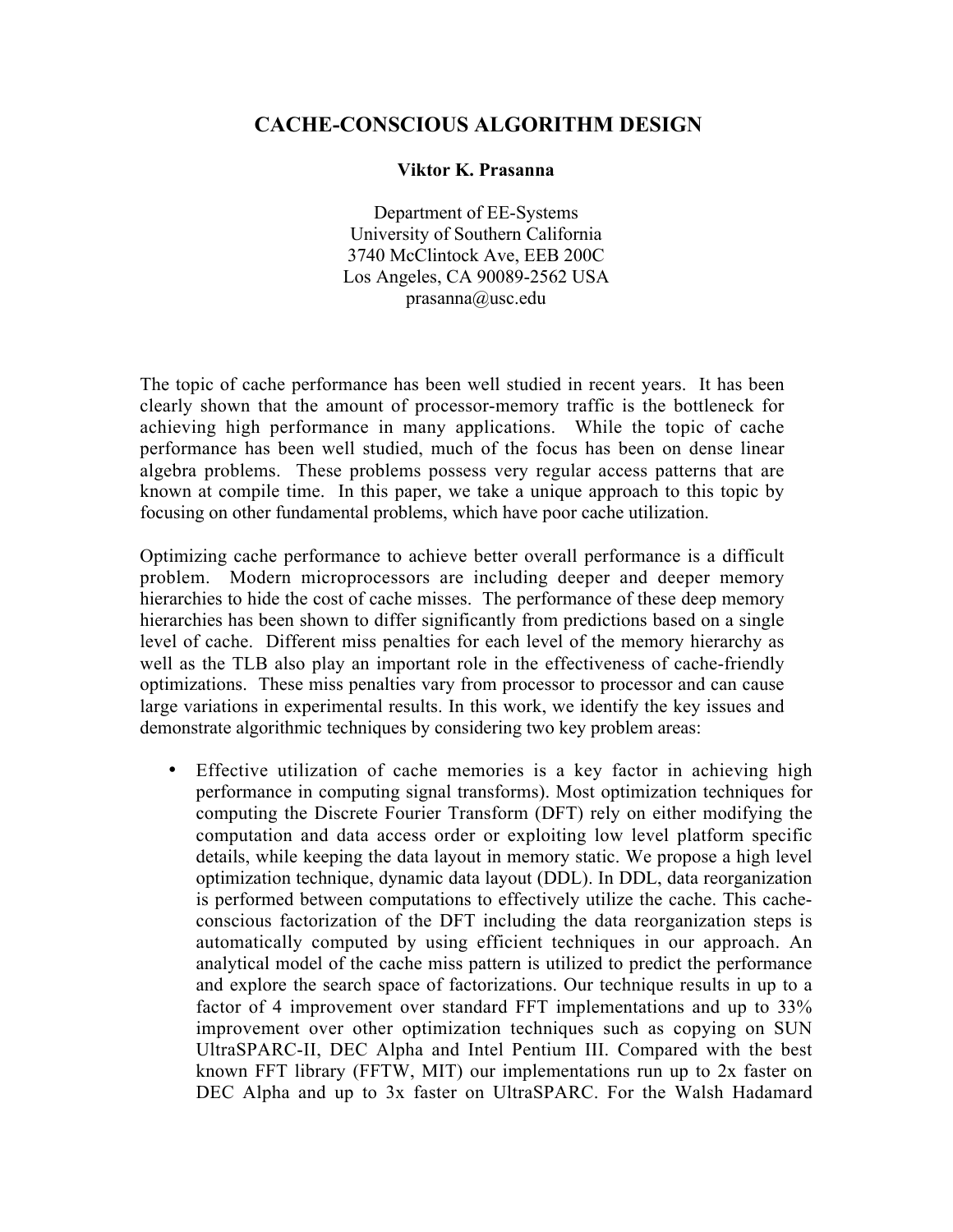Transform, compared with the state-of-the-art, our implementations achieve up to 4x performance improvement on DEC Alpha and UltraSPARC.

Graph problems are fundamental in a wide variety of fields, most notably network routing, distributed computing, and computer aided circuit design. Graph problems, as irregular problems, pose unique challenges to improving cache performance, challenges that often cannot be handled using standard cache-friendly optimizations. We develop the *Unidirectional Space Time Representation (USTR)* and show that using this representation we can develop cache-friendly implementations for a large class of algorithms. This representation is very similar to the space-time representation used in systolic array design, which also deals with partitioning the space as we do. However, such systolic array designs do not have the added challenge of dealing with cache conflicts and multiple levels of memory hierarchy. We also show how this representation can be used to uniquely face the challenges posed by the transitive closure problem. Using this representation we show up to a factor of 2 improvement over a state-of-the-art cache-friendly optimization, including those available in a research compiler. We use the Simplescalar simulator to demonstrate improved cache performance. We also present a number of optimizations to the Floyd-Warshall algorithm, Dijkstra's algorithm, and Prim's algorithm. For the Floyd-Warshall algorithm we present a recursive implementation that achieves a 6x improvement over the baseline implementation. We also show that by tuning the base case for the recursion, we can further improve performance by approximately 20%. We also show a novel approach to tiling for the Floyd-Warshall algorithm that achieves performance very close to that of the recursive implementation. State-of-the-art research compilers cannot generate these implementations.

*The work reported here summarizes ongoing efforts at USC. These efforts are developing algorithmic techniques to improve the performance of signal processing algorithms (Signal Processing algorithms Implementation Research for Adaptable Libraries (SPIRAL) project, www.ece.cmu.edu/~spiral) and algorithmic techniques to improve the performance of data intensive applications on advanced architectures (Algorithms for Data Intensive Applications on Intelligent and Smart Memories, http://advisor.usc.edu).*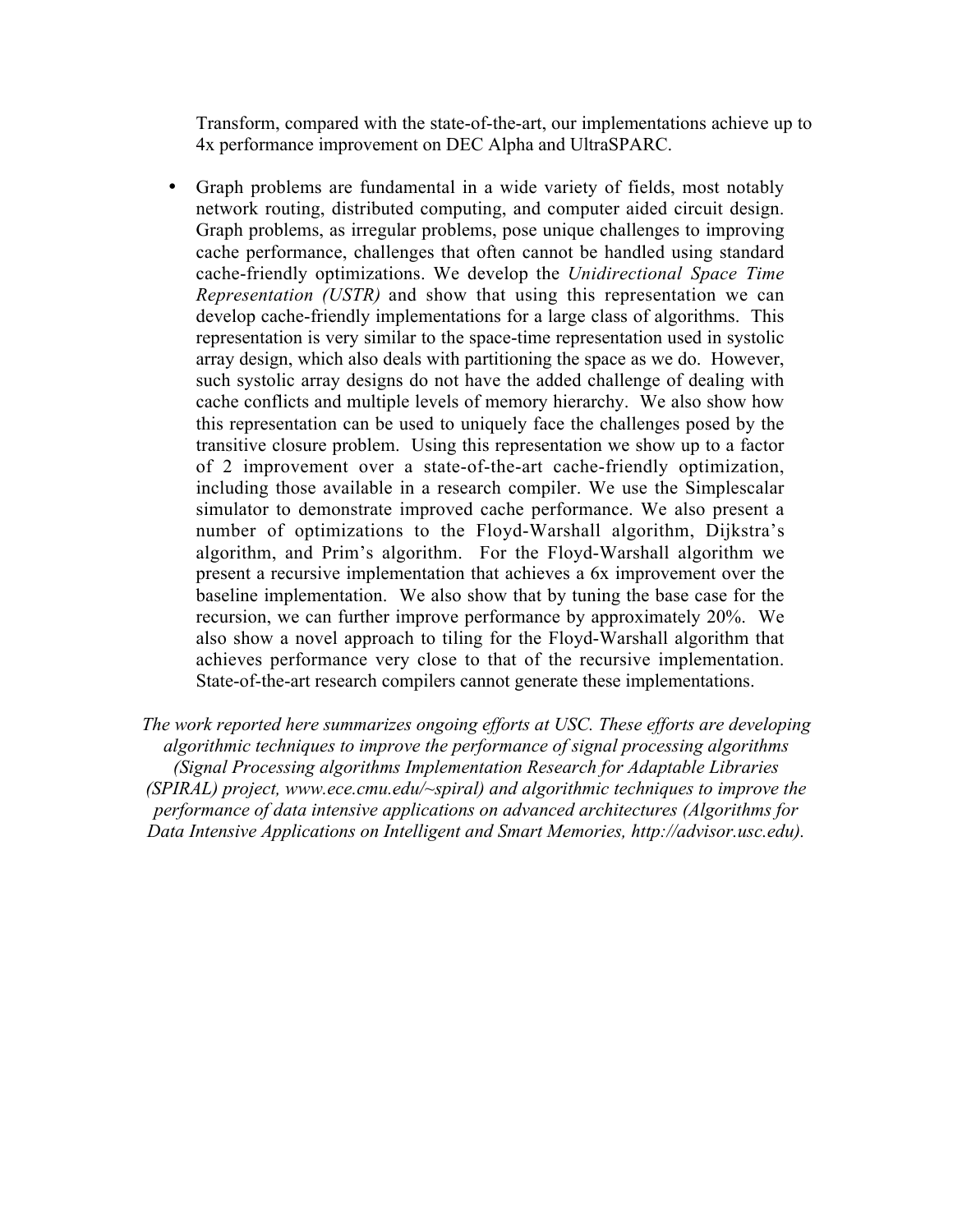# **SELF-CONSISTENT MODELING OF WEAKLY IONIZED PLASMAS - CHALLENGES IN QUANTUM AND CLASSICAL MECHANICS**

Sadasivan Shankar<sup>1</sup>, B.V. McKoy<sup>2</sup>, L. Morgan<sup>3</sup>, C. Winstead<sup>2</sup>, B. Yu<sup>1</sup>

<sup>1</sup>M.S. SC 12-205 Technology CAD Intel Corp., 2200 Mission College Blvd. Santa Clara, CA 95052 USA <sup>2</sup>California Institute of Technology <sup>3</sup>Kinema sadasivan.shankar@intel.com

Weakly ionized plasmas are used in several critical steps in IC processing. They fall into the regime of glow discharges (both normal and abnormal), which are characterized by relatively lower pressures (< 1 Torr), large spatial gradients in electromagnetic fields, and chemically active electronegative gases. These plasmas themselves are sustained by electron induced ionization and chemistry at non-equilibrium conditions. For selfconsistent modeling of these plasmas in realistic processes, three components need to be addressed - (1) Quantum mechanics-based calculations of electron impact probabilities, (2) Self-consistent building of reaction data in gas phase and on surfaces, and (3) coupled transport, reactions, and electromagnetics. There has been substantial progress in all the three areas in the last two decades. The paper will examine the status and challenges in each of the areas:- multi-length and time scales in weakly collisional plasmas, difficulties in building a self-consistent chemical dataset for processing gases, the need for efficient algorithms to exploit the recent availability of multi-processor systems, and some application of these techniques to real systems. The intention is to show the numerical and scientific challenges in combining the different techniques and data for using plasma modeling as a predictive tool. The paper will span continuum mechanics, kinetic theory, and quantum techniques and the numerical techniques used in each of the areas.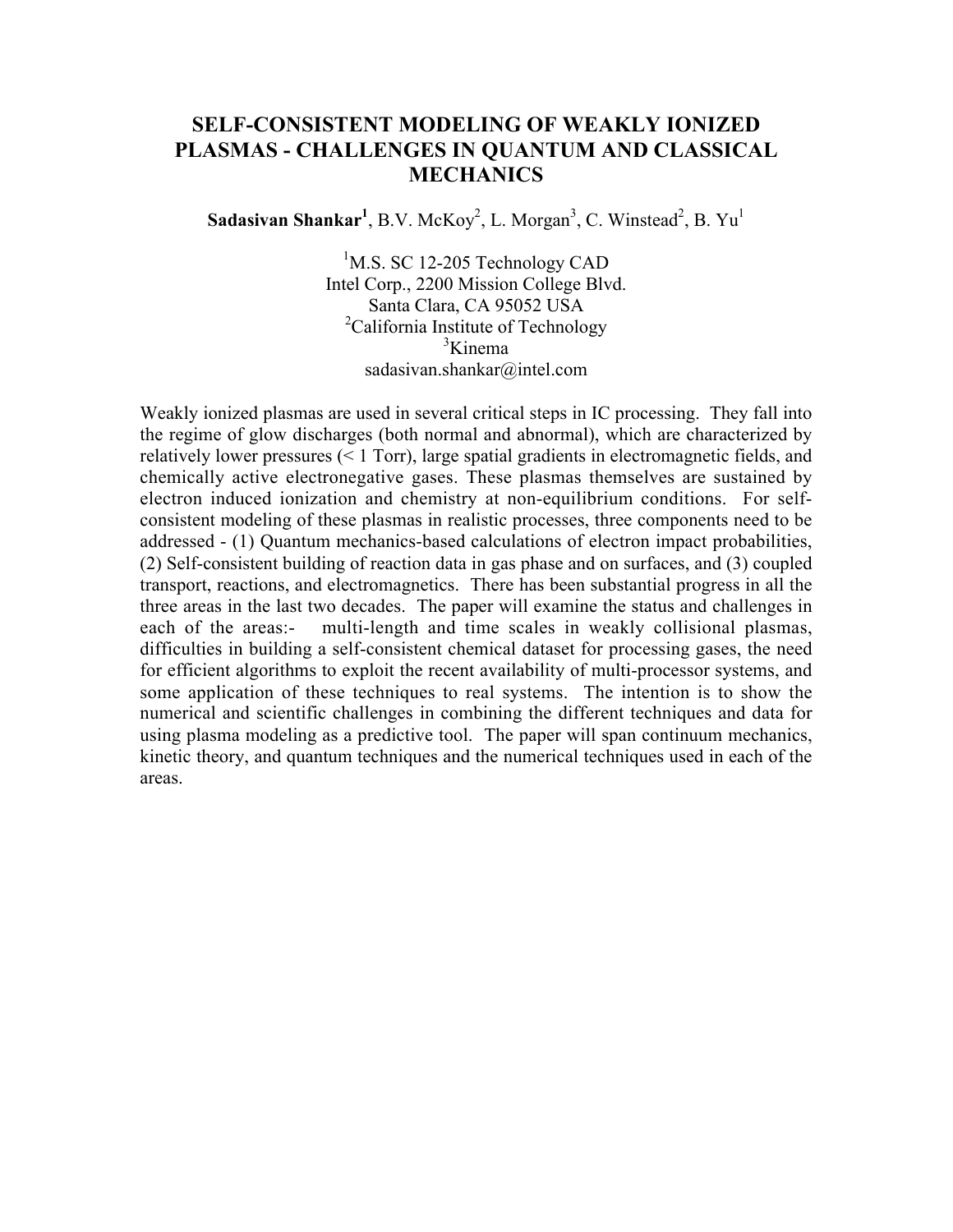## **COUPLED GROOVING AND MIGRATION OF INCLINED GRAIN BOUNDARIES**

#### **Haris Wong**

Department of Mechanical Engineering Louisiana State University Baton Rouge, LA 70803 USA Hwong@ lsu.edu

Grain-boundary migration controls the growth and shrinkage of crystalline grains and is important in materials synthesis and processing. A grain boundary ending at a free surface forms a groove at the tip, which affects its migration. This coupled grooving and migration is studied for a straight, inclined grain boundary intercepting a horizontal free surface. Surface diffusion is taken to be the mass transport mechanism for grooving. Previous work on a groove migrating at constant speed suggests that the grain boundary is pinned if the inclination angle is small. We find that the grain boundary is never pinned. The coupled motion can be separated into two time regimes. In Regime I, both the grain-boundary and groove profiles grow with time following similarity laws. The groove profile is symmetric about the groove root. The symmetry forces the grain boundary to turn vertically at the tip, and this bending drives the migration. The selfsimilar profiles are shown to be linearly stable, and they grow continuously into Regime II. In Regime II, the turning relaxes following two different paths depending on s/b, where b is the initial inclination angle of the grain boundary and s is the supplementary dihedral angle (p - s is the dihedral angle). For  $b > s/6$ , the groove root coordinates (x0, y<sub>0</sub>) ~ (t<sup>1/2</sup>, t<sup>1/6</sup>) as time t -> ∞, whereas for b < s/6, (x<sub>0</sub>, y<sub>0</sub>) ~ (t<sup>1/4</sup>, t<sup>1/4</sup>) as t -> ∞. These results come from asymptotic expansions and agree with a finite-difference solution of the coupled equations. They show that the grain boundary is never pinned. The asymptotic solutions also apply to the Sun-Bauer method of measuring grainboundary mobility, and predict grain-boundary profiles that agree better with experiments.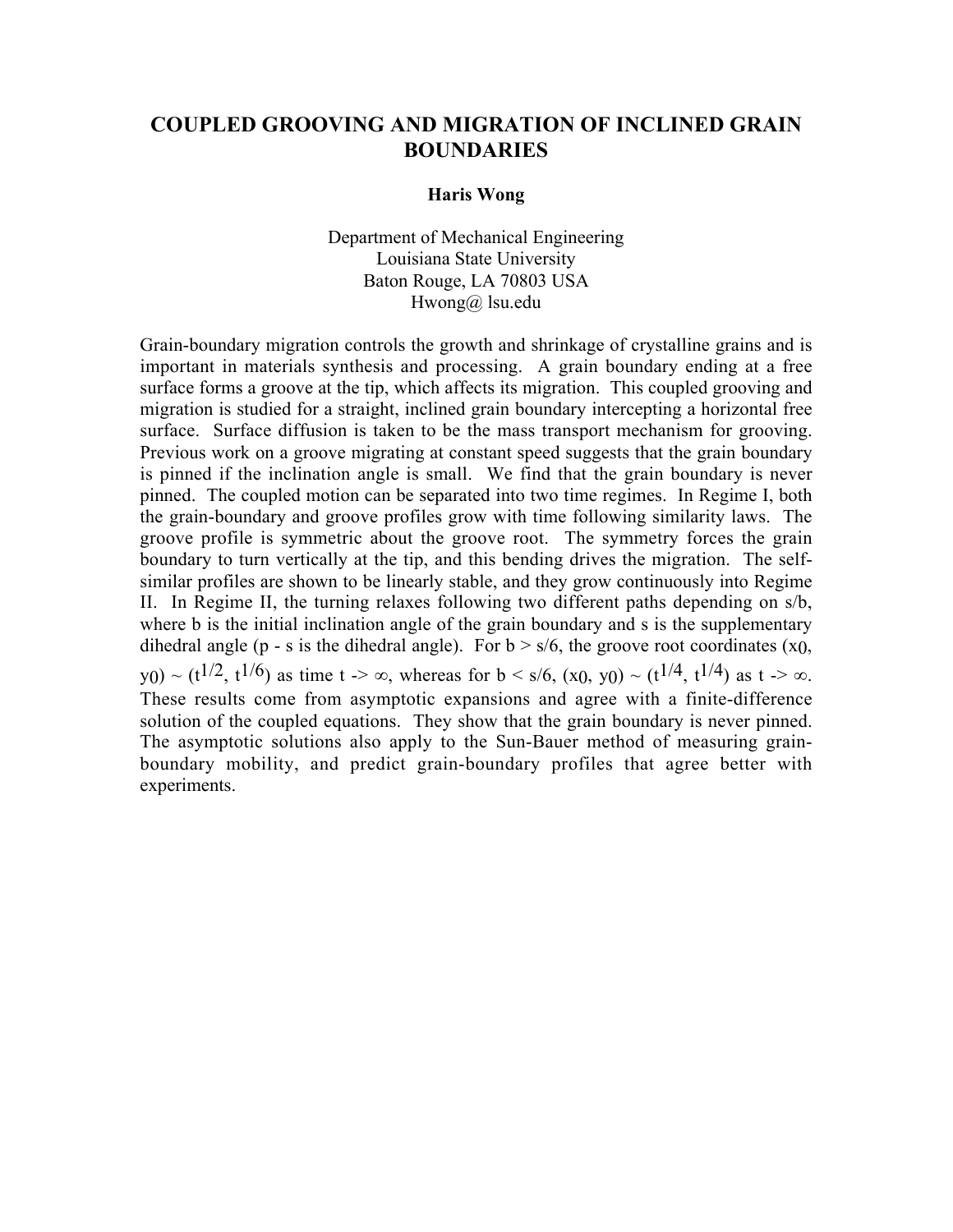## **NUMERICAL TECHNIQUES FOR TIME-DEPENDENT DENSITY FUNCTIONAL THEORY**

### **Yousef Saad**

Depaertment of Computer Science & Engineering University of Minnesota 200 Union St SE 4-192 EE/C Sci Minneapolis, MN 55455 USA saad@cs.umn.edu

Recently developed linear response methods based on time-dependent density functional theory formalisms provide a new tool for calculating excited states properties. These methods examine the response of a system when it undergoes a certain initial periodic perturbation. Two distinct and broad methods are in use in this context. In standard Time-Dependent LDA (TDLDA) (see, e.g., [1]) the Ordinary Differential Equation (ODE) obtained from the time-dependent Kohn-Sham equation is integrated over time. The major part of the cost associated with this technique comes from the need to integrate over (relatively) large time intervals and the requirement to integrate one ODE for each occupied state. A second approach developed in [1] works in Fourier space. It builds a large coupling matrix K and computes its eigenvalues from which transition energies can be obtained. The coupling matrix K is typically dense and can be quite large. The biggest cost associated with this approach lies in the computation of the matrix K which requires solving a Poisson equation for each matrix entry.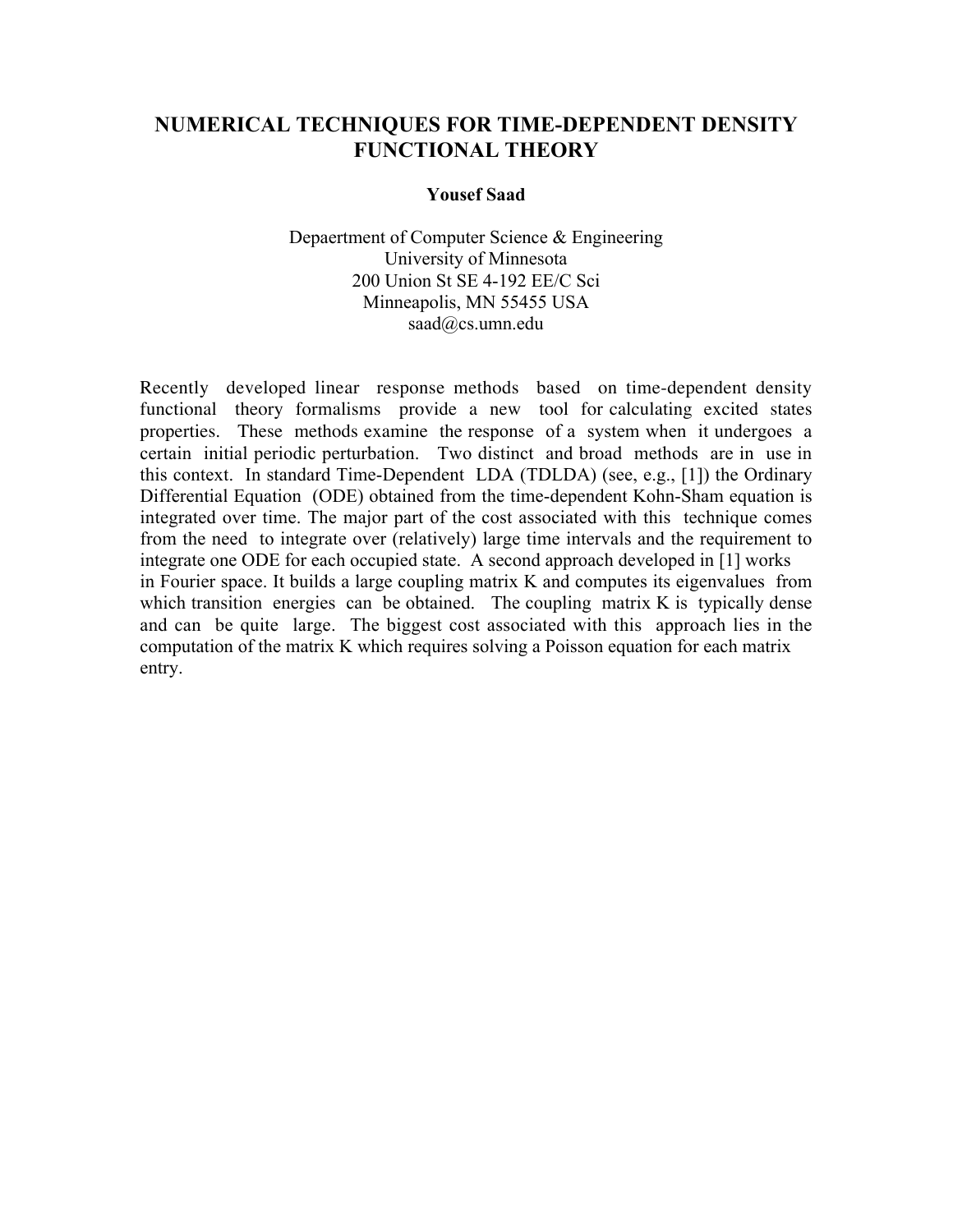## **FIRST PRINCIPLES STUDY OF ORGANOSULFUR MONOLAYERS ON GOLD**

#### **Annabella Selloni**

Department of Chemistry 122 Frick laboratory Princeton University Princeton, N.J. 08540 USA aselloni@Princeton.EDU

Self-assembled monolayers (SAMs) of organosulfur molecules on gold and other metal surfaces are intensely studied because of their many potential applications in various areas of nanotechnology, including nanofabrication, chemical sensing, and molecular electronics. In spite of their wide interest, the adsorption structure of most SAMs is not well understood yet. Here I will discuss this issue on the basis of Density Functional slab calculations for a few different organosulfur molecules on the  $Au(111)$  and  $Cu(111)$ surfaces at various coverages. Results for methanethiol and dimethyl disulfide, trifluoromethanethiol, benzenethiol, and L-cysteine will be presented. The question whether these molecules adsorb as monomers (thiolates) or dimers (disulfides) will be addressed.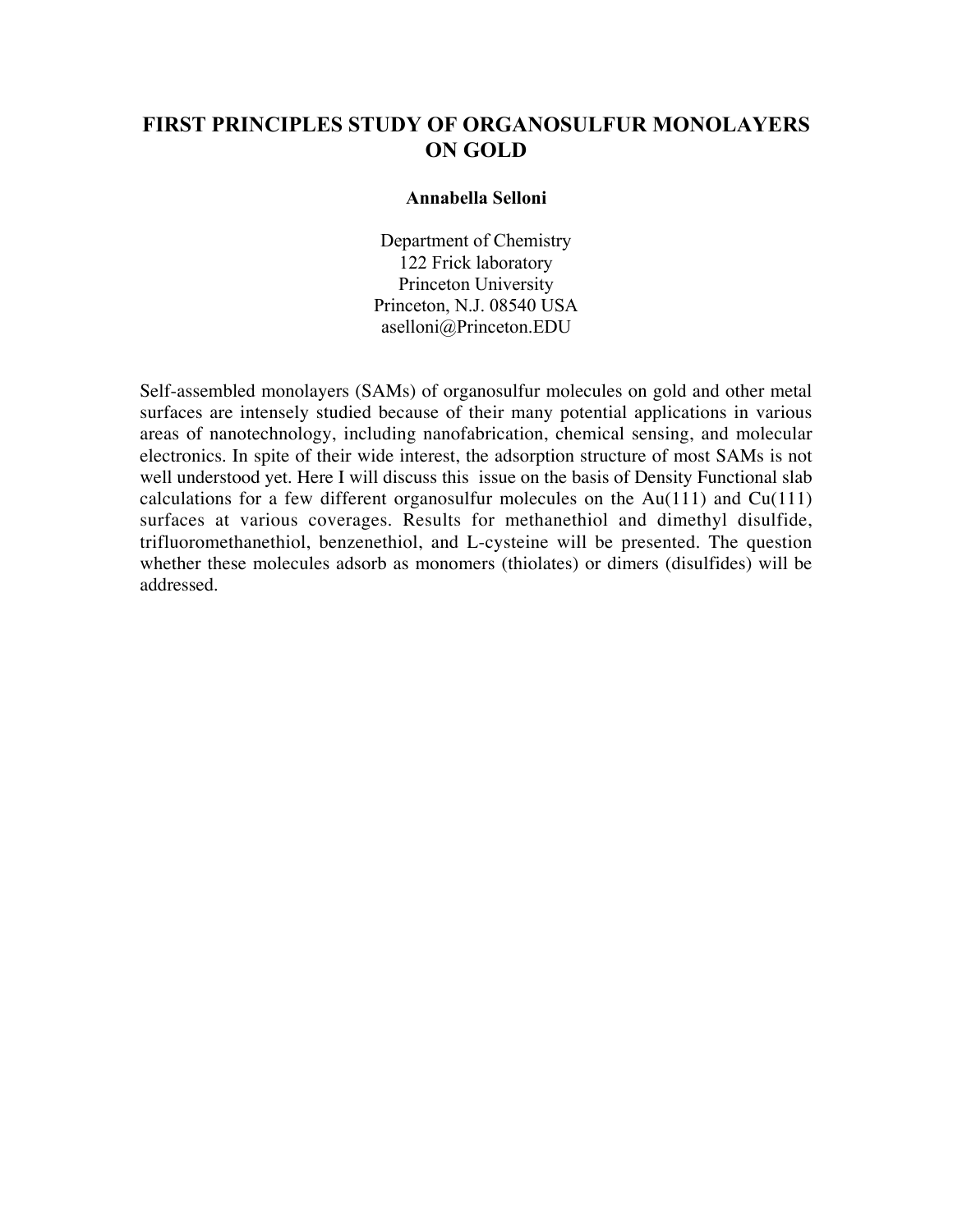## **PARALLELIZATION AND VISUALIZATION OF COMPUTATIONAL NANOTECHNOLOGY LCAO METHOD**

J C Franiatte, S G Satterfield, G Bryant, **Judith E. Devaney**

National Institute of Standards and Technology George Mason University Gaithersburg, MD 20899-8911 USA judith.devaney@nist.gov

Accurate atomic-scale quantum theory of nanostructures and nanosystems fabricated from nanostructures enables precision metrology of these nanosystems and provides the predictive, precision modeling tools needed for engineering these systems for applications including advanced semiconductor lasers and detectors, single photon sources and detectors, biosensors, and nanoarchitectures for quantum coherent technologies such as quantum computing. The tight-binding model based upon the Linear Combination of Atomic Orbitals (LCAO) method provides an atomistic theory for nanostructures which is accurate and easy to implement(1). The tight-binding method is ideal for modeling small nanostructures. However, the method becomes impractical to use on sequential computers, due to long run times, for modeling nanostructures with more than 25,000 atoms. Dramatic improvements in run time can be achieved through parallelization. We parallelize this method by dividing the structure into layers. Communication is across layers. First we create the structure. Then we solve the Hamiltonian equation for each atom considering only nearest neighbors using PARPACK(2). This parallel implementation is nearly linear in time. The output of the code is transferred to the NIST immersive environment where we study the structure interactively. This provides us with a detailed inspection and visualization of the structures and the atomic scale variation of calculated nanostructure properties that is not possible with any static graphical representation. We save the interaction with the structure in the immersive environment as a quicktime movie. The parallel implementation can handle arbitrary nanostructure shapes through an input file specification procedure. Structures of up to one million atoms are currently being studied.

[1] G. W. Bryant and W. Jaskolski, *Physica E* 11, 72 (2001).

[2] K. Maschhoff, D. Sorensen, "A portable implementation of ARPACK for distributed memory parallel architectures", Preliminary proceedings, Copper Mountain Conference on Iterative Methods, 1996.